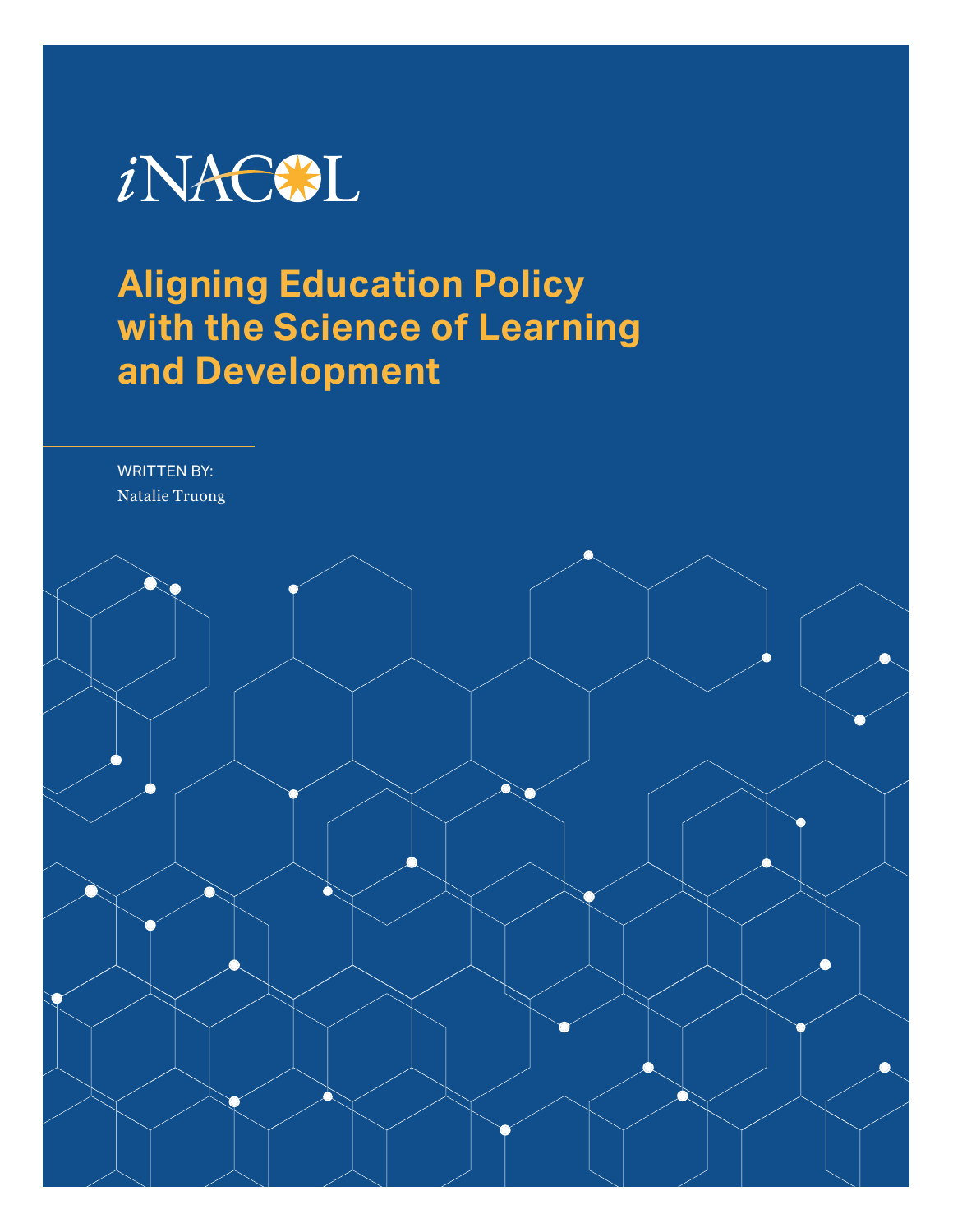# Aligning Education Policy with the Science of Learning and Development

### **OCTOBER 2019**

WRITTEN BY: Natalie Truong PRODUCED BY: iNACOL

## Acknowledgments

This report draws upon the expertise and collaboration of many individuals. A special thank you to participants of the Technical Advisory Group on *Aligning Education Policy with the Science of Learning and Development*. We deeply appreciate the knowledge and committed leadership from the following individuals:

- Laureen Avery Courtney Belolan Pamela Cantor Cyrus Driver
- Jamie Fasteau Helayne Jones Richard Lerner Eliot Levine

Susan Patrick Jennifer Poon Tony Monfiletto Natalie Slocum

Eric Toshalis Maria Worthen Derek Wenmoth Bob Wise

We want to take this opportunity to appreciate the generosity and leadership of our funders. The support and partnership of the Barr Foundation, the Bush Foundation, the Carnegie Corporation of New York, and the Chan Zuckerberg Initiative have been invaluable. The findings and conclusions contained within are those of the author and do not necessarily reflect the positions or policies of our funders.







Zuckerberg

## About iNACOL

The mission of iNACOL is to drive the transformation of education systems and accelerate the advancement of breakthrough policies and practices to ensure high-quality learning for all.



Content in this report is licensed under a Creative Commons Attribution 4.0 International license. Please refer to this paper as Truong, N. (2019). *Aligning education policy with the science of learning and development*. Vienna, VA: iNACOL.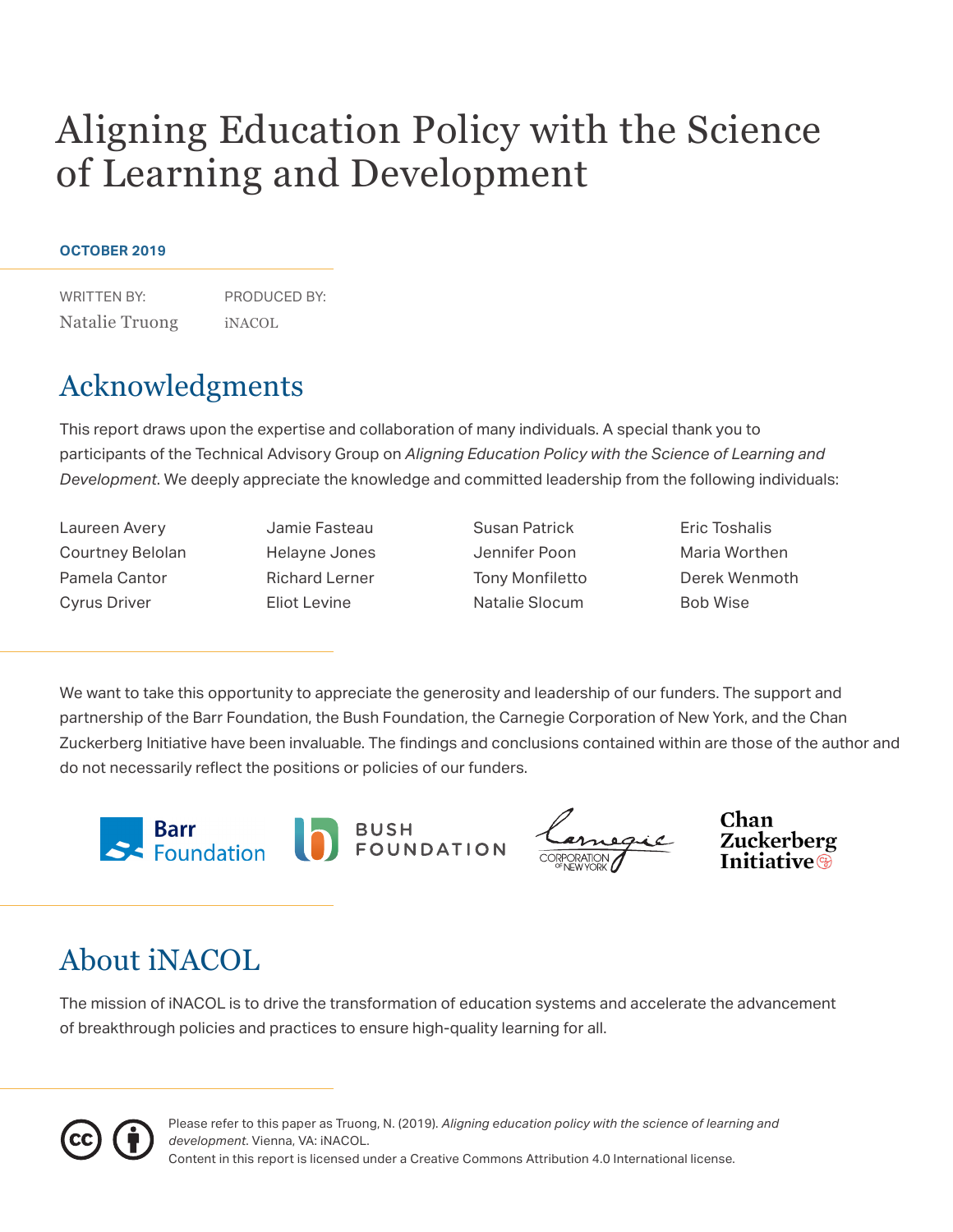## **Definitions**

In this paper we use the following definitions:

**[Competency-based education:](http://www.inacol.org/wp-content/uploads/2016/09/CompetencyWorks_ReachingTheTippingPoint_WhatIsCompetencyEducation.pdf)** The term "competency-based education" refers to a systems model in which teaching and learning are designed to ensure students become proficient by advancing on demonstrated mastery. Schools are organized to provide timely and differentiated support to ensure equity. A competency-based structure enables personalized learning to provide flexibility and supports to ensure mastery of the highest standards possible. With clear and calibrated understanding of proficiency, learning can be tailored to each student's strengths, needs, and interests, and it enables student voice and choice in what, how, when, and where they learn.<sup>1</sup>

In 2011, 100 innovators in competency-based education came together for the first time. At that meeting, participants fine-tuned a working definition of high-quality competency-based education:

- Students advance upon demonstrated mastery.<sup>2</sup>
- Competencies include explicit, measurable, transferable learning objectives that empower students.
- Assessment is a meaningful and a positive learning experience for students.
- Students receive timely, differentiated support based on their individual learning needs.
- Learning outcomes emphasize competencies that include application and creation of knowledge, along with the development of important skills and dispositions.

**[Personalized learning](http://www.inacol.org/news/what-is-personalized-learning/)** is tailoring learning for each student's strengths, needs, and interests– including enabling student voice and choice in what, how, when and where they learn–to provide flexibility and supports to ensure mastery of the highest standards possible. Personalized learning informs the pedagogical principles embraced by districts, schools, and teachers. This term is used to describe an approach to teaching and learning, not the use of technology. Online learning or adaptive software may be used within a personalized learning approach. In those cases, the term online learning would be used.

**Learning sciences:** An interdisciplinary field that works to further scientific, humanistic, and critical understanding of learning, as well as to engage in the design and implementation of learning innovations and the improvement of instructional methodologies. Research in the learning sciences traditionally focuses on brain science, cognitive-psychological, social-psychological, culturalpsychological, and critical theoretical foundations of human learning, as well as on the design of learning environments.<sup>3</sup>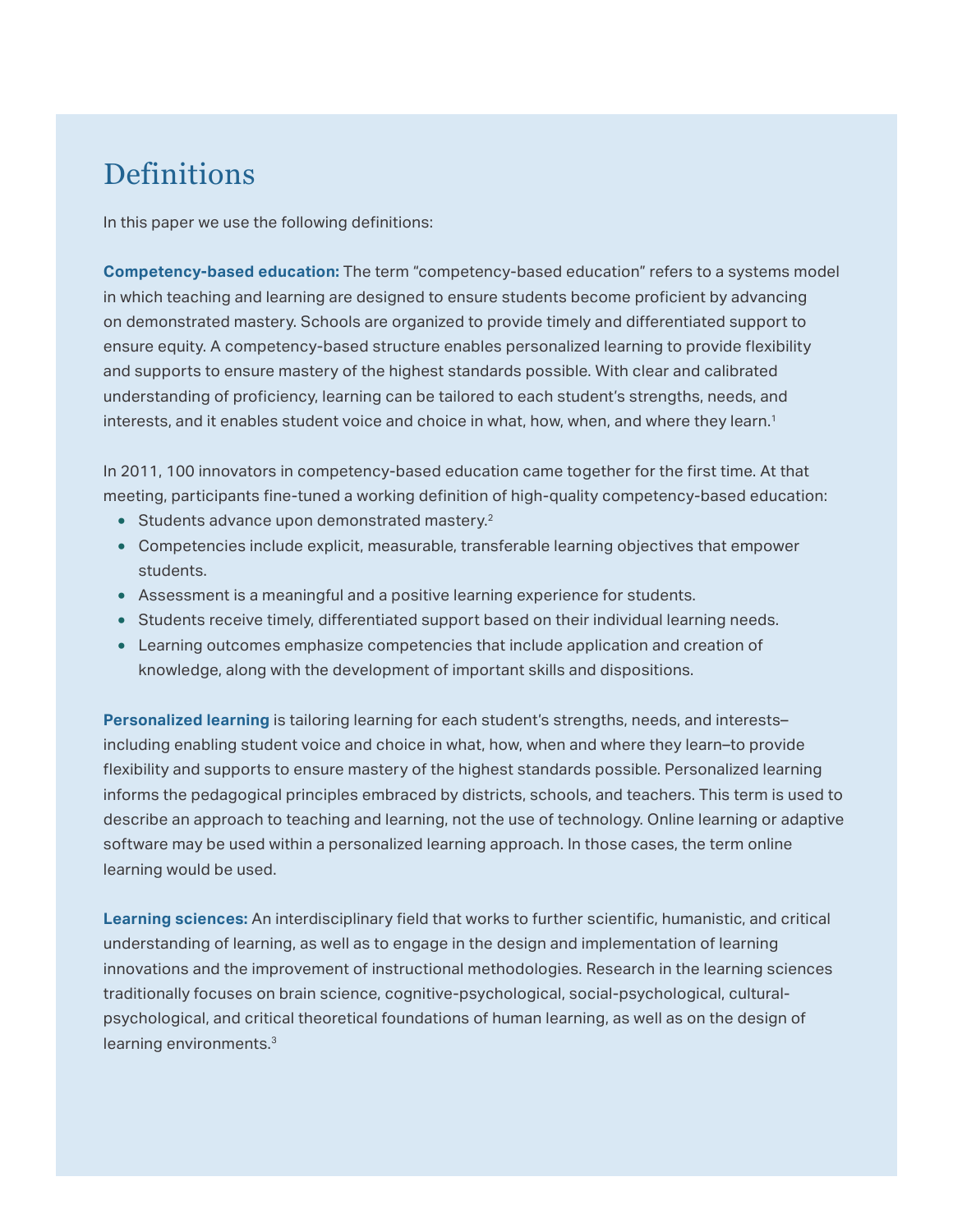Put another way, the learning sciences can be defined as the study of how people learn and how different kinds of environments, circumstances, mindsets, and approaches impact learning experiences."4

Throughout this paper, we will refer to the learning sciences in three interrelated areas: the sociocultural context in which learning occurs; the cognitive, which will refer to internal psychological and neurological factors; and the operational, or the activities, pedagogies, and assessments we use to inspire and measure learning.

**Whole child:** Educational psychologists have proposed that holistic education is aimed at helping students be the most that they can be, or what Abraham Maslow referred to as "self-actualization."4 Public education with a holistic perspective is concerned with the development of every person's intellectual, emotional, social, critical, multicultural, ethical, and creative potentials. It seeks to engage students in the teaching/learning process and encourages personal and collective responsibility on the part of professionals charged with students' development.<sup>6</sup>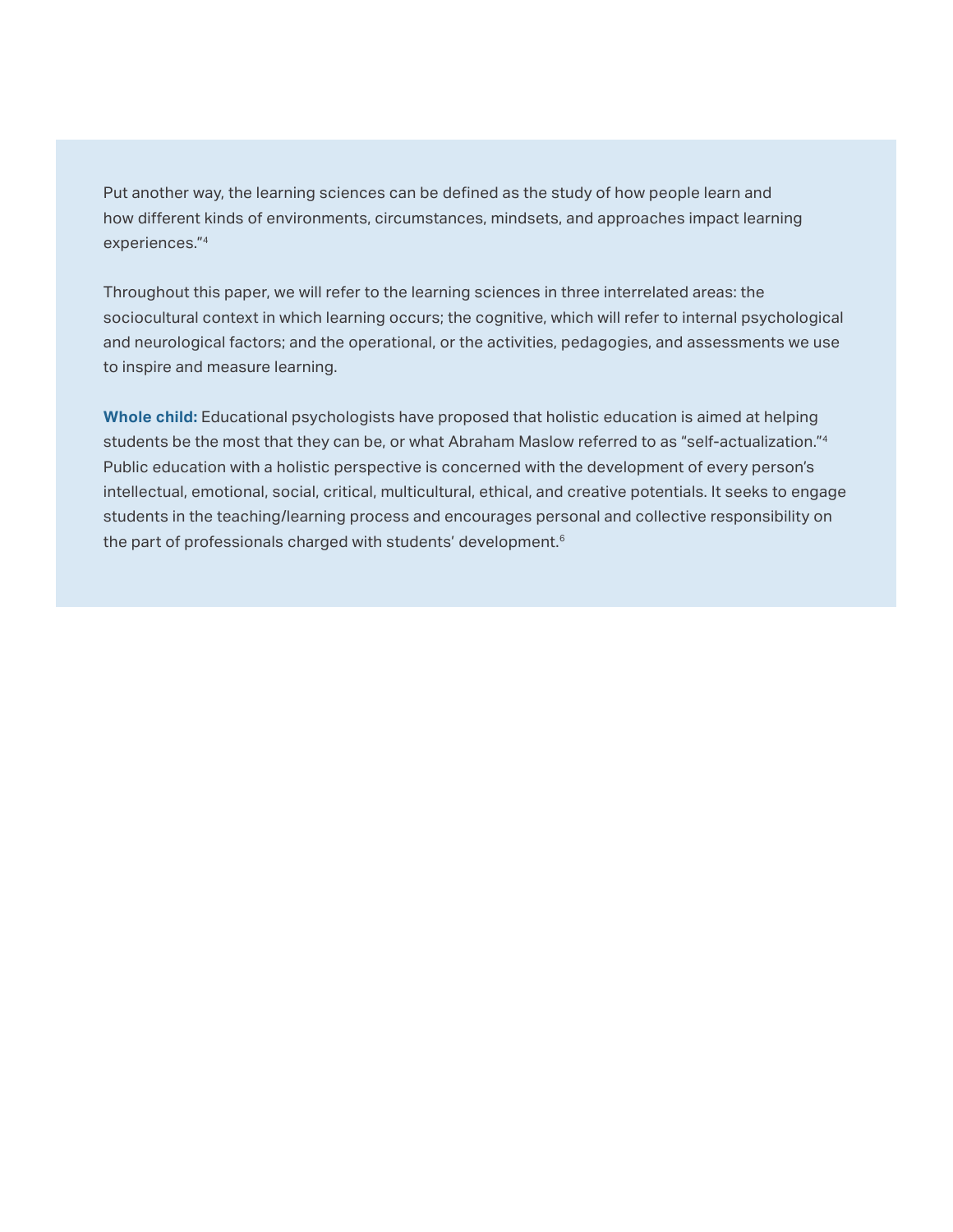## **Table of Contents**

| Trends and Analysis from the Literature Review on |  |
|---------------------------------------------------|--|
|                                                   |  |
|                                                   |  |
| Opportunities for K-12 Education Systems to Shift |  |
| Recommendations to Synchronize K-12 Education     |  |
|                                                   |  |
|                                                   |  |
|                                                   |  |
|                                                   |  |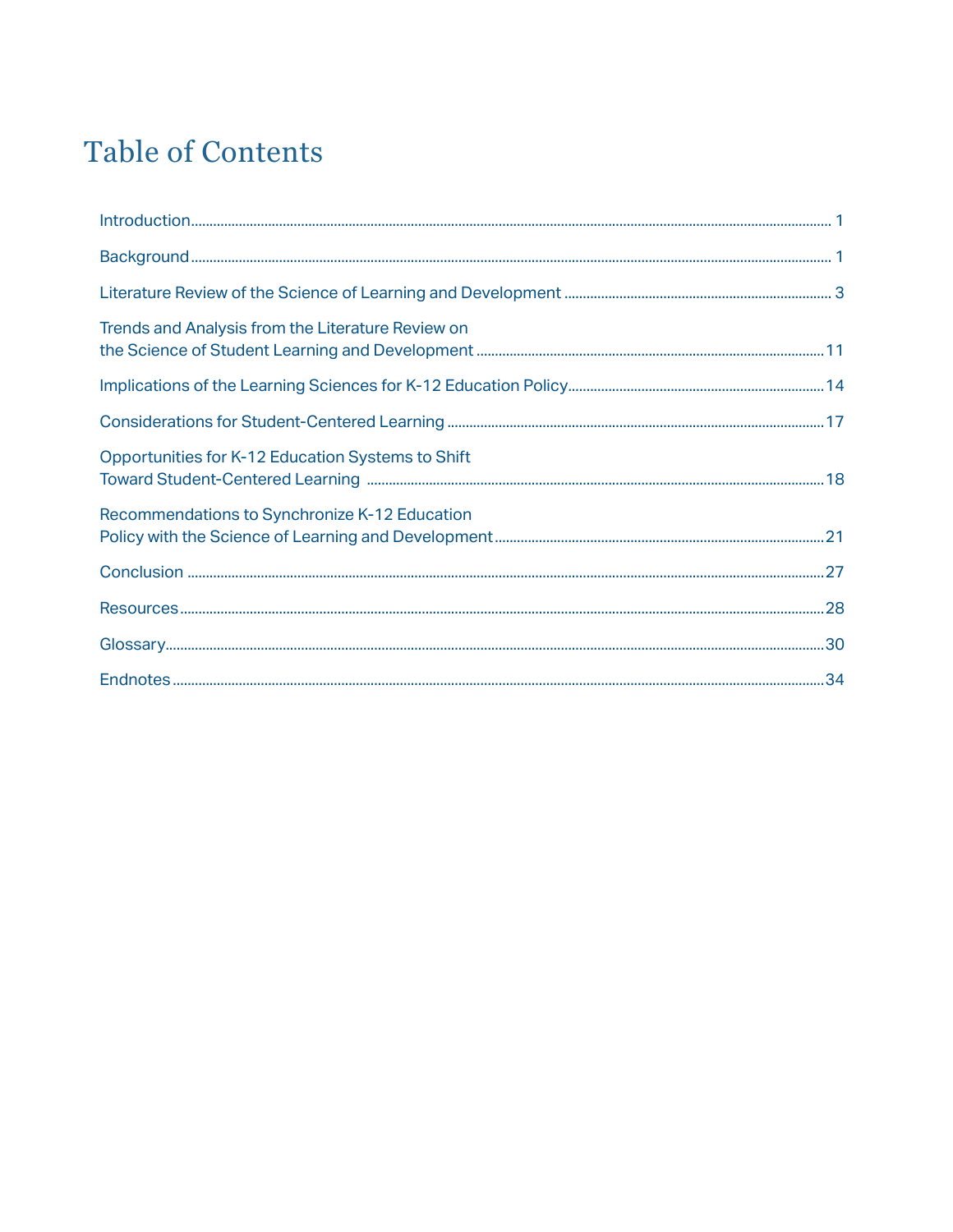# <span id="page-5-0"></span>Introduction

A strong public education system is essential for democracy and civil society to thrive. It is time to build a system on the core principle that all students can succeed and be ready for the next steps in their learning, the workforce, citizenship, as well as for lifelong health and prosperity.

The education system is a major contributor to each student's preparedness to participate and contribute to society. It is an important factor in every student's well-being, as well as their economic prosperity and growth. Successful long-term outcomes include every child achieving educational success with the skills and knowledge needed for life. We intend to provide advice and analysis for policymakers so that they can improve decision-making and supports to dramatically raise achievement for each and every student. Achieving these important 21st-century learning outcomes for all students requires strengthening researchbased policy and practices.

With these goals end in mind, this report aims to summarize the learning sciences and evaluate the alignment of research-based best practices with K-12 education policy across the United States.

We hope to answer the question: To what extent does education policy support and align with what research says about student learning and development? Although there are policies that support the findings of the learning sciences, this alignment is the exception and not the norm.

There is an opportunity to transform education systems with what we now know about how students learn. We aim to provide policymakers, K-12 education policy organizations, and funders with a clearer picture of how policy can best support and align with the learning sciences.<sup>7</sup>

We conducted an analysis of research on the learning sciences to compare and contrast with existing federal and state education policy. From this, we offer recommendations to better support K-12 education models designed for how students learn best. We hope to help readers deepen their understanding of the learning sciences research and knowledge of policy barriers that inhibit educators from practicing within the best conditions for student learning and development.

## Background

## **WHAT ARE THE LEARNING SCIENCES?**

The terms "science of learning," "the science of learning and development (SoLD)," and the "learning sciences" refer to a multidisciplinary field of research that incorporates child neuroscience, psychology, sociology, behavioral development, and cognitive learning. The learning sciences provide insights into how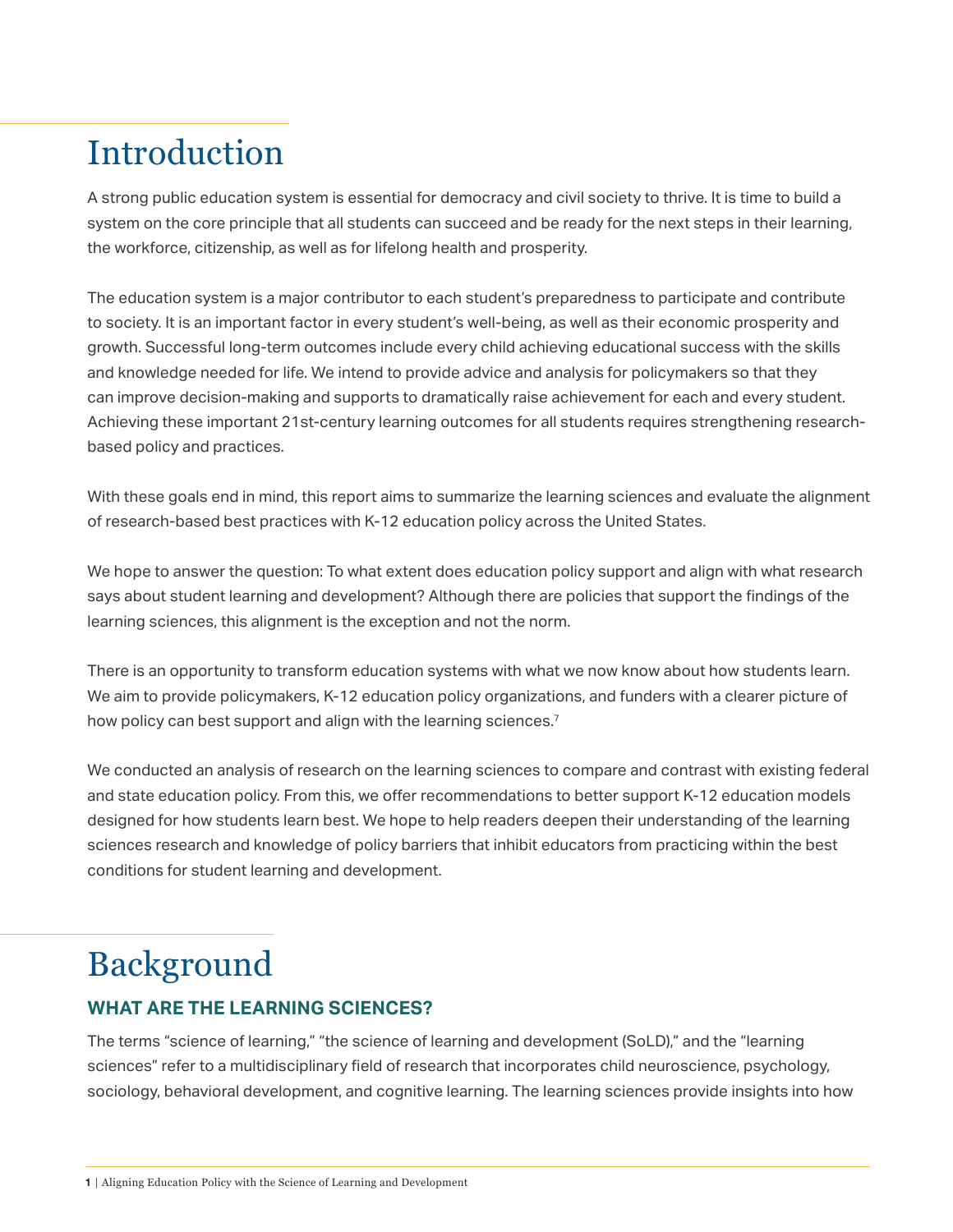<span id="page-6-0"></span>students learn, grow, and develop into whole individuals. This valuable knowledge can drive educators, education leaders, and policymakers to incorporate best practices and research-based evidence for designing schools and instruction to create the optimal conditions for student learning.

There are many funds of knowledge and disciplines to consider related to the science of learning,<sup>8</sup> but for the purposes of this report, we will focus on three interrelated categories of learning sciences. The first is the socio-cultural context in which learning occurs; the second is the cognitive or the internal psychological and neurological factors; and third, the operational, meaning the activities, pedagogies, and assessments we use to inspire and measure learning.9

Research from the past few decades is shedding light on how students learn and develop, providing teachers, researchers, and policymakers with more information than ever before. With advancements in neuroscience, psychology, brain science, and other disciplines, there is more evidence of how dynamic learning is.

#### **Learning Sciences Definition:**

*The study of how people learn, and how different kinds of environments, circumstances, mindsets, and approaches impact learning experiences.*

A focus on educating the whole child is necessary to maximize

learning opportunities to ensure every student has mastered the knowledge and skills they will need to thrive and succeed. We believe the learning sciences research to be a key driver of the design of a transformed K-12 education system, providing deep, personalized student-learning experiences to develop and support the whole child. This paper is about moving the research to wide-scale implementation; to do so will require aligned, supportive policy frameworks.

### **DOES EDUCATION POLICY SUPPORT AND ALIGN WITH HOW STUDENTS LEARN BEST?**

Unfortunately, the traditional K-12 education policy environment is often predicated on outdated models of teaching and learning that were designed for the industrial age. The factory model, one-size-fits-all education system design is built for efficient sorting of students, reduces the student experience across K-12 education down to a GPA at graduation and focuses on content by course subject.

According to [The National Research Council of the National Academies of Sciences, Engineering and](http://sites.nationalacademies.org/dbasse/bota/topics/dbasse_071496)  [Medicine](http://sites.nationalacademies.org/dbasse/bota/topics/dbasse_071496), students must gain critical thinking and problem-solving skills, interpersonal skills, and selfdirectional skills.10 Actively learning how to learn, persist, problem-solve, and take on creative approaches to ownership of their learning is central to contemporary pedagogical models.11 The learning environment and structures of schooling today have not changed much in 50 years. The old education model does not support what we know in the learning sciences from motivation theory, brain research, or whole child development.

In the following section, we provide a summary of the literature on the science of learning and development, providing insight into how students learn and grow.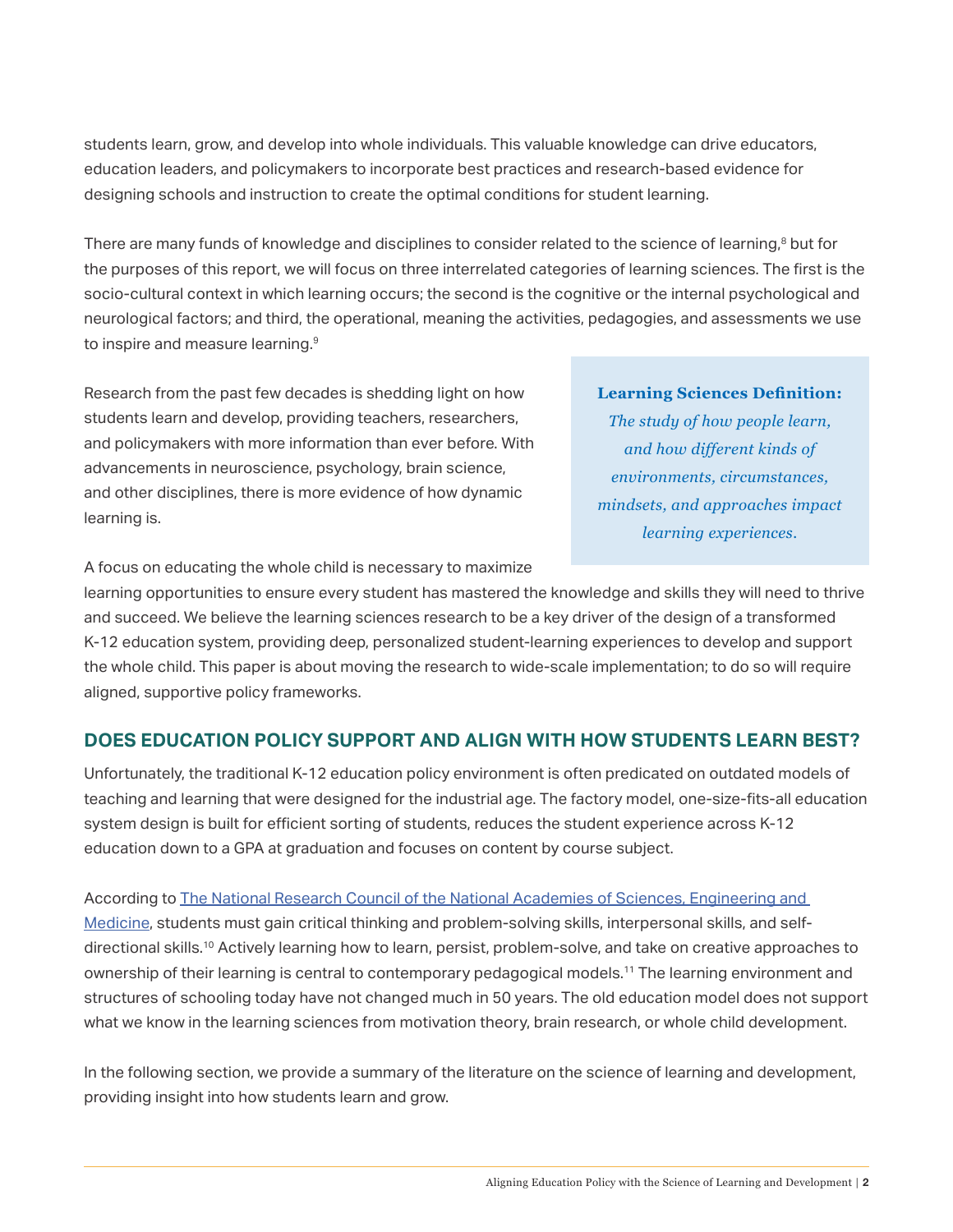## Literature Review of the Science of Learning and Development

The resources listed in this literature review incorporate a range of perspectives on student learning and development. They represent a sample of the findings in the field rather than an exhaustive list. Some of the reports included are also in and of themselves reviews of the literature on the learning sciences. From this, we were able to look for meta-analyses to identify areas of consensus, as well as rely on individual studies that collectively make up this research base for the learning sciences.

This section also provides a cross-field analysis between the trends from the literature review of where the learning and development sciences explain the social, emotional, and cognitive domains intertwined in the learning process and how the K-12 education system can better support student learning and development.

The following are nine valuable resources from the literature on the learning sciences.

## **RESOURCE 1** *Considerations for Equity in the Science of Learning and Development*

In *Looking at SoLD through an Equity Lens: Will the Science of Learning and Development Be Used to Advance Critical Pedagogy or Will It Be Used to Maintain Inequity by Design?* Zaretta Hammond (2019) argues that the application of the learning sciences research won't solve education problems if it isn't approached from the perspective of improving systemic educational equity.12 Hammond asserts that equity needs to be at the forefront of education systems redesign. She posits: "How will we understand and apply the science of learning and development within the current socio-political context of education systems that are still inherently inequitable?" Hammond states that the "science of learning" in history has been used to create a more efficient process of inequity and examines the ways in which schooling in the United States has a history driven by the use of systematic methods to ensure racialized outcomes. This has been referred to as the "pedagogy of poverty."13

Hammond contends that we cannot effectively talk about the science of learning in "color-blind" terms and offers three ways to approach the science of learning in designing for equity.

- » Design supportive environmental conditions. Environments must be "intellectually safe" for students of color. One recommendation would be to provide training for educators in micro-aggressions toward students of color.
- « Provide support for the development of social, emotional, and cognitive skills; habits; and mindsets. There is a need to ensure that social-emotional learning is not being used to "check" student emotions, especially for diverse students who express and manage emotions that are not congruent with the dominant culture.
- » Provide "productive instructional strategies" that can help students of color engage in productive struggle for learning and expressing themselves.<sup>14</sup>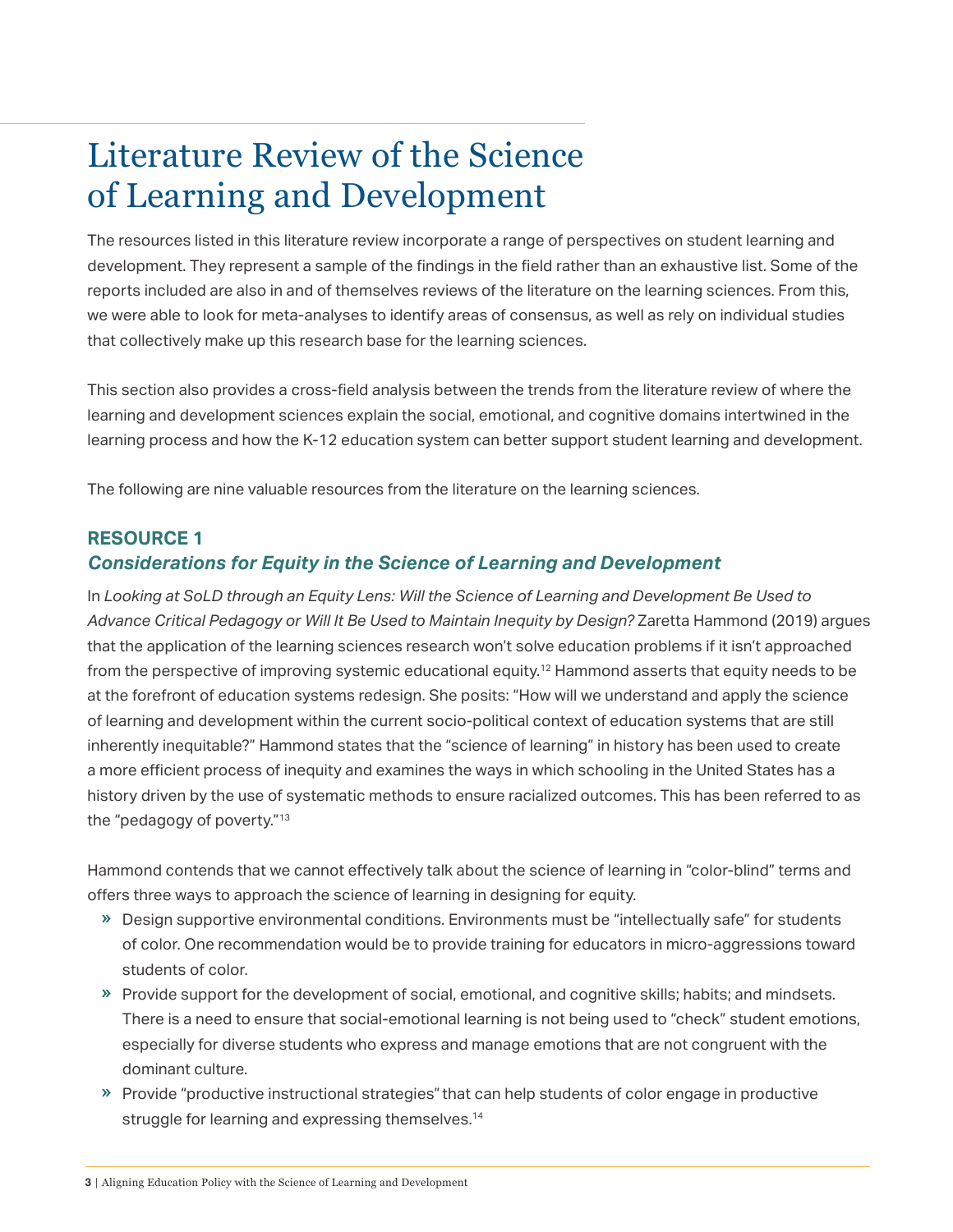## <span id="page-8-0"></span>**RESOURCE 2** *Principles of How Students Learn in OECD's The Nature of Learning: Using Research to Inspire Practice*

In 2010, the Organisation for Economic Co-operation and Development (OECD) Innovative Learning Environments project published *[The Nature of Learning: Using Research to Inspire Practice.](https://read.oecd-ilibrary.org/education/the-nature-of-learning_9789264086487-en#page1)* This resource provides a summary of research on how students learn, as well as recommendations for embedding research into policy and practice. Written by leading education researchers and practitioners from across OECD countries, *The Nature of Learning* is a compilation of global best practices.

One of the critical tenets that emerged from *The Nature of Learning* is that a learner has to actively engage in constructing new knowledge and skills. This aligns with the psychologist Lev Vygotsky's [theory](https://www.hup.harvard.edu/catalog.php?isbn=9780674576292&content=reviews) of active student learning and engagement. Michael Schneider and Elsbeth Stern (2010) highlight the cognitive perspective on learning and present 10 cornerstone findings. Schneider and Stern assert that the current cognitive perspective on learning is based on the assumption that knowledge acquisition lies at the heart of learning.15 For example, once a child acquires new information in a particular environment, they will need to be able to use that knowledge in completely different situations later in life. This is only possible if they have understood it correctly and stored it in a well-organized manner in their long-term memory. However, a paradigm shift in modern-day cognitive science recognizes that the quality of knowledge is at least as important as the quantity because knowledge is multi-faceted. The way knowledge is structured and organized is important in helping learners connect and construct concepts. Jane GIlbert's work in *Catching the Knowledge Wave? The Knowledge Society and the Future of Education* describes the challenge of moving from knowledge acquisition in students (the noun) to the processes for developing and building knowledge (the verb).16

Schneider and Stern developed 10 points to highlight how learners can build up well-organized knowledge structures:<sup>17</sup>

- 1. Learning is an activity carried out by the learner. Learners have to create new knowledge structures by themselves; consequently, teachers need not only good pedagogical knowledge about teaching methods, good content knowledge about the topics they teach, but they also need pedagogical content knowledge which is an awareness of how students construct content knowledge.
- 2. *Optimal learning takes prior knowledge into account.* What students know substantially influences their subsequent learning process, and teachers can only help students when they know the students' prior knowledge during the teaching.
- 3. *Learning requires the integration of knowledge structures.* Teaching and learning should help students make sense of and connect several different pieces of knowledge the student may hold.
- 4. *Optimally, learning balances the acquisition of concepts, skills, and meta-cognitive competence.* An important aspect of integrating students' knowledge structures is helping them link their concepts and their procedures.
- 5. *Learning optimally builds upon complex knowledge structures by organizing more basic pieces of knowledge in a hierarchical way*. Students learn connections and problem-solving through structuring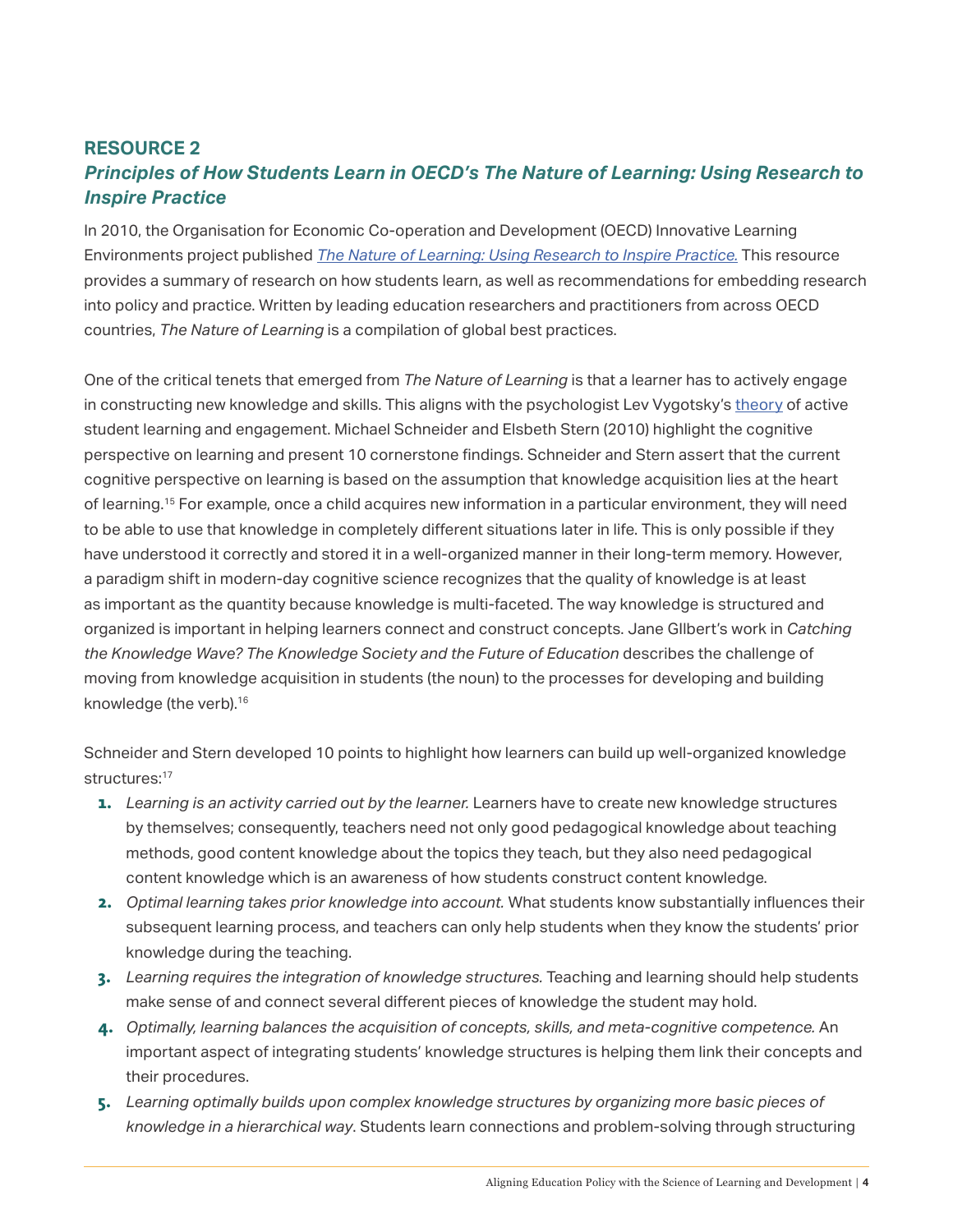<span id="page-9-0"></span>and building on knowledge. However, there is no one structure of change for all people. Learning and changing knowledge is part of a constructive web.

- 6. *Optimally, learning can utilize structures in the external world for organizing knowledge structures in the mind.* Educators can provide optimal learning opportunities to help students organize information in their minds by preparing well-structured learning environments. For example, conditions can be designed to support positive developmental relationships, such as self-regulation and executive functioning skills, growth mindset, and agency.
- 7. *Learning is constrained by capacity limitations of the human information-processing architecture.*  Students have working memory where information is actively processed and long-term memory where information is stored. The former has limited capacity and information stored in working memory is quickly lost when it is not updated regularly. The more meaningful, more important, more frequently recurring the information, the more likely it is to be transferred from working memory to long-term memory. Teachers can make information more meaningful and more important to students by linking it to their prior knowledge and by using appealing examples that demonstrate the usefulness for solving real-life problems.18
- 8. *Learning results from a dynamic interplay of emotion, motivation, and cognition.* Motivation and emotion are important determinants of thinking and learning. Students' learning goals and goals in life, their thoughts about their own competence, and their attributions of academic success or failure on various potential causes and their interests and hobbies all contribute to the complex interplay of cognition and motivation.
- 9. *Optimal learning builds up transferable knowledge structures.* The more connections a learner sees between the educational world of learning environments and the outside world through real-life problem-solving, the easier transferring knowledge will be.
- 10. *Learning requires time and effort.* It is time and effort over long periods of time, invested in practicing problem-solving and extending one's knowledge base, that are the most important factors influencing the success of learning.

### **RESOURCE 3**

## *Learning Development for the Whole Child from the Learning Policy Institute and American Institutes for Research*

A 2018 summary report from the Learning Policy Institute and the American Institutes for Research, [Implications for Educational Practice of the Science of Learning and Development,](https://www.tandfonline.com/doi/full/10.1080/10888691.2018.1537791) breaks down how interacting factors, such as families, relationships, and curriculum influence children's learning and development.19 The report suggests that schools address the whole child and personalize learning in ways that take these factors into account to support each student's success and achieve greater equity. The report discusses three areas to support teaching and learning:<sup>20</sup>

**1.** Positive adult relationships are foundational to healthy learning and development. The report highlights the science behind creating a safe, healthy learning environment for students in order for them to learn and take risks.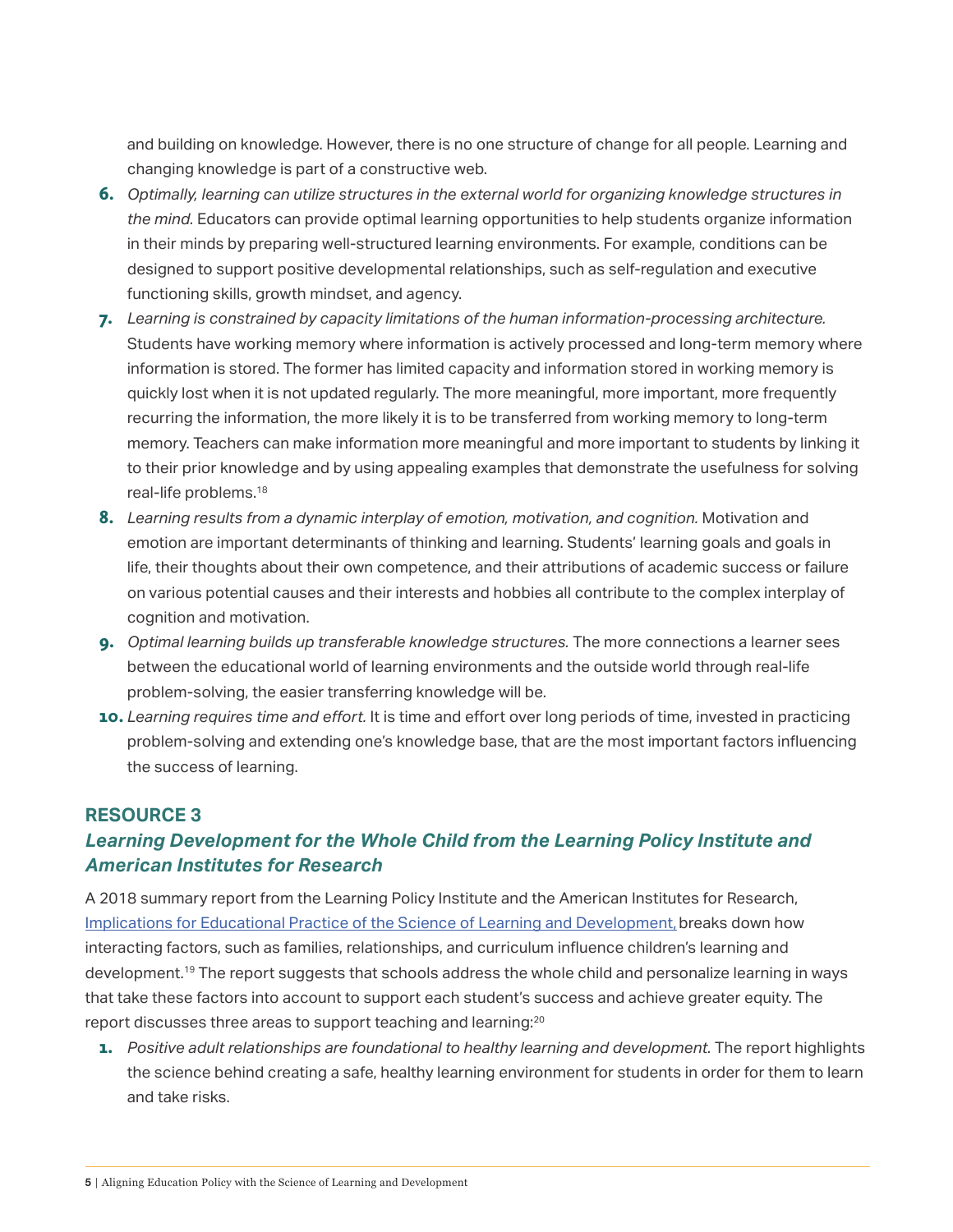- 2. *Curriculum and instruction support academic capacity, motivation, and metacognition.* Students actively map incoming information into their existing knowledge to create mental models and to proactively shape their own learning.
- 3. *Education should support the development of social, emotional, and academic skill; mindsets; and habits.* The report emphasizes that whole-child development requires cognitive, social and emotional processes and suggested that classrooms be organized to enable collaboration.

Among the many implications and recommendations from the report are suggestions that educators work within students' zone of proximal development, educators build on students' prior knowledge, and teaching should help develop students' metacognitive thinking, agency, and self-efficacy.<sup>21</sup> Additionally, there is a need to reach beyond the classroom to provide both academic and social support, including personalized supports that respond to students' needs and address the effects of adversity.

### **RESOURCE 4** *Implications of the Learning Sciences on Educator Practice in Deans for Impact's The Science of Learning*

In 2015, Deans for Impact created a practice guide, *[The Science of Learning](http://www.deansforimpact.org/wp-content/uploads/2016/12/The_Science_of_Learning.pdf)*, on best practices for instruction based on the learning sciences. Some of the science of learning highlighted in the guide include the following research findings:

- 1. Students learn through constructing new information with their prior knowledge.<sup>22</sup> According to the guide, students must transfer information from working memory to long-term memory. The guide recommends that educators use a variety of instructional tools to help students access and apply their prior knowledge and ensure through carefully paced explanation and modeling that students are not overwhelmed.
- 2. *Cognitive development does not progress through a fixed sequence of age-related stages*. The guide suggests that educators need to be able to gauge where students are in their learning and states that education systems can detach age from performance-level expectations. Deans for Impact state that: "Content should not be kept from students because it is "developmentally inappropriate." The term implies there is a biologically inevitable course of development, and that this course is predictable by age. To answer the question "is the student ready?" it's best to consider "has the student mastered the prerequisites?"24

One criticism of this conclusion is that the concept of "developmentally inappropriate" or not is understood as an age-grade phenomenon. This conception reflects exclusive reference to development that is represented by averages. Developmentally inappropriate may also be used as a concept relevant to idiographic facets of change. Here, the idea would be that if content is outside of a specific child's ZPD, then it would not be useful to impose this content on the child. Problems would arise because of the probability that student-teacher coactions would not enable successful scaffolding toward the ZPD.<sup>25</sup>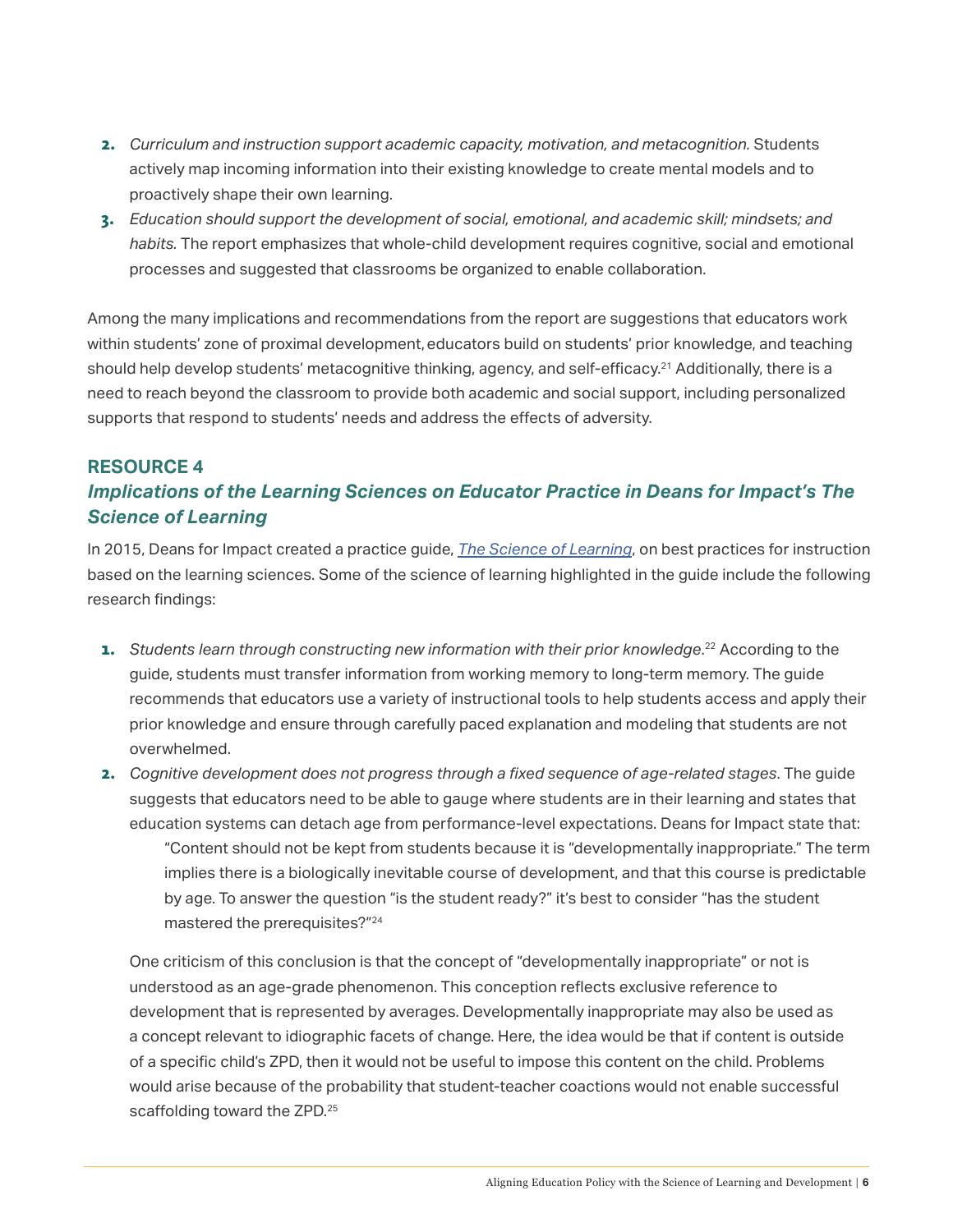- 3. *To learn, students must transfer information from working memory (where it is consciously processed) to long-term memory (where it can be stored and later retrieved)*. <sup>26</sup> [Here, the guide highlights the work](http://www.danielwillingham.com/about.html)  [of University of Virginia cognitive scientist Daniel Willingham.](http://www.danielwillingham.com/about.html) This research suggests that students have limited working memory capacities that can be overwhelmed by tasks that are too cognitively demanding. Thus, understanding new ideas can be impeded if students are confronted with too much information at once.
- 4. *Educator and student beliefs about intelligence are important predictors of student behavior in school*. The research finds that students are more motivated if they believe that intelligence and ability can be improved through hard work. This concept is referred to as growth mindset.<sup>27</sup> Educators play a key role in encouraging and motivating students to help them develop this mindset.

The paper recommends that educators become familiar with instructional strategies at multiple performance levels, and that they should be able to recognize common misconceptions of cognitive science that relate to teaching and learning.

### **RESOURCE 5**

### *Optimizing Student Motivation and Engagement in The Brain Science of Motivation in Jobs for the Future's Motivation, Engagement and Student Voice*

*[Motivation, Engagement, and Student Voice](https://studentsatthecenterhub.org/wp-content/uploads/2012/04/Exec-Toshalis-Nakkula-032312.pdf)* was published by Jobs for the Future in 2012. The paper and related resources can be found on the Students at the Center Hub website, which is a project of KnowledgeWorks. The report summarizes research on student internal and external motivation. The paper asserts that young people are likely to be motivated and engaged in an activity when they feel they have a voice in how it is conducted and can affect how it concludes.28 Thus, opportunities for choice, control, and collaboration are potent strategies for increasing academic achievement. The authors discuss research that shows that both intelligence and motivation are malleable and that helping students understand that they can acquire new skills and improve existing skills through effort, regardless of past achievement, increases their motivation to try. On the other hand, tracking students based on perceived intelligence or motivation can be harmful and likely to exacerbate poor motivational dispositions and perceived intellectual capacities. Thus, educators should focus on each child's own development and motivations.

### **RESOURCE 6**

### *Social Emotional Learning and Academic Development for the Whole Child in the National Commission on Social-Emotional Learning's The Evidence Base for How We Learn*

In 2017, The Aspen Institute's National Commission on Social, Emotional, and Academic Learning brought together researchers from the fields of education, psychology, and child development to produce The [Evidence Base for How We Learn: Supporting Students' Social, Emotional, and Academic Development,](https://www.aspeninstitute.org/publications/evidence-base-learn/) articulating the scientific consensus regarding how people learn. In the report, the scientists and researchers affirm the interconnectedness of social, emotional, and academic development as central to the learning process.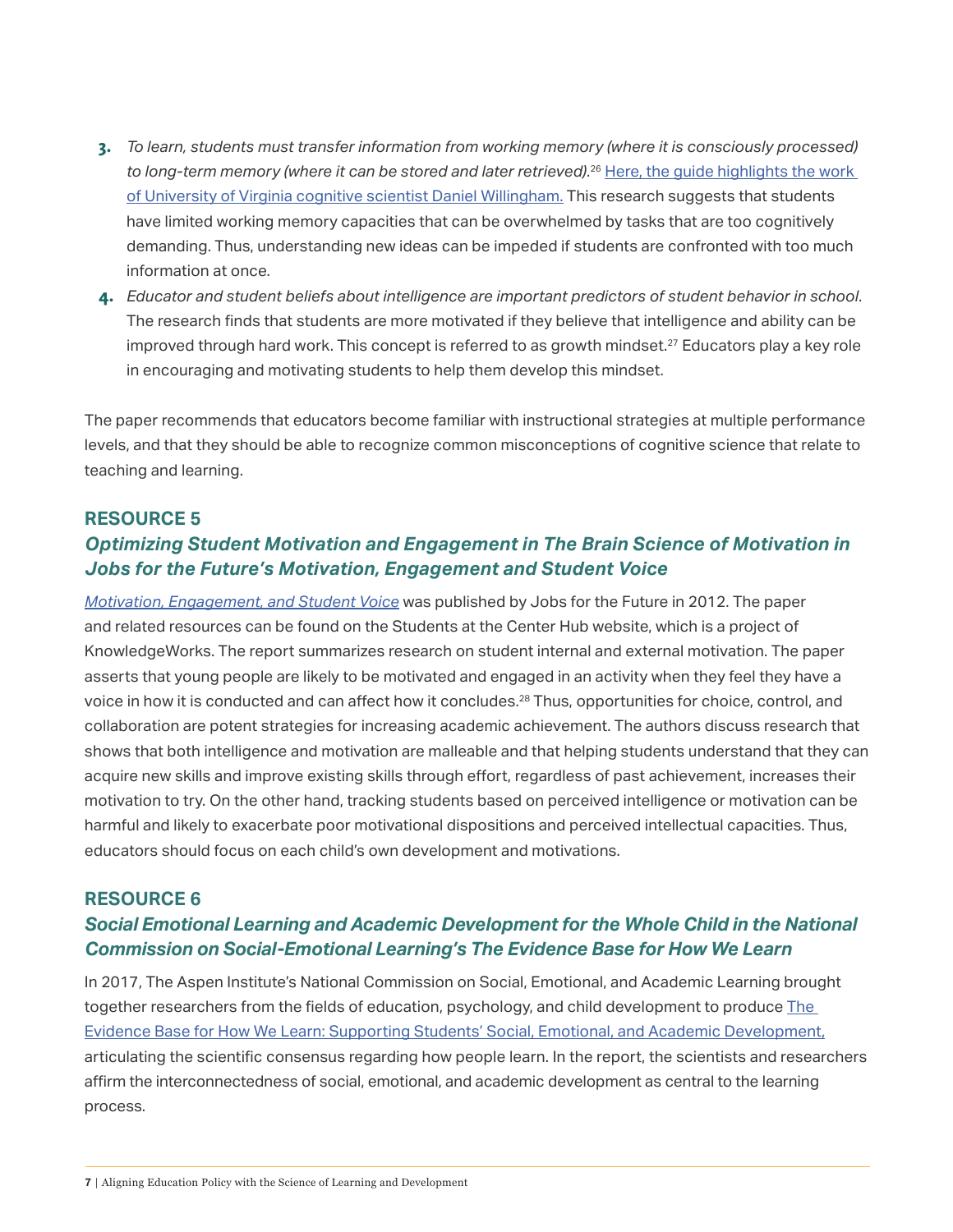<span id="page-12-0"></span>According to the report, well-implemented programs designed to foster social-emotional learning (SEL)<sup>29</sup> are associated with positive outcomes, ranging from better test scores and higher graduation rates to improved social behavior.<sup>30</sup> The report discusses how social-emotional skills and competencies<sup>31</sup> are intertwined with academic development to help students toward success:

» Classroom instruction and academic activities that connect rigorous cognitive challenges with social interaction or that spark students' emotions result in deeper, longer-term learning. $32$ 

A key understanding of social-emotional learning and academic development from the report is that these skills and competencies are malleable over long periods of a child's development. It follows then that educators, schools, and the wider community including parents and peers, have an important role in helping to foster healthy dispositions and mindsets throughout children's growth and learning. According to the report, children who develop positive relationships with teachers are more likely to "grapple with challenging material and persist at difficult learning tasks."<sup>33</sup> The report contends that schools can have a significant influence in shaping student growth in social, emotional, and cognitive competencies, to foster academic excellence, collaboration, communication, civic engagement, and other skills and dispositions needed for success in the 21st century.

### **RESOURCE 7**

## *What the Learning Says about Social-Emotional Learning, Academic Development, and Student-Centered Learning Approaches in the National Commission on Social, Emotional and Academic Development's From a Nation at Risk to a Nation at Hope.*

The National Commission on Social, Emotional, and Academic Development also published, *[From a Nation](http://nationathope.org/)  [at Risk to a Nation at Hope: Recommendations from the National Commission on Social, Emotional, &](http://nationathope.org/)  [Academic Development,](http://nationathope.org/)* with a focus on educating the whole child in safe, supportive and flexible learning environments. The authors conclude from teacher surveys, research on the effects of social-emotional learning, and convening experts, such as the Council of Distinguished Scientists, that educating the whole student is necessary as social-emotional learning and academic learning are inextricably linked to learning in every moment. The report states, "supporting students' social, emotional, and cognitive development relates positively to the traditional measures we care about: attendance, grades, test scores, graduation rates, success in college and careers, more engaged citizenship and better overall well-being."<sup>34</sup> The Commission recommends creating student-centered, developmentally appropriate, personalized learning environments that are aligned across the K-12 education system and reflect the interconnection of the social, emotional, and academic dimensions of learning.

## **RESOURCE 8** *Individuality, Adversity and Social Context in Student Learning*

In the 2018 journal article, *Malleability, Plasticity, and Individuality: How Children Learn and Develop in Context,* the authors present findings on how humans develop, synthesizing research from multiple fields, including brain science; human variability and relationships; the science of learning; and the dynamics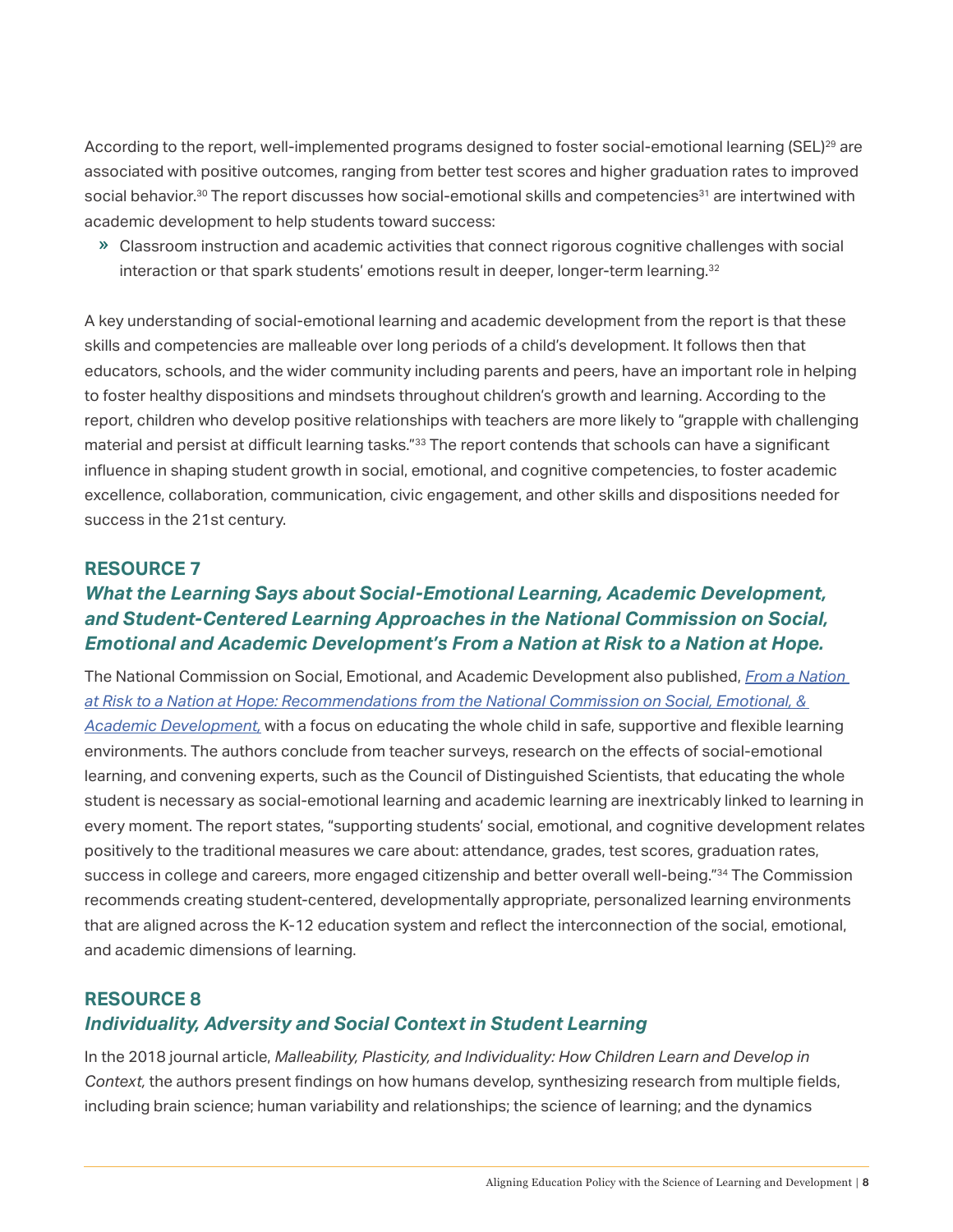of stress, adversity, and resilience, among other disciplines. The article also examines how cognitive development and social and cultural contexts influence student development and learning.

The authors discuss the integration of multiple disciplines of science on human learning and development in a "development systems theory" (DST). DST can be used to "explain patterns of both stability and variability in children's performance across diverse contexts."<sup>35</sup> According to the article, DST provides a useful, flexible framework for seeing how multiple factors act together to shape how children learn, change, and systematically grow across the developmental continuum. Furthermore, the "science of individuality" implies that there is no single "ideal" developmental pathway for every student; instead, there are multiple pathways to healthy development, learning, academic success, and resilience.36 Ultimately, by shedding light on the diverse developmental pathways through which children acquire increasingly complex skills, develop motivation, identify intentionality as learners, and fully engage and perform, this integrated perspective can help to align instruction and school design with children's individual capacities and needs. This paves the way toward facilitating developmentally oriented, culturally responsive approaches to domain mastery, the personalization of learning, and whole child development.

Key findings from the research on the science of learning and development include: $37$ 

- « "Neural plasticity and malleability enable the brain to continually adapt in response to experience, which serves as a 'stressor' to brain growth across development."
- « "Each individual's development is non-linear; has its own unique pacing and range; features multiple diverse developmental pathways; moves from simplicity to complexity over time; and includes patterns of performance that are both variable and stable."
- « "Whole child development requires the integration and interconnectivity—both anatomically and functionally—of affective, cognitive, social, and emotional processes. Though these processes particularly cognition and emotion—have historically been dichotomized, they are inextricably linked, co-organizing and fueling all human thought and behavior."
- « "Adversity, through the biological process of stress, exerts profound effects on development, behavior, learning, and health."

In a companion article, *Drivers of Human Development: How Relationships and Context Shape Learning and Development,* the same authors present research synthesizing the knowledge on the role of relationships and environmental contexts in student development. The authors assert that relationships and contexts, along with how children appraise and interpret them, can be risks and assets for healthy learning and development.<sup>38</sup>

According to the National Academies of Sciences, Engineering, and Medicine, "developmentally constitutive relationships with adults, along with supportive environments, are foundational to healthy development."39 The development of contexts matter, as the report asserts: a developmentally rich context can provide safe, secure, enriching opportunities and developmental relationships with adults; direct targeting of selfregulation; executive function; and social and behavioral skills, opportunities for practice and reinforcement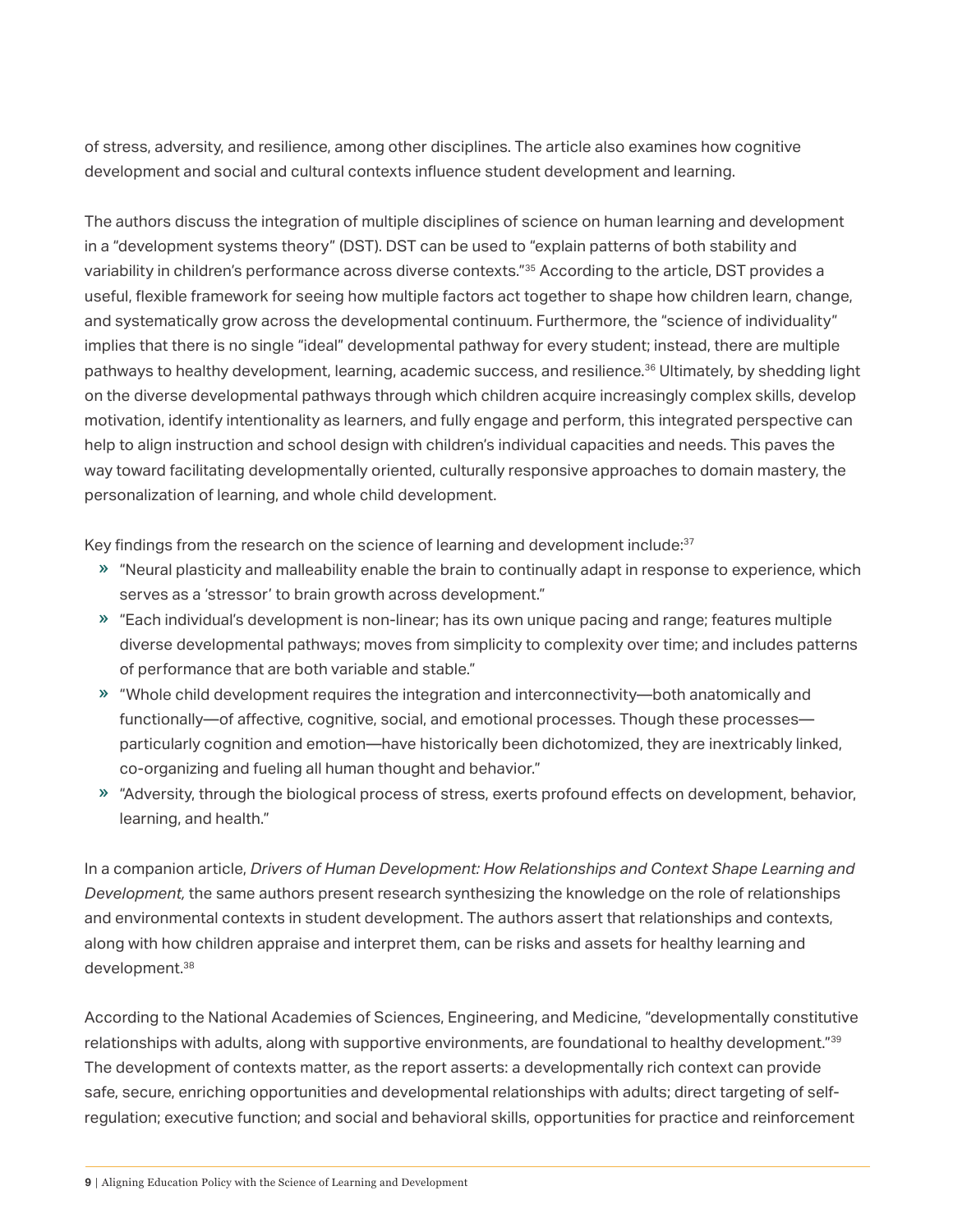of these foundational competencies, and opportunities to take on leadership roles and participate in collaborative and productive peer interactions.

The report synthesizes numerous studies on the relationship of schools, educators and peers on student development and learning. One of the studies found that positive classroom climates support students' social and emotional development and help them be effective learners.<sup>40</sup> The report explains that structural and social features of schools that provide a developmentally rich context can enhance developmental range, buffer the effects of stress and trauma, promote resilience, and accelerate the development and integration of affective, cognitive, social, and emotional processes. In contrast, developmentally unsuitable, insufficiently supportive, and culturally incongruent contexts can exacerbate stress, hinder the reinforcement of foundational competencies, and impel maladaptive behaviors by failing to foster healthy relationships with adults, limiting enrichment and stimulating experiences, and reducing the changes of interacting with peers who are positive influences.

The authors assert that schools can be designed and organized in ways that support students by providing a web of support and fostering developmental relationships for students with their teachers and peers. For example, schools that are culturally responsive and competent help build conditions for learning and support development while reducing cognitive load and minimizing the tensions created by challenging environments.

## **RESOURCE 9** *The Role of Noncognitive Factors in Shaping Student Learning in Teaching Adolescents to Become Learners41*

This resource summarizes the University of Chicago's Consortium on School Research's findings that what they termed as "noncognitive factors" are strongly linked to academic performance, which in turn predicts positive life outcomes. The author finds that noncognitive factors are crucial for children's learning and development at *all* ages and *all* education levels—from early childhood through high school and beyond and are not fixed traits that students either do or don't have.

These noncognitive, or social-emotional, factors include: perseverance, mindsets, academic behaviors, and social skills and learning strategies.<sup>42</sup> The authors found that the factors are related to students' long-term academic performance. For example, students are more likely to demonstrate perseverance and strong academic behaviors when they have positive mindsets and effective learning strategies. The report suggests that test scores are limited indicators of whether students will be "academically successful;"rather, the way noncognitive skills are developed and used by students to persist, reach mastery, and accomplish their goals is a better indicator of long-term success.<sup>43</sup>

This study is valuable as it shows how student learning and development is malleable and that habits and mindsets can be taught. If we believe that students are more than recipients of information but can learn, grow, and adapt, then improving and individualizing learning strategies can be an effective way to help students achieve.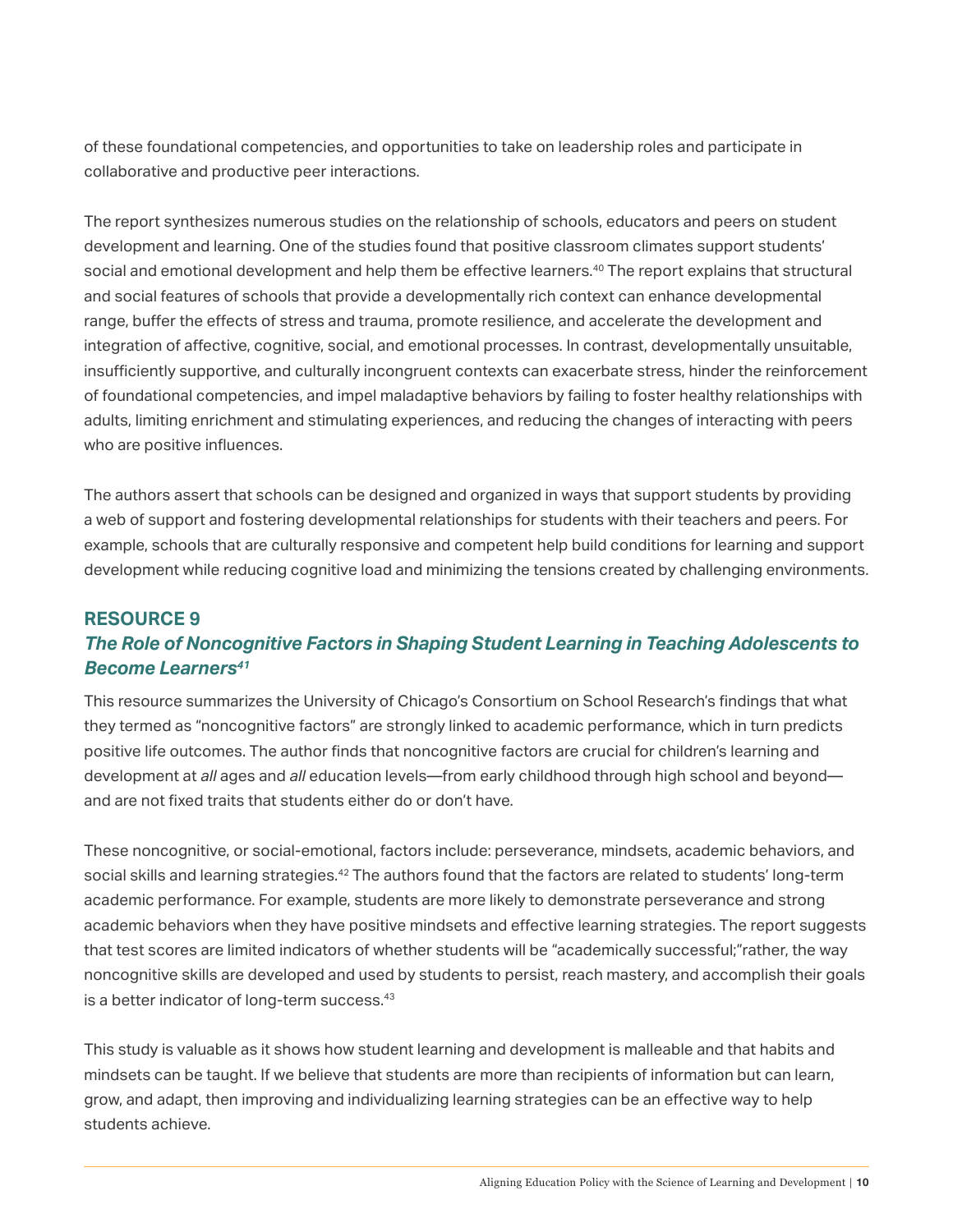## Trends and Analysis of the Literature Review on the Science of Student Learning and Development

By synthesizing the research and resources from the literature review, common trends emerge from the findings on how humans develop and learn. These include how children develop into whole individuals and learners and the optimal ways in which children learn, retain information, and progress in their learning. The following is a list of powerful takeaways across the body of research in the learning sciences:

- » Brain science shows that social, emotional, and academic learning is malleable and extends from childhood through adulthood.
- » Behavior, skills, dispositions, and mindsets are learned concepts and can be explicitly taught (for example, growth mindset).
- » Context, such as environments and relationships, affects and informs development.
- » Students experiencing recurring trauma can have symptoms that deter learning as trauma has been shown to affect student memory and retention of concepts.
- » According to the research led by Pamela Cantor, M.D., of [Turnaround For Children,](https://www.turnaroundusa.org/) providing students with safe, supportive environments can help offset some of the stress associated with trauma and help students toward healthy development and academic achievement.<sup>44</sup>
- » Student learning is diverse, varied, and does not always happen in a straight and narrow line; instead, students learn "jaggedly" through interconnecting concepts.<sup>45</sup> For example, the traditional model of K-12 education moves each student from one standard or unit to the next regardless of their mastery; however, it's important to focus on students moving through competencies on demonstrated mastery and learning progressions.
- » We also see individuality as a facet of the science of learning. Students learn and develop along pathways as unique as their neurological make-up, genetic expression, background, and personal experiences.
- » Students are motivated when they are involved in and co-owners of their learning, and when they are learning in their zone of proximal development.
- » Students' sophisticated cognitive functions and funds of knowledge are activated when they feel like they belong, are supported to succeed, are helped to connect meaningfully to peers and adults, and are exploring topics that matter to them.
- » Connected to memory and motivation, cognitive learning is maximized when students are accessing and building on prior knowledge.<sup>46</sup> This includes both background knowledge and culture as well as previously learned and applied concepts.47

All facets of how humans develop and how we learn are interrelated and influence our experiences in learning and in life. In each of the resources from the literature, there exists an intuitive or explicit message that for too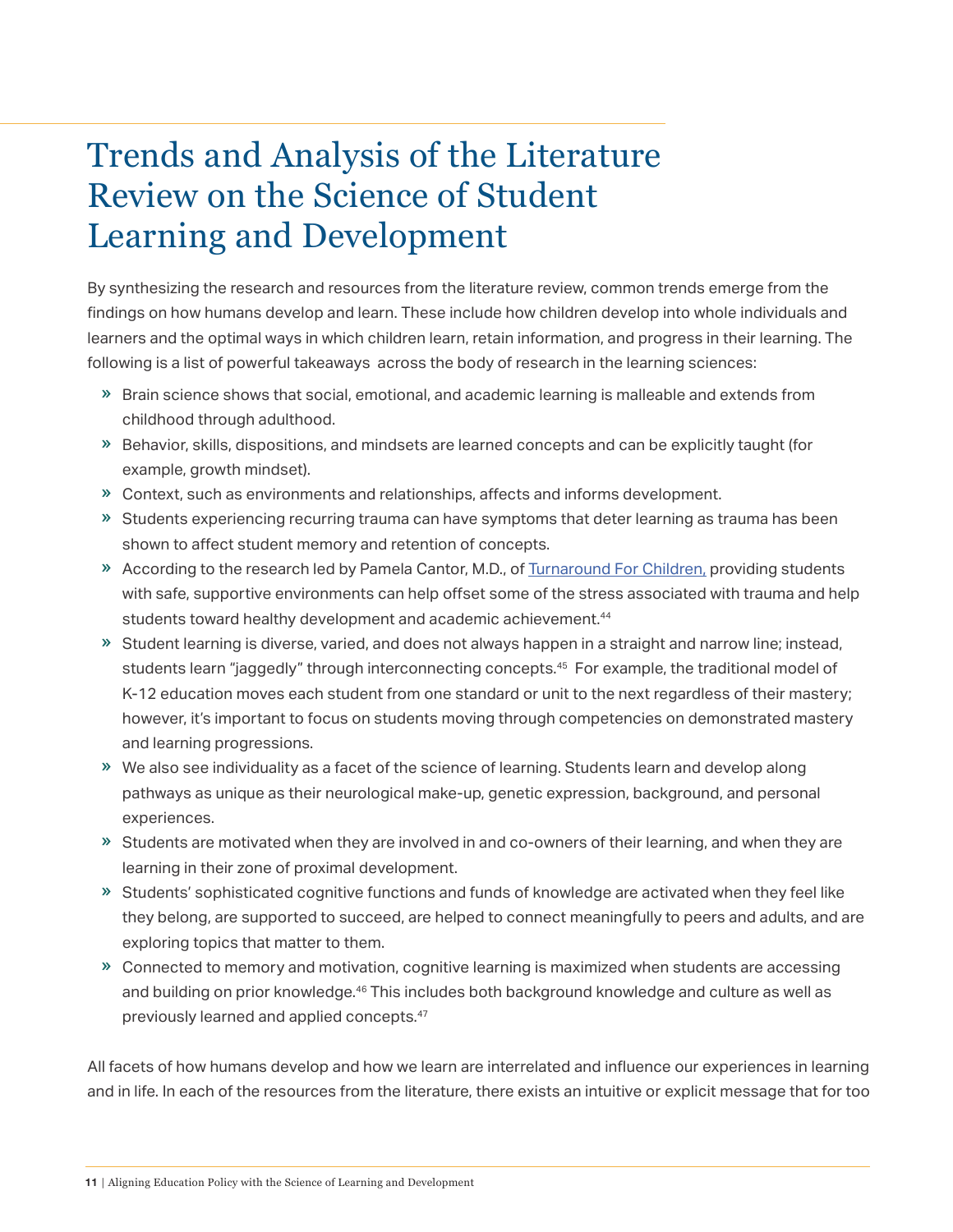long, the domains of cognitive science and child development have been siloed from the application of policy and practice and have been confined to research and academia. With the increase of findings and consensus from the science of learning and development surfacing in recent years, the implications for how education systems teach and prepare every student with a lens on supporting the whole child are imperative.

### **FOCUSING ON INTEGRATIVE APPROACHES TO BUILD ACADEMIC KNOWLEDGE, SUPPORT YOUTH DEVELOPMENT, AND INCREASE SKILLS**

There is a need for a broader perspective on how students learn and develop into whole individuals and how education systems and educators can best provide a well-rounded and high-quality learning environment that meets the needs of every child.

Student learning is nonlinear, individualized and influenced by the interaction between unique aspects of the child and their family, community, and classroom contexts. As such, schools must be designed to attend to the unique needs of individual children and support them in their development. Educators must know how to differentiate instruction and supports to enable optimal growth in competence, confidence, and motivation.

Furthermore, the link between social-emotional learning and academic development needs to be understood and advocated for by education stakeholders. Although there is evidence of the correlation between explicitly teaching SEL and growth in academic achievement,<sup>48</sup> there is a lack of intentional integration of teaching SEL alongside content. Surveys<sup>49</sup> show that parents, teachers, and other stakeholders intuitively understand the importance in integrating SEL in academics, but policy is still behind on using this research.

Another challenge and reason for the gap between the demands and research of cognitive science and child development is that the learning sciences are not singular. They are comprised of research across a variety of fields including cognition, psychology, and neurological development. These subdomains are rarely integrated and, as such, it can be challenging for education stakeholders to make sense of them as a whole.

To do a better job of integrating the science of child development and cognitive research in the education system, education stakeholders will need to redefine student success with a focus on the learning and development of the whole child.

### **TAKEAWAYS FROM THE LEARNING SCIENCES RESEARCH**

Based on the trends and analysis of the learning sciences, a few key issues arise in how the current educational system, structures, and environments are designed to service students in their learning and development.

We ask: where does the current K-12 education system align to the learning sciences now, where does it fall short, and how can leaders across the system use the learning sciences to drive the design of the K-12 learning experiences?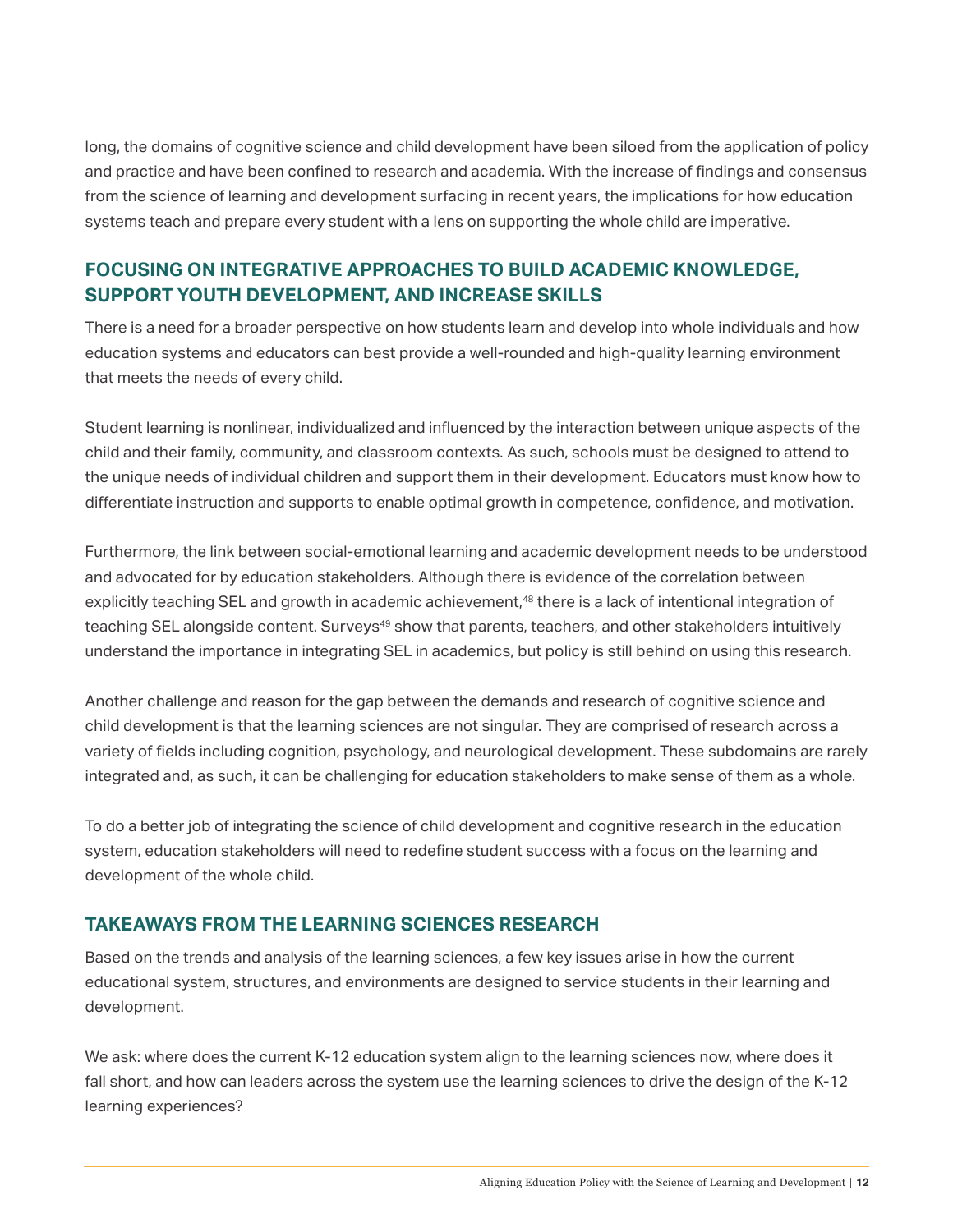Because the imperative for alignment is clear, our task is to determine not "if," but "where" and "how" the research from the literature review demonstrates a need for the current education system to be redesigned based on what the learning sciences tell us is best for children and students.

The following are non-negotiables for what needs to be done to name the important core science principles. The assumptions about children and learning in the past yielded an industrial model of education that focused on efficiency and averaging student learning and achievement. What are the priorities today to move the field forward?

Overall, the learning sciences point to several core issue areas for child learning and development:

- « *Education needs to incorporate learning for the whole child.* Memory, motivation, and social-emotional learning are all connected and influence student cognitive learning. Considerations for how education systems view students as whole individuals with learning and development as interconnected pieces to support, nurture, and lift up students learning are crucial.
- « *Education stakeholders need to understand how student academic learning develops.* Education systems currently focus on a one-size-fits-all approach to schooling and learning. However, the cognitive learning sciences point to how differentiated and individualistic learning is for each student as a developmental process. Education stakeholders who make decisions influencing the pace and progress of when and what students learn need to have an understanding of how student learning develops and progresses.
	- First, education stakeholders need an understanding that learning is individualized. Each individual student's learning is non-linear, has its own unique pacing and range, features multiple diverse developmental pathways, moves from simplicity to complexity over time, and includes patterns of performance.
	- *Next, educators need to "meet students where they are" and "where they are going" in their learning trajectories.* The learning sciences point to the need for students to work within their zone of proximal development.50
	- *Then, educators need to support students as they progress in their learning trajectories.* Students perform better when educators frequently check for understanding, using tools such as formative assessments, for students to demonstrate their learning and provide ongoing feedback to fill in gaps, transition students from one learning task to the next, and/or to support students in learning at a deeper level.
- « *There is a need to integrate cognitive and social-emotional learning both in research and practice.*  The learning sciences point to the need for schools to pay attention to both the cognitive and socialemotional learning processes and development of students. SEL impacts how students learn and develop. Along with supporting academic capacity and competence, there needs to be explicit instruction and support in motivation and metacognition, and SEL skills and dispositions.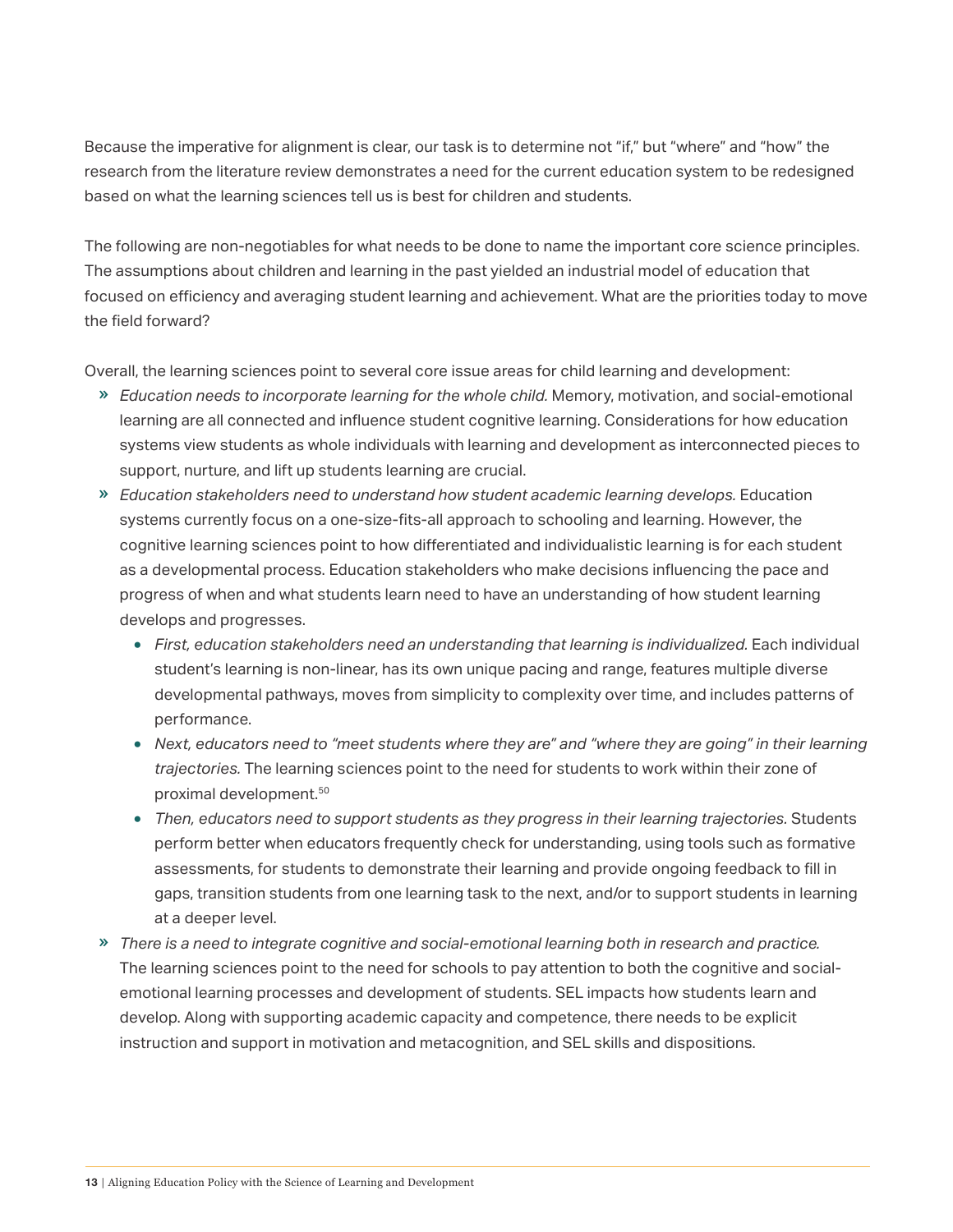- « *Education stakeholders and educators need to provide the conditions for learning that support student success along the developmental continuum:* 
	- Increase educator capacity to understand and guide students along their developmental pathways and learning trajectories (from one unit to the next and check on student learning throughout).
	- Build trusting relationships with students and to have the cultural competencies to provide supportive environments and materials for students with diverse backgrounds.
	- Create flexible use of spaces, pace, and time in ways that are conducive to learning. Additionally, school and district designs need to be addressed to support implementation.

The next section dives into the barriers in policy that hold K-12 education back from providing these crucial learning environments as well as the opportunities in policy for implementing best practices based on what we know from the learning sciences.

## Implications of the Learning Sciences for K-12 Education Policy

## **WHERE DOES POLICY ALIGN TO THE LEARNING SCIENCES?**

There are some promising trends in federal, national, and state policy to support student learning and development.

The 2015 federal education law, the [Every Student Succeeds Act](https://legcounsel.house.gov/Comps/Elementary%20And%20Secondary%20Education%20Act%20Of%201965.pdf) (ESSA), provided states with more flexibility to advance policies that are centered around the success of the whole child. States have an opportunity to redefine student success to reflect whole child learning and to better align systems of assessments and accountability.

One example of states redefining student success is through the creation of a [Profile of a Graduate.](https://www.inacol.org/resource/redefining-student-success-profile-graduate/) Several states have engaged with stakeholders to determine the skills, knowledge, and dispositions students should have upon exiting the K-12 education system.

The learning sciences point to the importance of programs that encourage a positive school climate that fosters learning and growth. ESSA allows states to include indicators of culture and climate in school quality systems, including student and teacher engagement surveys, school discipline and climate measures. Additionally, Title IV of ESSA requires schools to look at data on "conditions for learning" that impact student learning in the areas of safety, engagement, and learning environment.<sup>52</sup>

ESSA is also promising for state policy by allowing states to move away from classifying schools for improvement based on single summative scores. [Multiple measures](https://www.inacol.org/resource/rethinking-state-accountability-support-personalized-competency-based-learning-k-12-education/) allow schools and state policymakers to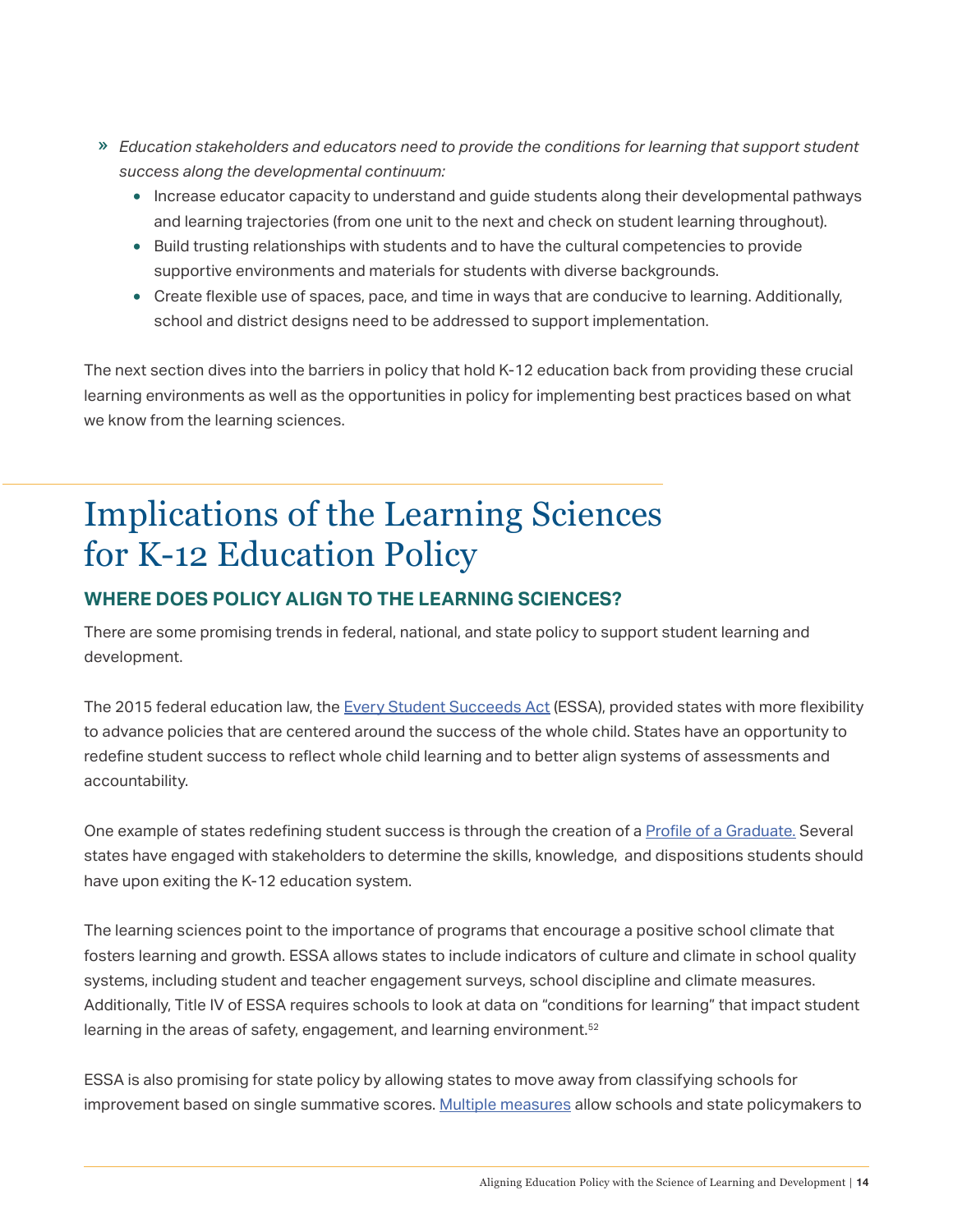look beyond narrow definitions of success.<sup>53</sup> ESSA allows states to use multiple measures, including student academic growth, in their data reporting and accountability systems.

At the national level, several states are providing diverse learning opportunities through multiple pathways allowing students to customize their education to meet their unique needs and interests. Diverse learning pathways can engage students in rigorous and relevant academic opportunities that connect to real world experiences. These learning opportunities can expand the ways in which students can meet learning standards, graduation requirements, and other requirements. They can also be personalized based on student interest and foster deeper connection to student learning and student engagement.

### **WHERE IS POLICY AT ODDS WITH THE LEARNING SCIENCES?**

States have the opportunity under ESSA to implement innovative and evidence-based education approaches that can support student success. Unfortunately, there are persistent trends in state policy barriers that are predicated on an outdated model of education and are at odds with the findings from the learning sciences.

These barriers can begin with a narrow definition of student success (in many states, student success goals have been limited to reaching grade-level proficiency in reading and math). Reading and math skills are extremely important, but no longer sufficient. When state accountability systems have a singular focus on reading and math, they can miss out on other factors in student success. Additionally, research evidence from the learning sciences emphasizes the importance of continuous check-ins and formative assessments to gauge student learning. End-of-year summative assessments used in many state education systems only provide a limited scope of student achievement.

Other examples of policy barriers include accountability and instruction systems built around grade-level proficiency and age-based cohorts, line-of-sight rules, seat-time requirements and single summative rating systems (e.g., A-F school grading), limiting the teaching and learning environments conducive to child development. "Line of sight" policies assume lecture is the default form of instruction. The idea that a student has to be in the line of sight of the teacher can limit the students who may learn actively and are motivated and engaged to learn anywhere (such as through community-based learning experiences).

In some states, restrictions based on seat-time limit flexibility in academic learning. Seat-time requirements focus on passing students based on time spent in a course, not mastery. Seat-time requirements award credits based on how long students are in class and not necessarily what students have learned.

Another policy barrier to implementing recommendations from the learning sciences is the systemic model of entering and exiting students based on age-based cohorts. Students enter school in age-based cohorts and advance with their age groups instead of by mastery of learning objectives. Age-based cohorts and instruction are not based on meeting students where they are in their learning. The learning sciences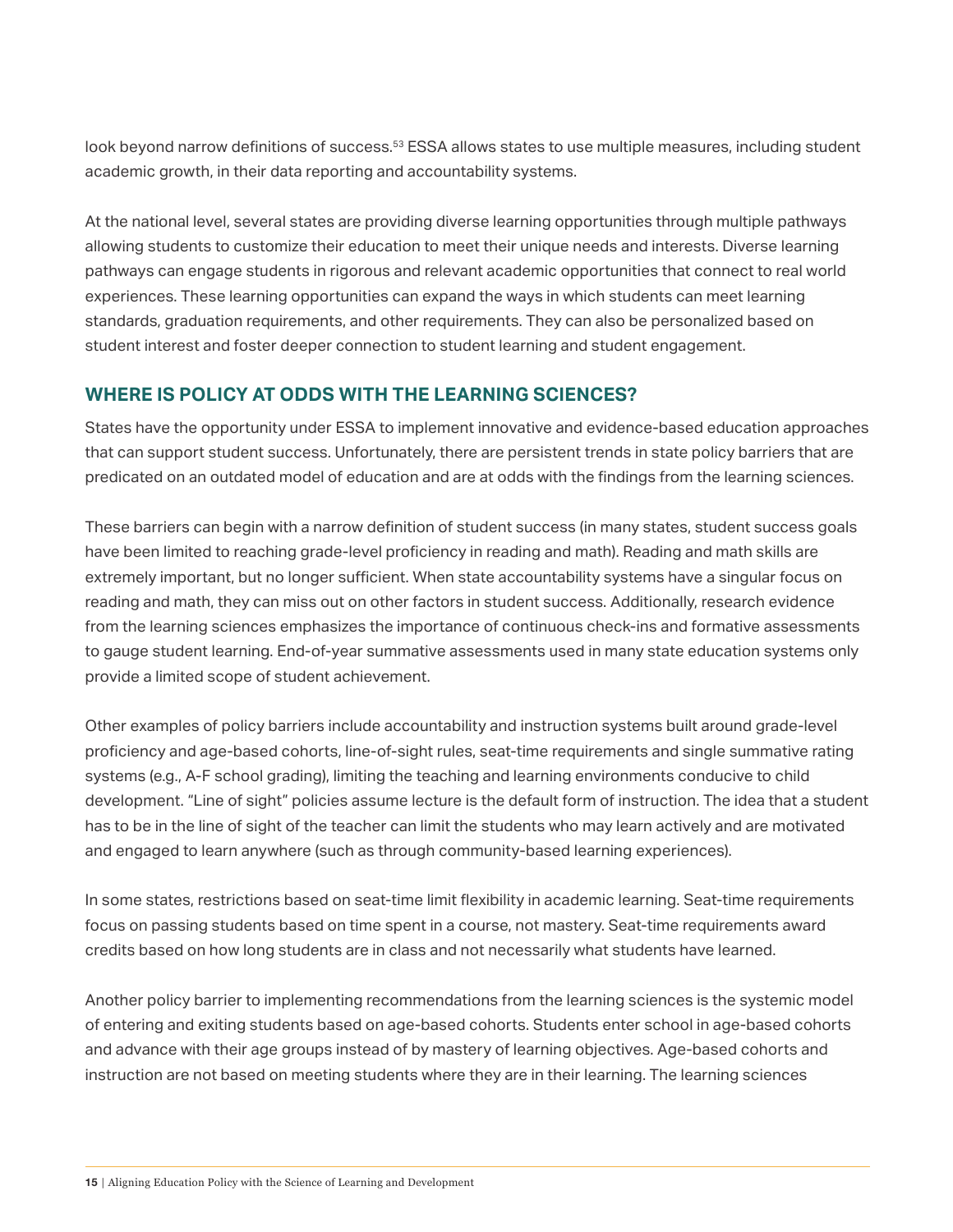reinforces teaching students in their zone of proximal development, which includes students' emotional, psychological, and cognitive processes. Age-based cohorts are a remnant of the industrial-age model when separating children by age was thought to be the most efficient way in which to transmit "age-appropriate" bodies of knowledge. This system continues to perpetuate despite growing evidence that age alone tells us very little about what any given child can do or the support they need to develop more fully.

Finally, another policy barrier worth highlighting is the use of single summative rating systems (e.g., 100-point scale, A-F grades, and performance levels) often found in school quality rating systems. Single, summative school ratings used for accountability purposes is a reductive way of measuring school quality.

We need to consider how the structure of test-based accountability, a driving reform of the past 20 years, has created incentives to move in the wrong direction, and that we would do well to decouple accountability from single summative measures.

# Considerations for Student-Centered Learning

There needs to be a transformation in the K-12 education system to a student-centered learning system<sup>54</sup> where policy and practice are informed by and more aligned to the science of learning.

The findings from the learning sciences support the shift to student-centered learning models, such as competency-based education and personalized learning. Many of the necessary elements of designing environments based on how students learn best are embedded into student-centered learning models. For all students to succeed in K-12 education, they must be provided with multiple ways to demonstrate their knowledge, and educators must continuously monitor student pace and progress and provide interventions to keep students on track to meet their goals. This requires a shift in how we currently design teaching and learning in schools and enable supportive policies for student-centered learning.

## **OUTCOMES: NEW DEFINITIONS OF STUDENT SUCCESS AND A FOCUS ON PUTTING STUDENTS AT THE CENTER OF LEARNING**

In the current education policy environment, graduation requirements, learning outcomes, and learning measures have substantial influence in determining how schools are organized. Outcomes and measures shape how students experience learning through the selection of content, instructional strategies, and assessments. Traditional models tend to emphasize lower levels of Bloom's Taxonomy.55 They expect students to prove basic recall and comprehension of content knowledge aligned to grade-level standards. Student-centered learning systems, such as competency-based education, emphasize balance between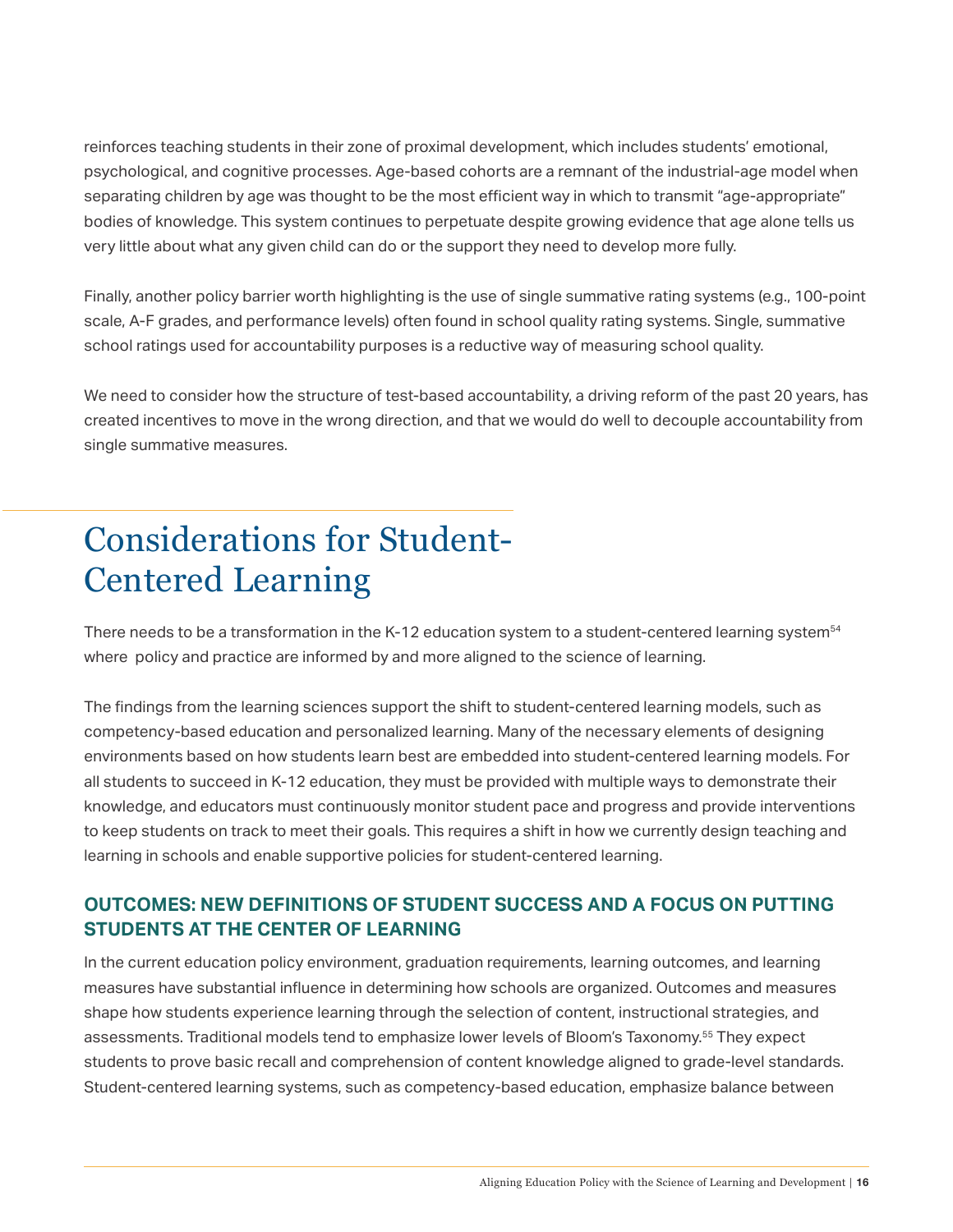## **WHAT IS COMPETENCY-BASED EDUCATION AND HOW DOES IT DIFFER FROM THE TRADITIONAL SYSTEM OF EDUCATION?**

A core element of the future state of education is competency-based education. In 2011, one hundred innovators in competency-based education came together where they fine-tuned a working definition (below in bold) of high-quality, competency-based education with the following five elements.

Competency-based education is a system where:



• **Students advance upon demonstrated mastery** — By advancing upon demonstrated mastery rather than on seat time, students are more engaged and motivated and educators can direct their efforts to where students need the most help.

• **Competencies include explicit, measurable, transferable learning objectives that empower students** — With clear, transparent learning objectives, students have greater ownership over their education.

• **Assessment is meaningful and a positive learning experience for students** — New systems of assessments give students real-time information on their progress and provide the opportunity to show evidence of higher order skills, whenever they are ready, rather than at set points in time during the school year.



• **Students receive timely, differentiated supports based on their individual learning needs** — When students struggle with a concept, they receive timely, personalized supports. Often, schools with personalized, competency-based learning environments provide flexible time during the day for students to receive additional instructional support in the area where they need it.



• **Learning outcomes emphasize competencies that include application and creation of knowledge, along with the development of important skills and dispositions** — Personalized, competency-based learning models meet each student where they are to build the knowledge, skills and abilities they will need to succeed in postsecondary education, in an everchanging workplace and in civic life.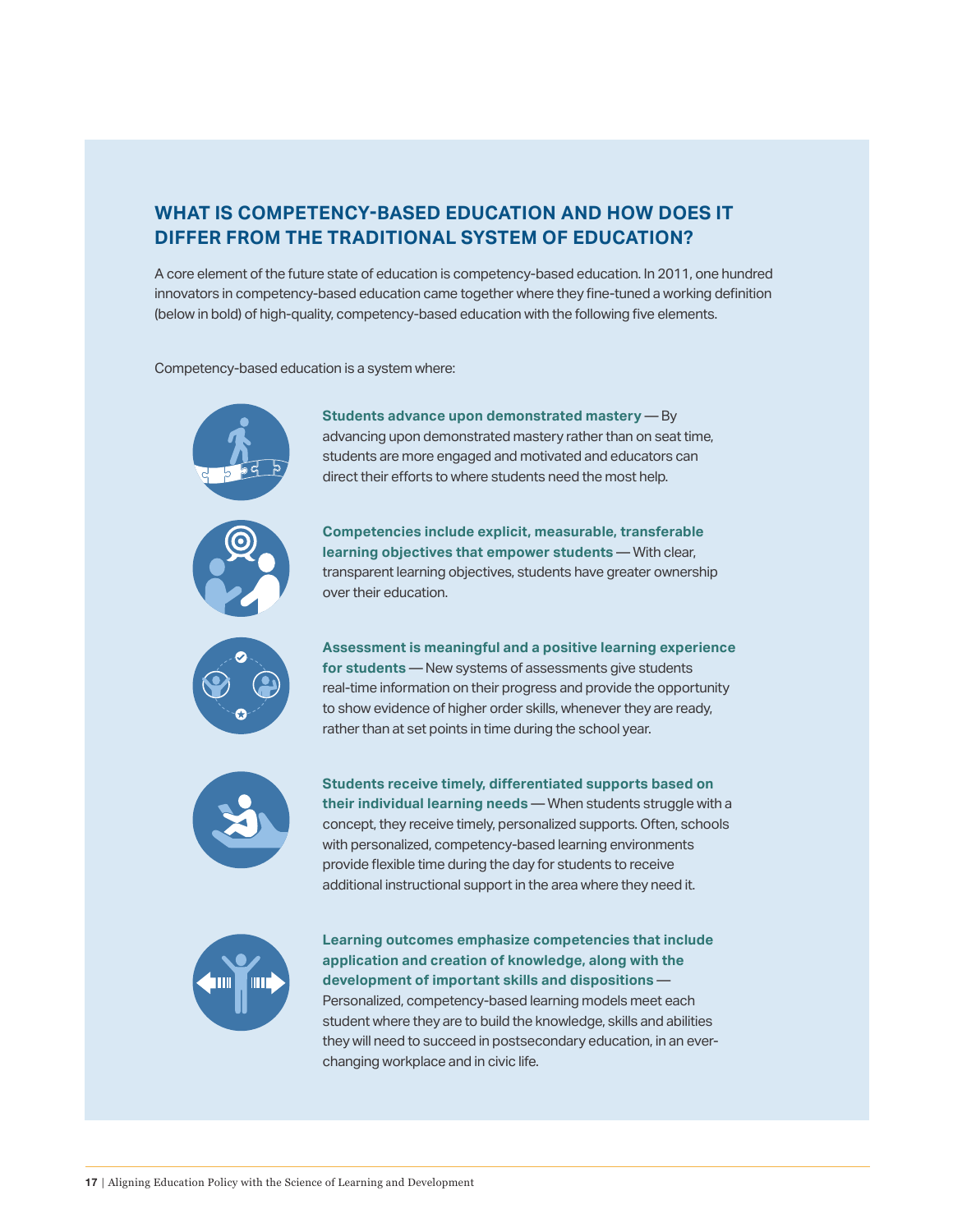broad content knowledge and enduring understandings of key concepts and skills; ability to apply and transfer knowledge and enduring understandings of key concepts and skills; ability to apply and transfer knowledge and skills to meaningful problems and contexts; and skills, dispositions, and habits that contribute to lifelong learning and learner agency.

As educators and leaders embrace this expanded definition of student success, they will find it necessary to make very different decisions about student experiences, instructional strategies, district policies, and the culture of learning. It is helpful to think about the role of outcomes with regard to systems design in two ways: First, outcomes can be used to engage in backward design. When we know what we want to be true for students in their adulthood, we can define graduation expectations, critical learning, and development milestones and find ways to define and assess readiness and progress. Second, outcomes can be used to frame how we think about students' experiences throughout the process of learning. We can use our understanding of student success to inform what students experience at different points in their learning and what supports they need at different stages of their development. Additionally, educators need to experience student-centered learning to be successful in leading in these learning environments.

# Opportunities for K-12 Education Systems to Shift Toward Student-Centered Learning

Mounting evidence demonstrates that integrating social, emotional, and academic development boosts outcomes in children and youth.

State policymakers, therefore, have a unique opportunity to ensure learning systems are working off of research on how students learn best. New findings from the learning sciences can be translated into more effective practice. There are tremendous opportunities for research and development to push the field even further and to improve outcomes for young people and society at large.

There is also a need to call on educators and leaders in youth-serving organizations across the K-12 education ecosystem to embrace an integrated approach<sup>56</sup> to educating the whole child. There are many opportunities for policymakers at the state, local, and in some cases, federal levels for leadership.

This effort should not be viewed as a new initiative. Rather, it is an opportunity to better align the K-12 education ecosystem so that each and every student can develop into a lifelong learner and engaged citizen through supportive, engaging and challenging experiences both in and out of school. In pursuing this work, state and local leaders should acknowledge the expertise within state education agencies, district offices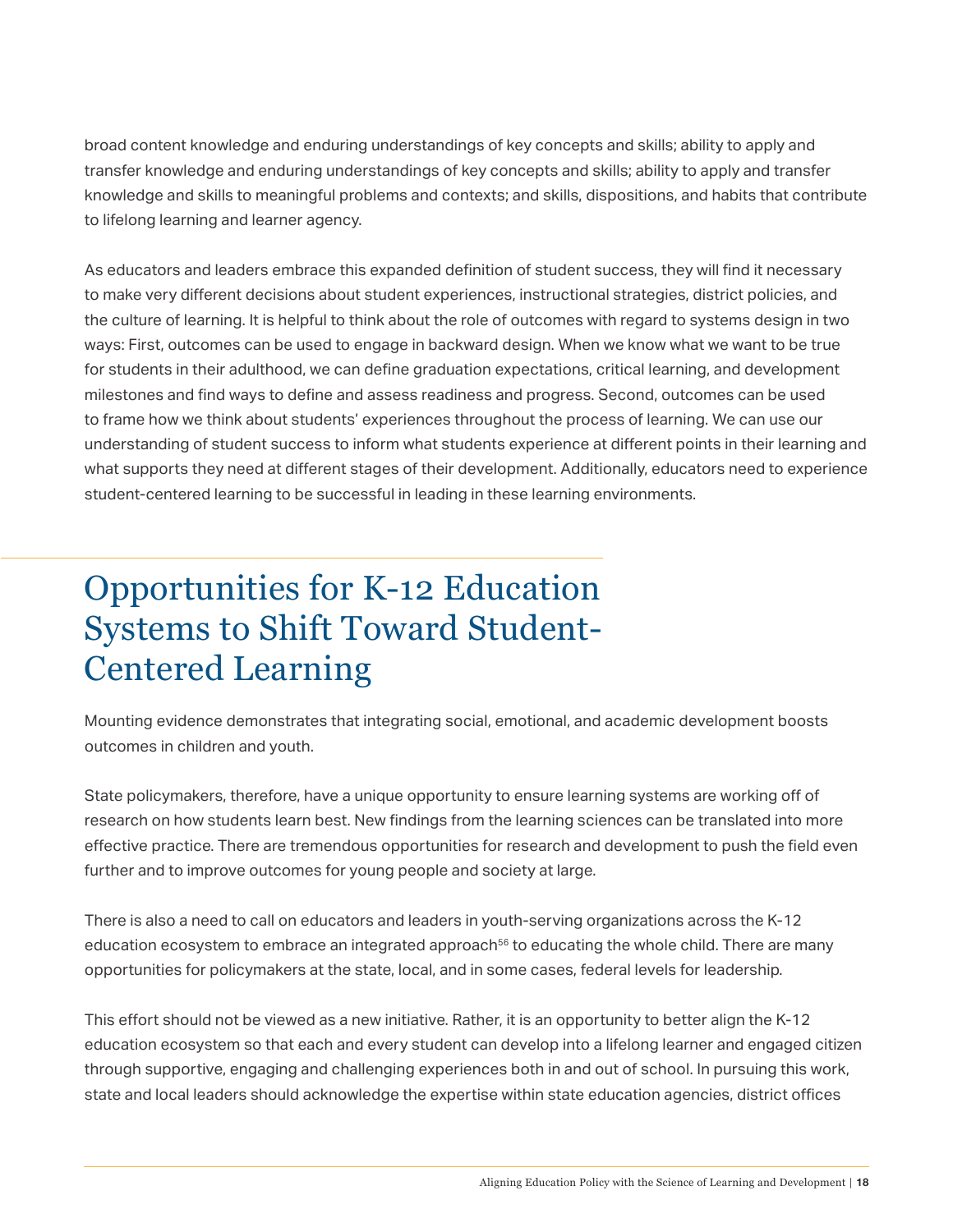and other key state, district, and community partners to help with implementation, staff capacity, reporting, and data collection. And they should consider opportunities to help share knowledge and resources across these groups. It is important to elevate the voices of marginalized communities to ensure efforts and decisions are inclusive of vulnerable populations. State and local agencies along with their community partners may already have significant work underway that can and should be leveraged and amplified.

At the core of these recommendations is a new vision for how state players and their local partners can operate in a more collaborative, coherent fashion to support each community's vision for teaching and learning, informed by best practice. This vision requires moving from:

- » Practices driven by policy compliance to enabling policies that support best practice;
- » Disconnected programs and supports to integrated and aligned strategies that focus on the well-being of the whole child;
- » Deficit frames for accountability<sup>57</sup> to using multiple measures and evidence for continuous improvement; and,
- » A definition of success limited to percentages of students who are grade-level proficient, to a more inclusive definition that reflects the mastery of social, emotional, and academic competencies as well as civic awareness, informed by a broad, collaborative network of partners.

 In this way, we can ensure each and every child receives a quality education and comprehensive supports needed to succeed in school, in the evolving workplace, and in community and civic life.

### **CONSIDERATIONS TO ADVANCE AN EQUITY-DRIVEN EDUCATION POLICY AGENDA**

Research from Turnaround for Children shows the effects of trauma on student motivation, memory, and cognition.58 It's imperative that education stakeholders understand the institutional barriers to holistic learning for underserved students and students affected by trauma and work towards implementing equity strategies so that every student has the support and opportunity necessary to acquire a quality education.

We need to recognize that every student requires and deserves learning environments that treat social, emotional and academic development as interconnected parts of a whole. At the same time, we must recognize that some students growing up with trauma and adverse childhood experiences need additional support to realize their potential. The science of learning and development is rapidly expanding the knowledge base about the interconnected nature of social, emotional, and academic development, with particularly important implications for buffering young people from the effects of stress and nurturing their healthy development in response to adversity.

Integrating social, emotional and academic development in current traditional schooling may not respond well to compliance-driven reform efforts. According to the Council of Distinguished Scientists who unanimously concluded, social and emotional learning drives increases in, among several success factors, high school graduation, entry and completion of college, together with more success in careers.<sup>59</sup> We need to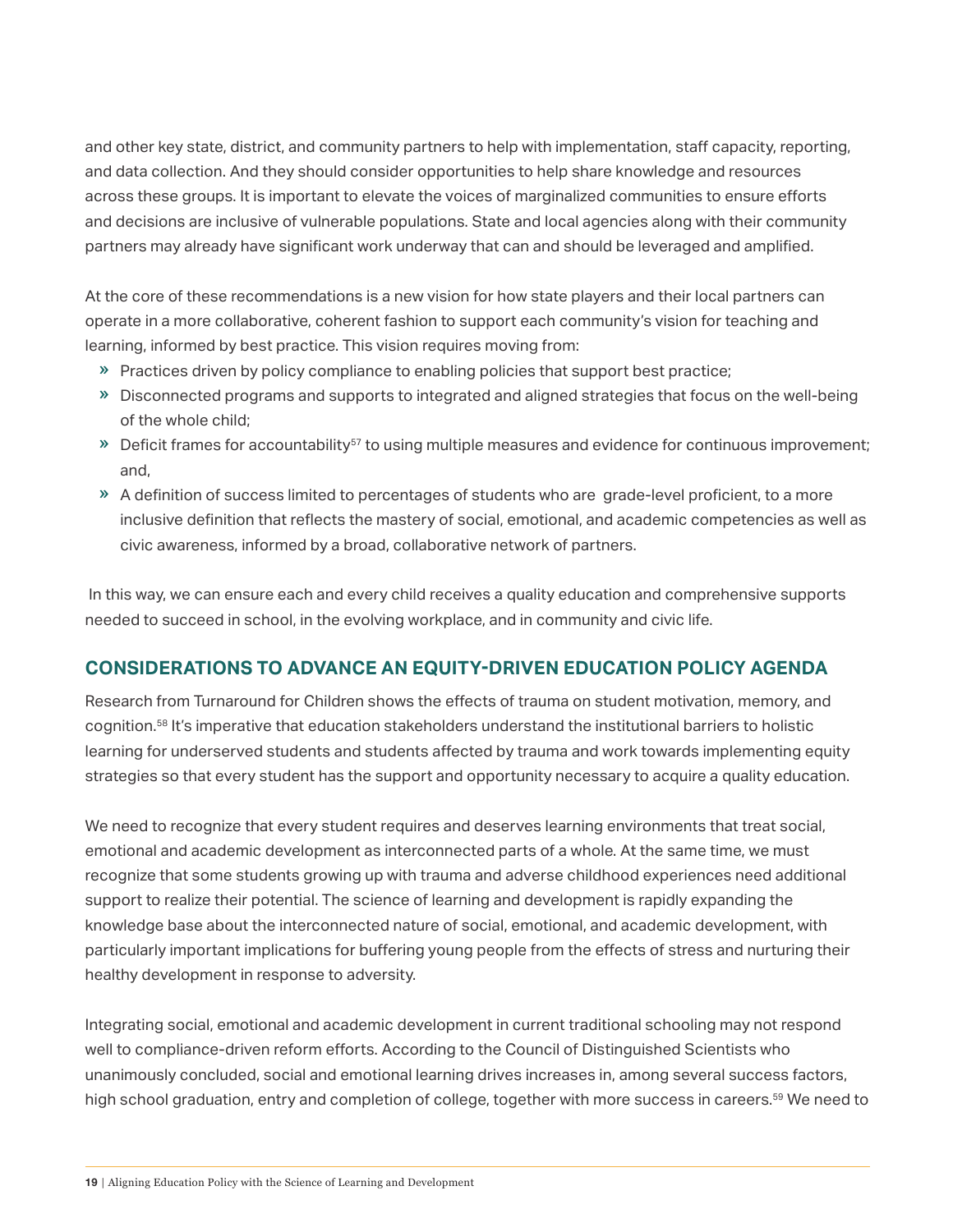## **STATE STRATEGIES FOR SUPPORTING PATHWAYS TO REALIZE THE LEARNING SCIENCES**

States could consider more student-centered pathways by creating innovation zones with priorities to focus on aligning to learning sciences research and providing pathways that expand supports shown to be effective in research.

Some actionable examples of what this might look like would be to create state support for new programs such as youth participatory action research, education and career-tech employment pathways, and social and emotional support initiatives.<sup>60</sup>

First, states could create a new program for "Youth Participatory Action Research" to incent pathways to graduation that include project-based learning and capstone projects, while formalizing the role of youth in research and advocacy. A Youth Participatory Action Research program could be centered on reciprocity with community and youth development with these design elements:

- 1. Service-learning and internships rooted in local needs;
- 2. Ethnic studies classes co-designed with community partners; and
- 3. Community-based projects that are designed to apply learning from school to real-life problems.

Second, education and career-tech employment pathways might provide credit-bearing and paid work-based learning that happens during the school day. States could establish matching funding for students to be paid while interning or in apprenticeships, with partnerships with local employers. Paid work-based learning is essential for students that must work to help support their families.

Third, a state could consider launching new initiatives focused on Social and Emotional Support. State programs might create incentives in state policy to:

- **1.** Support pathways for social workers and community members to become licensed teachers and administrators, especially those who have expertise in youth development and learning sciences.
- 2. Incentivize co-teaching/curriculum development with social workers and community organizers. Addressing real-life, relevant issues for students and families in their communities is another pathway to learning the knowledge, skills, and dispositions students need.

These ideas challenge the status quo and prior "limited" conceptions of what it means to be served as a young person (such as education strategies only occurring within school building walls). Drawing on the role of community and its local wisdom, including traditions, values, and cultures, new partnerships could provide social and emotional supports, expertise, mentorship, and other resources. All are needed if we intend to deal with the life outcomes for students rather than just narrowly focused educational outcomes. There is a much bigger group of contributors to youth that schools should be designated to engage for the whole child approach. If we are to make the learning sciences impactful in implementation, we need to engage contributors across communities connected to students and families.

*by Tony Monfiletto, Future Focused Education*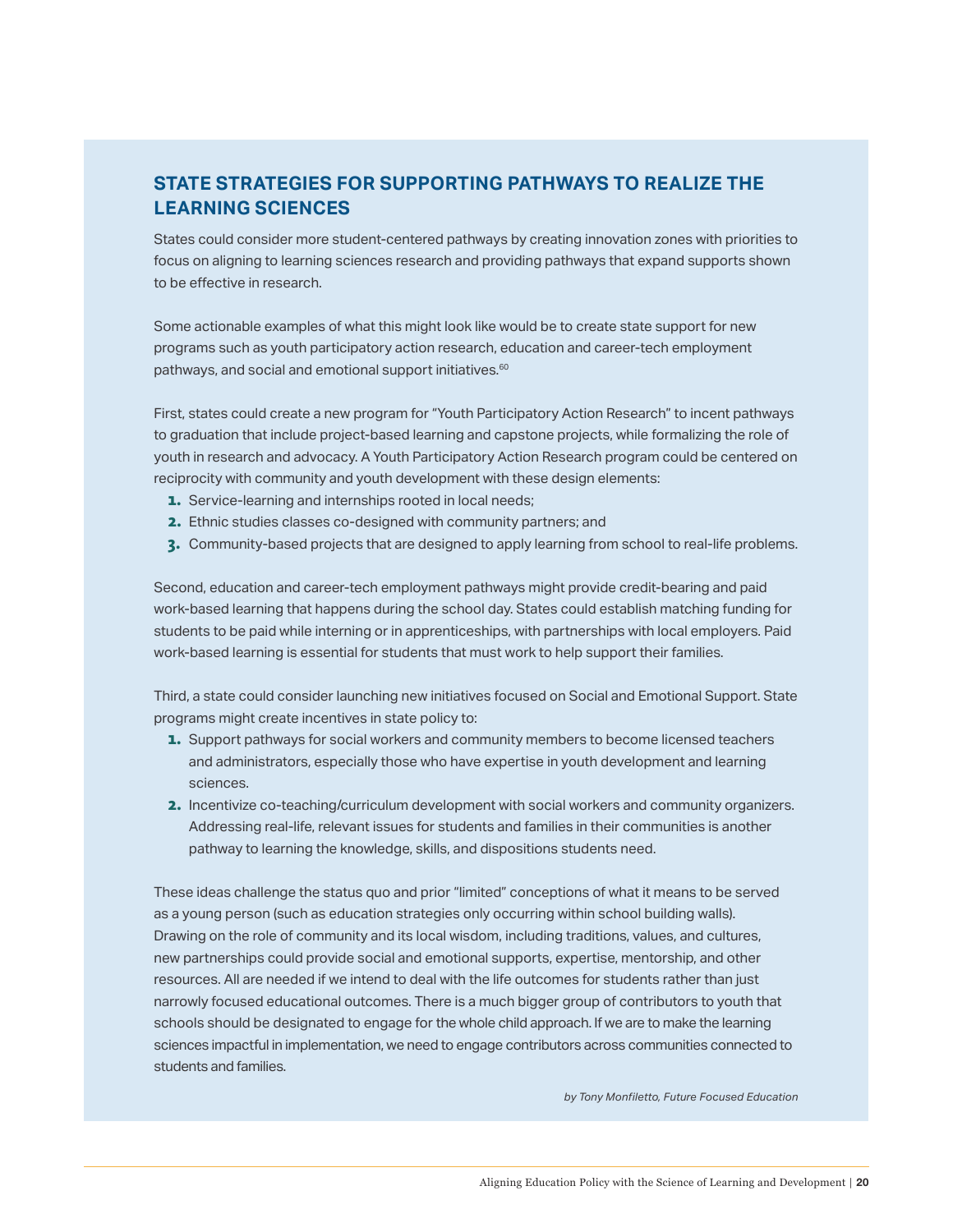design teaching and learning to reflect and model the very skills and attitudes that we want to see embodied in schools and classrooms. Policy can enable the conditions for districts and schools to implement locally crafted approaches that support students' social, emotional, and academic development.

Additionally, we need to consider how support can be used to develop the knowledge and practice of all adults working to support the learning and development of students. This includes supporting the cognitive, social and emotional, and skills, habits, and mindsets of learners.

Moreover on equity, it is crucial to approach this work mindful of the deficit-based lens perspective on challenges students face. A perspective of racial and cultural assets needs to be oriented to focus on how to support and care for young people, especially from non-dominant and non-white cultures.

## Recommendations to Synchronize K-12 Education Policy with the Science of Learning and Development

Students in every school need an integrated approach to the multiple dimensions of learning and development. The growing science of learning and development tells us that this integrated approach is how young people learn and how education systems can set them up for success. But adopting this approach does not mean learning and school should look the same everywhere. We need to make sure that teaching and learning are designed with an asset-based approach that seeks to unlock the great potential within each young person and affirms the dignity and value of every student's background and culture. Additionally, policy can operationalize the findings from the learning sciences by considering these recommendations and supporting initiatives to increase the connection and application between research and practice. The following are recommendations on rethinking and redesigning policy to support whole child teaching and learning.

*Redefine student success for the whole child.* Across the K-12 education ecosystem, state and local leaders should share a clear vision for student's comprehensive development. One strategy to begin this work is through redefining student success and how we credential learning.<sup>61</sup> State and local leaders need to articulate a clear vision of what every student should know and be able to do, grounded in evidence that learning has social, emotional, and academic dimensions. Graduate profiles are one example of states driving coherence with new definitions of success. State and local agencies can partner with communities to articulate the essential knowledge, skills, and abilities of a successful high school graduate, inclusive of the social and emotional competencies demonstrated to contribute to academic progress and workforce success as well as prepare students to become productive members of their communities.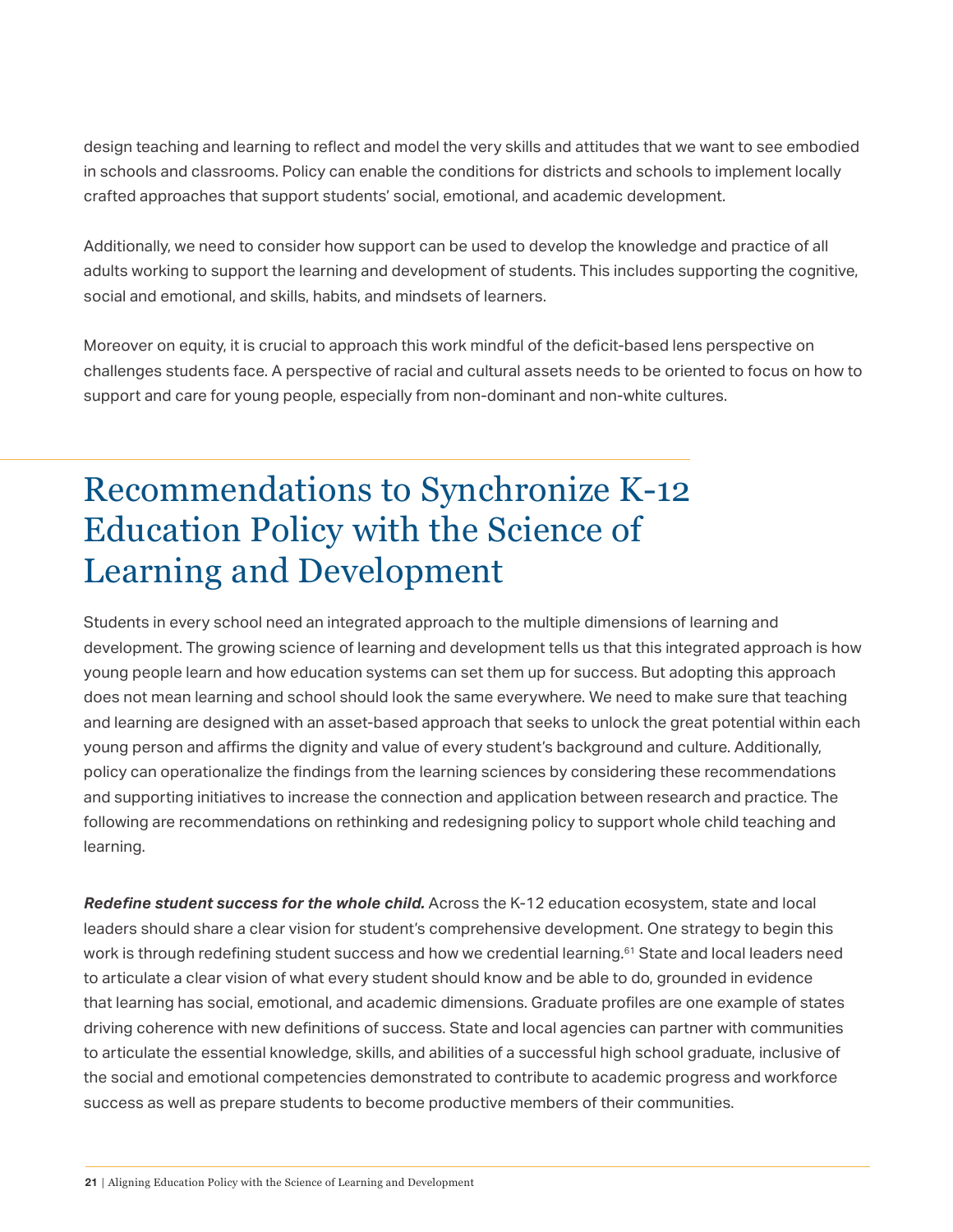Focus on supporting inclusive and safe learning environments. When students feel known, valued, and supported by both adults and peers, they are able to take the risks necessary to learn and grow. Such a culture and climate are inclusive of and responsive to the diversity of interests, aptitudes, perspectives, races, ethnicities, abilities, cultures, and identities represented in the classroom. These types of learning environments give students voice, opportunities to be engaged and heard, and agency in their own learning and development. Enabling students to feel respected for their unique identities and perspectives is an essential element in creating safe, affirming, and inclusive classrooms. States and leaders should enable districts and schools to create and continually improve supportive and affirming learning environments that ensure strong relationships, personalized supports for students, and engaging, relevant learning opportunities.

*Create meaningful credentials that certify student mastery of the knowledge and skills necessary for*  students to succeed and thrive in college, career, and civil society. Currently, most high school diplomas in the United States are based on transcripts that reflect credit for academic subjects based on meeting minimum seat-time requirements (or Carnegie units) and a passing grade, which may or may not signify mastery of the content. There is wide variability in grading practices and in the knowledge attained in given subjects, which is evidenced by high remediation rates in entry-level college courses. College faculty often cite the underpreparedness of high school graduates for the rigor of college courses. Today, the only thing we can know for sure about a high school graduate in most U.S. school districts is that they have put in the required seat time in the requisite courses. When schools are passing students along and graduating them with major gaps in skills and knowledge, they are doing students a disservice.

How could the high school diploma align to a more comprehensive definition of success and be more transparent about achievement? This is one area where state policymakers and communities can take action. Whether a community conversation or a state conversation, the idea of engaging communities and families in conversations around what is different in the 21st century, and around what students need to know and be able to do, is increasingly important. A more meaningful high school credential would focus on the knowledge, skills, and competencies a student has earned based on evidence of mastery.

*Provide diverse learning opportunities through multiple pathways to allow students to customize their learning pathways according to their unique needs and interests.* Multiple pathways are an important element of personalized learning environments because they create distinct, equally rigorous paths for students to pursue their interests and gain the real-world skills and experiences they need to be successful after high school.

Multiple pathways to graduation, college credit, and career credentials are a powerful way to infuse meaning and relevance into school. They provide an avenue whereby students can select the learning environment and path that best meet their needs. They increase student outcomes and better prepare students for the challenges of higher education and the workplace.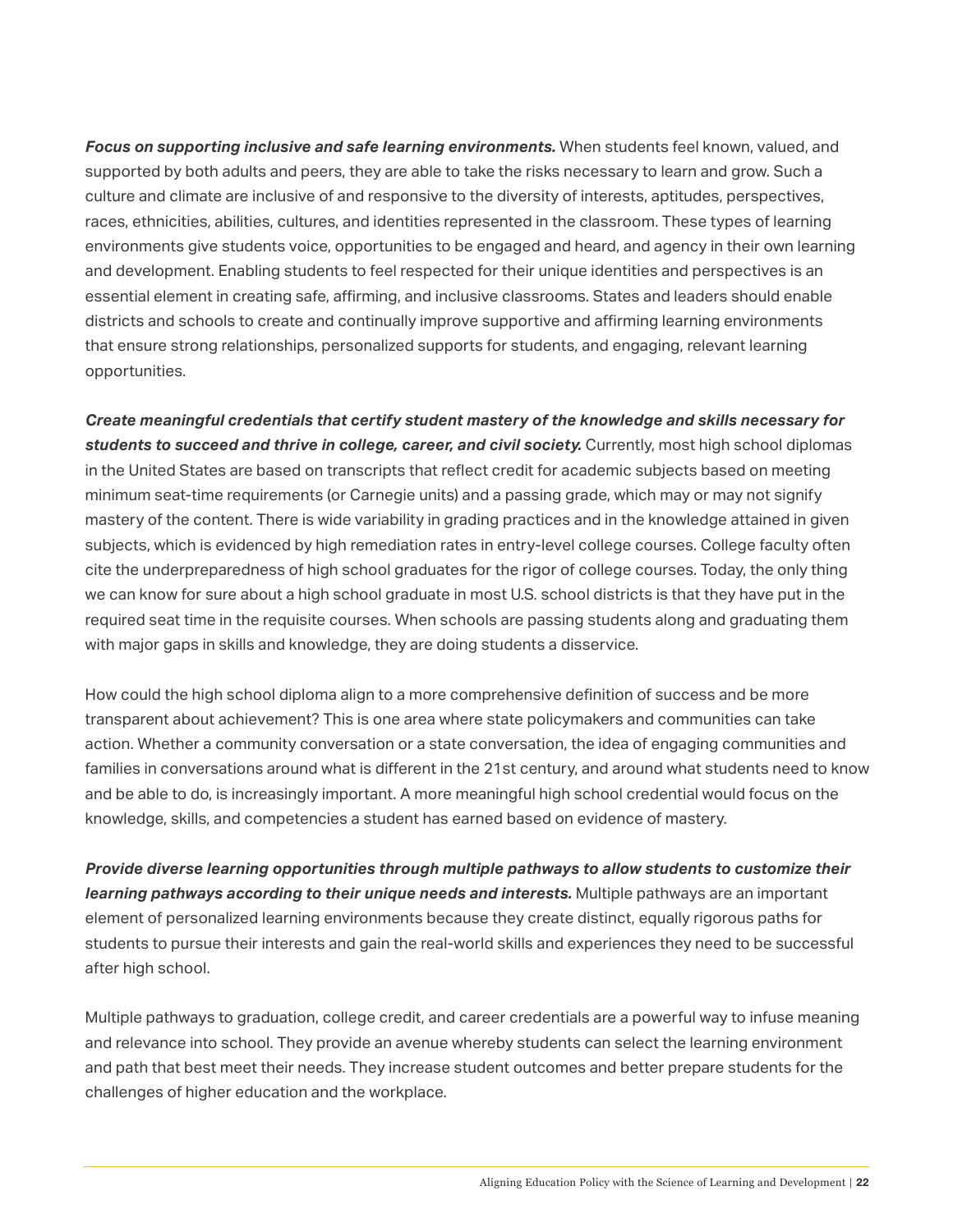*Meet students where they are.* Meeting students where they are requires that we begin with a commitment to support learning environments where educators know and care about students in profound ways academically, cognitively, culturally, emotionally, linguistically, physically, and behaviorally. Meeting students where they are in policy and practice allows educators and schools to begin creating learning experiences that are within each student's zone of proximal development, as discussed previously in this report. In a competency-based education system, educators support students to master learning objectives based on their own learning progressions, unique prior knowledge, and through designing frequent check-ins and formative assessments.

#### According to the report, *[Meeting Students Where They Are](https://www.inacol.org/resource/meeting-students-where-they-are-2/)*:

The implications for competency-based models are profound: they underscore the importance of challenging the practice of advancing students based on

- « age-based cohorts and grade-based standards and curriculum;
- » age-based design of, and access to, learning experiences; and
- » age-based benchmarks for performance (such as end-of-year exams, age-based high-stakes tests).

These are artificial constructs designed to serve efficiency and external accountability needs as ends in themselves. As a result, they run at direct cross-purposes to meeting students where they are as students work to master competencies that can be learned at many ages.

Meeting students where they are academically requires assessing, reporting, and communicating the progress of each student, along their learning progressions and in real time, resulting in greater transparency of student learning and rigor in outcomes.

Additionally, to meet students where they are in their social and developmental stages requires ensuring that discipline policies and practices are positive, asset-based, and developmentally appropriate. For example, discipline practices should focus on restorative practices over punitive ones.

*Build educator capacity and professional judgment to support whole-child learning.* State policymakers can enact enabling policies to encourage and support redesigning teacher preparation, learning, and advancement in alignment with 21st-century student learning and workforce needs and ensure that educators have the requisite skills and knowledge to lead in student-centered learning environments.

State policy governs the gateways and pathways in the educator development pipeline and could prioritize educators' own knowledge base in learning science and child development strategies to build learning environments that support each student's development. Districts can similarly prioritize these knowledge areas and skills in their recruitment, hiring, promotion and compensation policies and in the ongoing professional learning of educators.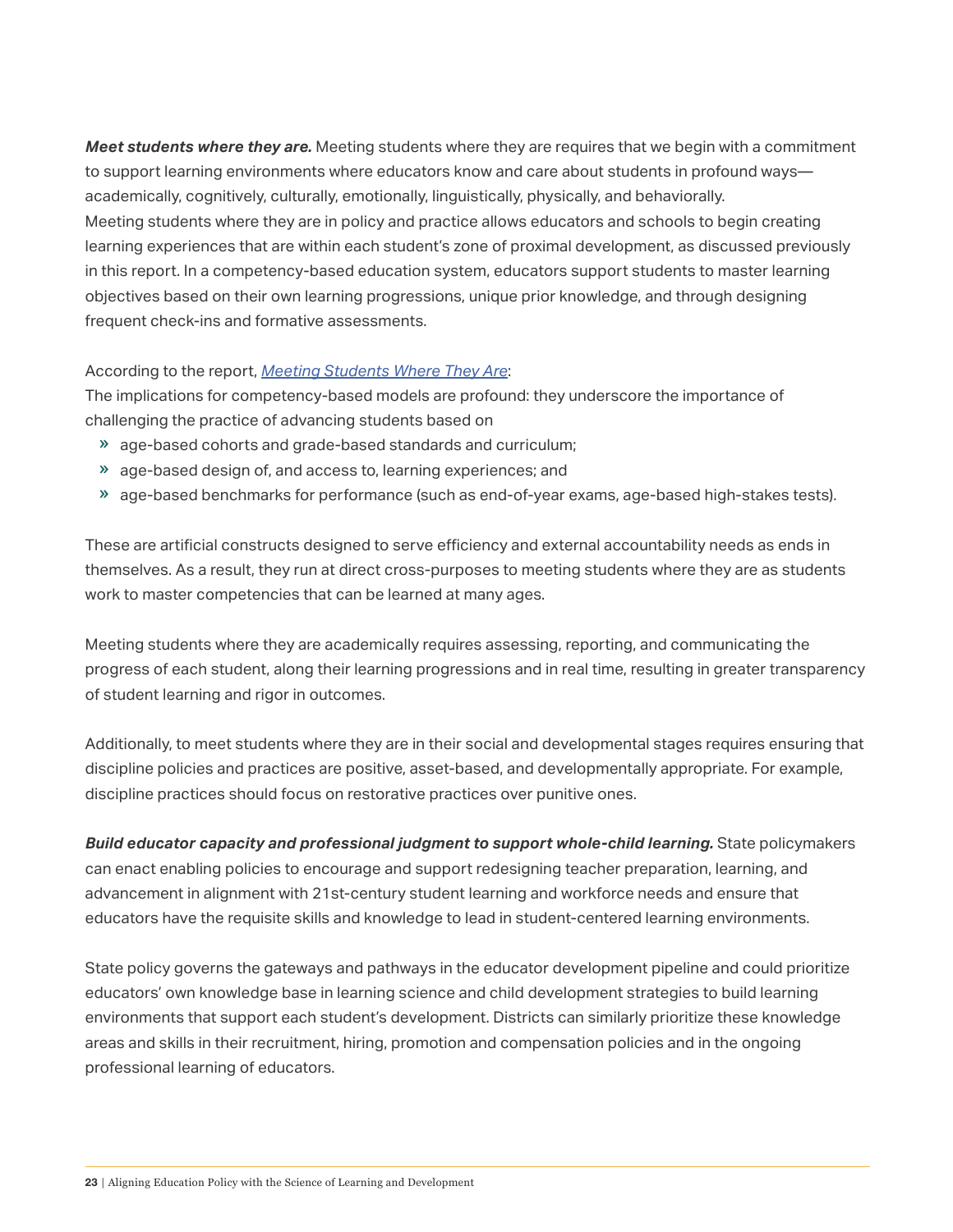State leaders could redesign the licensure requirements for school leaders and educators, as well as the approval requirements for educator preparation programs, to reflect the knowledge base and competencies required to integrate social, emotional, and academic development. State leaders can engage with stakeholders, such as accreditation agencies and teacher unions, around rethinking teacher preparation and certification system for student-centered learning.

In *Moving Toward Mastery*, Katherine Casey describes how state policymakers can play a pivotal role in creating professional learning systems and policies to support student-centered learning environments. States can be most pivotal in shifting policies and structures that will make teaching a lifelong profession. State leaders can enact policy that enables more balanced and authentic systems of assessments at the local level. State leaders, in cooperation with higher education and districts, set vision, direction, and outcomes that guide the development of new teacher pathways, the redesign of certification and credentialing and the balance of responsibility across levels of the larger system. While higher education leaders must lead the way on redesigning educator preparation, states must be at the table for this process; they help align preparation with state and local needs, as well as learner and educator competencies.<sup>63</sup>

State leaders could use micro-credentials and educator preparation programs to work collaboratively on building comprehensive preparation experiences focused on understanding and modeling integrated social, emotional, and academic development. Micro-credentials are useful to acknowledge educators' demonstrated competencies and certify that educators have mastered specific skills and competencies.<sup>64</sup>

Other strategies include recruiting diverse educators, as well as providing professional learning communities for educators to share best practices in social-emotional learning and personalized learning approaches.

Finally, building educator professional judgment is crucial in student-centered learning environments that move beyond traditional, compliance-based structures. In student-centered learning models, the role of the educator shifts from being the lecturer in front of the classroom to a facilitator, helping to guide student learning and co-creating learning environments with students. Educators must be able to exercise professional judgment and expertise in student learning progressions, assessment literacy and collaboration with peers and students alike.

**Build balanced systems of assessments that better align with student-centered learning. Research** from the learning sciences has made clear the importance of activating prior knowledge and continuous use of formative assessments. ESSA provides flexibility for states to redesign systems of assessments to better align with student-centered learning. In ESSA, all states may use a variety of assessment types, including formative and performance-based assessments, to begin to develop statewide, balanced systems of assessments. States can also apply to the U.S. Department of Education to participate in the Innovative Assessment Demonstration Authority (ESSA Section 1204), which allows states to pilot next-generation systems of assessments in collaboration with a subset of districts prior to scaling statewide. State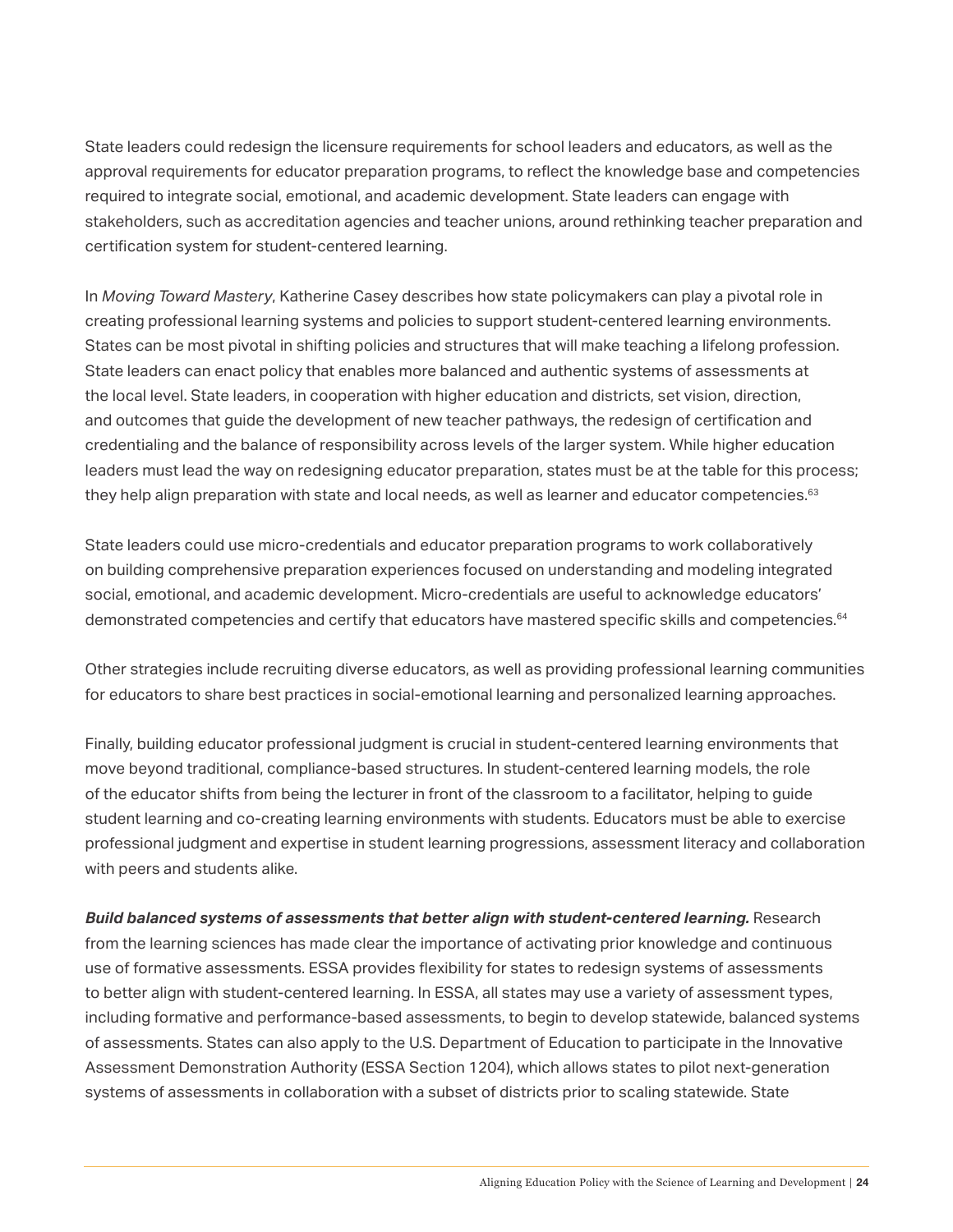policymakers can encourage the development of balanced systems of assessments that allow for more holistic measurements of student learning outcomes.

Another key component for creating balanced systems of assessments that make a difference for student learning is investing in developing assessment literacy among education leaders and educators. Assessment literacy can be considered as the knowledge and skills associated with designing, selecting, interpreting, and using multiple types of high-quality assessments to improve student learning. Beyond using assessments in their classrooms, educators should be equipped to work with a range of data from large-scale state assessments, interim assessments, local district- or school-wide assessments, and classroom-based assessments.

In addition to building educators' ability to assess student learning, there is an opportunity to build educators' ability to help students co-regulate their own learning. Student self-assessment can be included as part of their development of agency and co-regulated learning.<sup>65</sup> This ties directly into findings from learning science around student engagement and motivation, as well as formative feedback loops that are co-owned with students.

Rethink accountability systems for continuous improvement. States have an opportunity to rethink how accountability systems could be designed to ensure all educators and schools can give students the supports they need to master the knowledge and skills necessary for success and to support whole child development.

ESSA allows states flexibility to modify their ESSA plans to redesign accountability systems for continuous improvement. State leaders can begin to transform state accountability systems to better support student learning, provide greater transparency, and support districts in building the capacity to analyze and continuously improve on their practice.<sup>66</sup>

State policymakers can design next-generation accountability systems to provide transparency on multiple measures aligned with comprehensive student success outcomes. Additionally, states can consider how building reporting tools can provide greater transparency on student learning progressions in real time.

State policymakers can also use [multiple measures](https://www.inacol.org/news/states-rethinking-accountability-to-support-student-centered-learning-and-innovation/) of student learning to encourage a focus on the conditions for how children learn best as well as invest in educator professional learning in quality improvement processes. For example, states can begin by examining the inputs, supports, and resources to schools in relation to outcomes and identify actions to take for research-based, continuous improvement efforts.

There is a need for holistic outcomes and learning progressions that measure and communicate student growth over time in building skills and knowledge. From formative measures, policy needs to align, recognize, and begin to describe the development continuum of student growth that is not only academic but includes progress on what OECD describes as "critically important competencies," such as thinking, learning how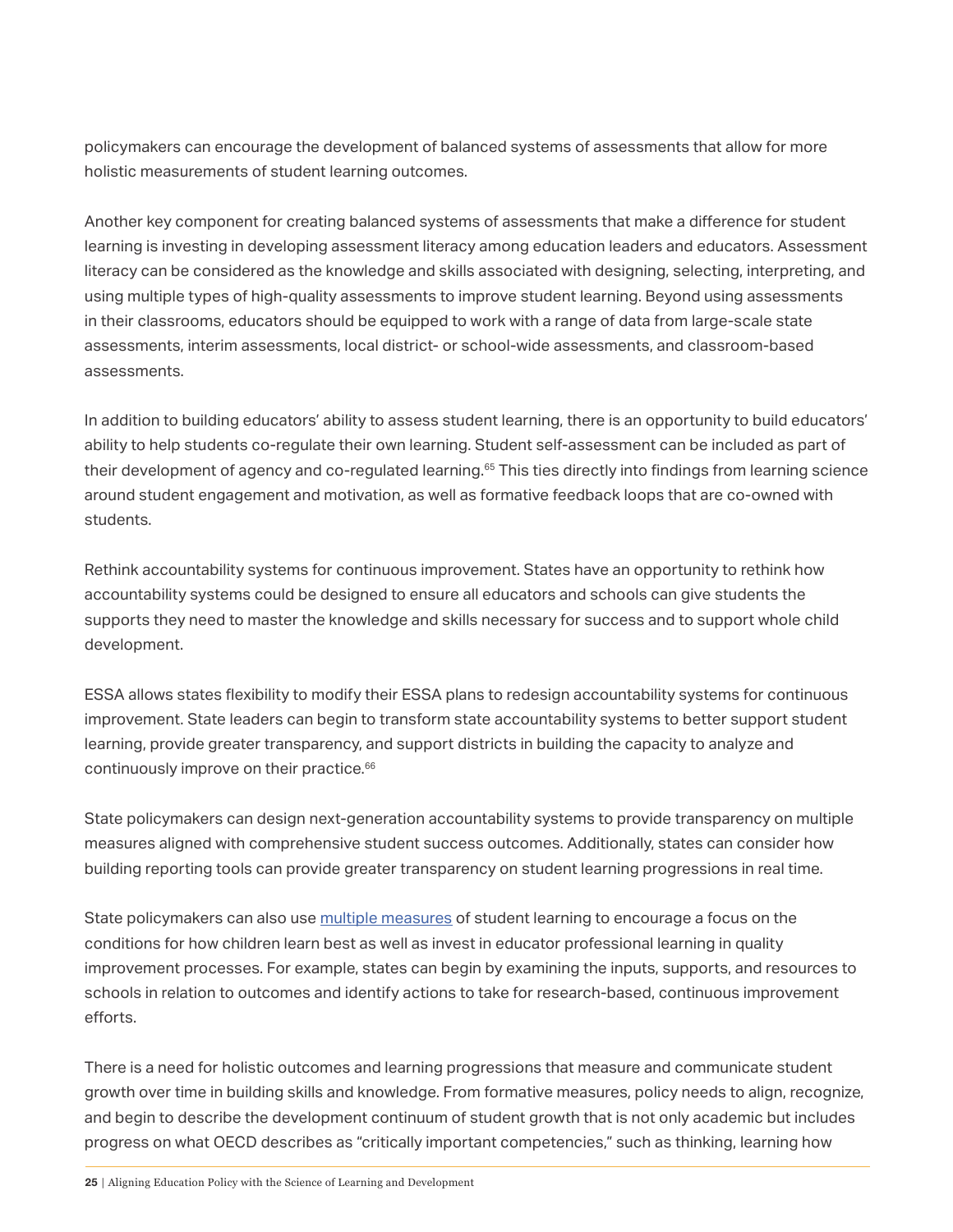to learn, relating to others, managing self, using language, texts, and numbers, as well as participating and contributing.67

*Support innovative student-centered learning environments.* Policymakers can support networks of districts and schools working collaboratively to build high-quality learning environments. States can provide policy flexibility to enable student-centered learning environments that support whole-child learning and development based on the learning sciences.

As highlighted in the *[2019 iNACOL State and Federal Policy Priorities](https://www.inacol.org/resource/2019-state-and-federal-policy-priorities/)*, here are a few ways policymakers at the state and federal level can begin to transform K-12 education systems to address the issue areas and recommendations in this report and better align to learning sciences research:68

At the state level, state policymakers and leaders can:

- » Provide multi-tiered systems of support to address students' social, emotional, and academic development. These systems provide a framework of evidence-based academic and behavioral practices that are matched to student needs.
- « Build leadership capacity for creating and sustaining change for personalized and competencybased education through preparation, professional development, and culturally responsive teaching, learning and leading throughout the K-12 education system. School leaders need preparation, support, vision, and skills to transform K-12 education systems to next-generation learning. To do this, state policymakers can build system and school leadership capacity for change through personalized and competency-based preparation and professional development systems rooted in the learning sciences.
- » Establish enabling state policies to create and launch innovative new learning designs and multiple pathways in schools and systems through innovation zones, pilots, credit flexibility, mastery-based diplomas, and mastery-based transcripts. State policies and mechanisms that create space for innovation are essential to transforming education systems.

At the federal level, federal policymakers and leaders can:

- « Provide opportunities such as in the Innovative Assessment Demonstration Authority to allow states to pilot innovative new systems of assessments with a subset of districts before going to scale statewide. Congress should amend Section 1204 of ESSA, to remove barriers to state participation in the IADA, with implementation of high-quality performance assessments to support competency-based pathways.
- » Launch a pilot program in the reauthorization of the Higher Education Act to train educators in culturally responsive teaching, in social-emotional learning, and in personalized learning approaches. There is an opportunity in the Higher Education Act to launch an innovation pilot for teacher preparation that can equip teachers with the skills to teach and lead in future-focused, competency-based learning environments. The pilots would be designed to be innovative, competency-based models with personalized pathways for educators.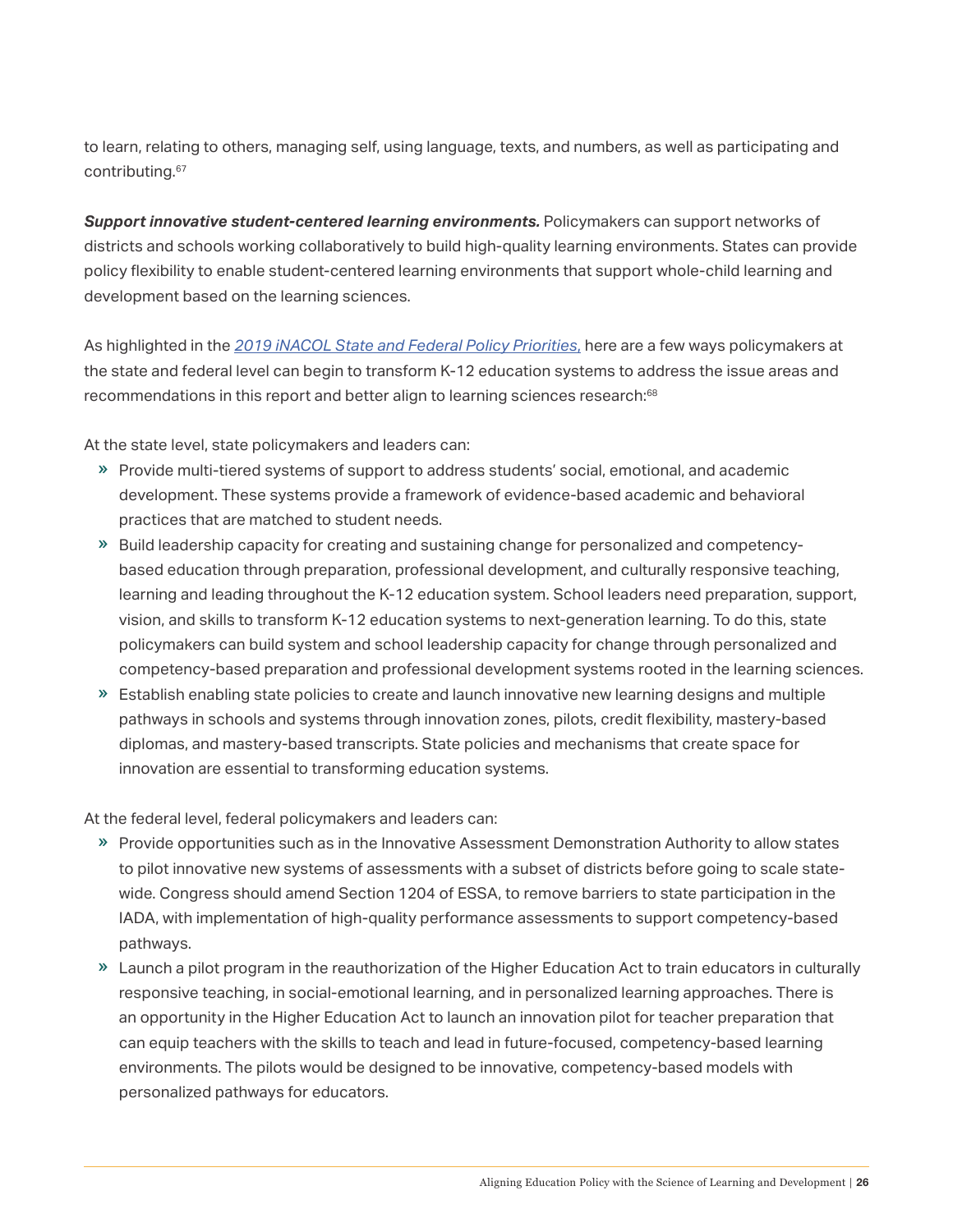» Provide direction to align lifelong pathways across the K-12 education, higher education, and career and technical credentials. States can also use federal programs like ESSA, the 2018 reauthorization of the Carl D. Perkins Act (Perkins V) and the Workforce Investment and Opportunity Act to coordinate approaches on aligning competency-based, high-quality career and technical pathways across secondary to postsecondary education systems.

Finally, at both the federal and state level, there is a need to support bridging the domains of policy, practice, and research through leveraging local research–practice partnerships or investing in initiatives to increase the connection and application between research and practice.

# Conclusion

The science of learning and development provides evidence and insights into how students learn and develop. This knowledge base can be used by education leaders across the K-12 education system to guide a vision and framework for how to best support student learning and development. Findings from the learning sciences can, in particular, illuminate the areas where our current education system is misaligned with how children learn and grow. The learning sciences indicate the importance of rethinking schools and social institutions designed a century ago based on factory-model conceptions to prepare students for an industrialized and standardized workforce. We need to shift to more student-centered, personalized learning approaches that prioritizes holistic, developmentally supportive teaching and learning.

Policy plays a supportive role in framing the expectations for teaching and learning in each state, providing resources and creating the conditions that enable districts and communities to co-create and align around a common vision grounded in how learning and development happen. K-12 education leaders at every level have a part to play in building the capacity needed at the state, district, and community levels to implement evidence-based strategies from the learning sciences that advance the transformation to personalized, competency-based education systems.

Wellbeing, cultural responsiveness, equity, localized curriculum, inclusive education, lifelong learning, and community and parent engagement are all important factors in building an education ecosystem. Without the strong alignment between and among these policies and the learning sciences, schools will continue to operate outside the lived experience of their learners. Through providing learning environments that affirm, support, and individualize learning, students can benefit from their learning environments to develop as learners and whole individuals to attain successful and prosperous futures.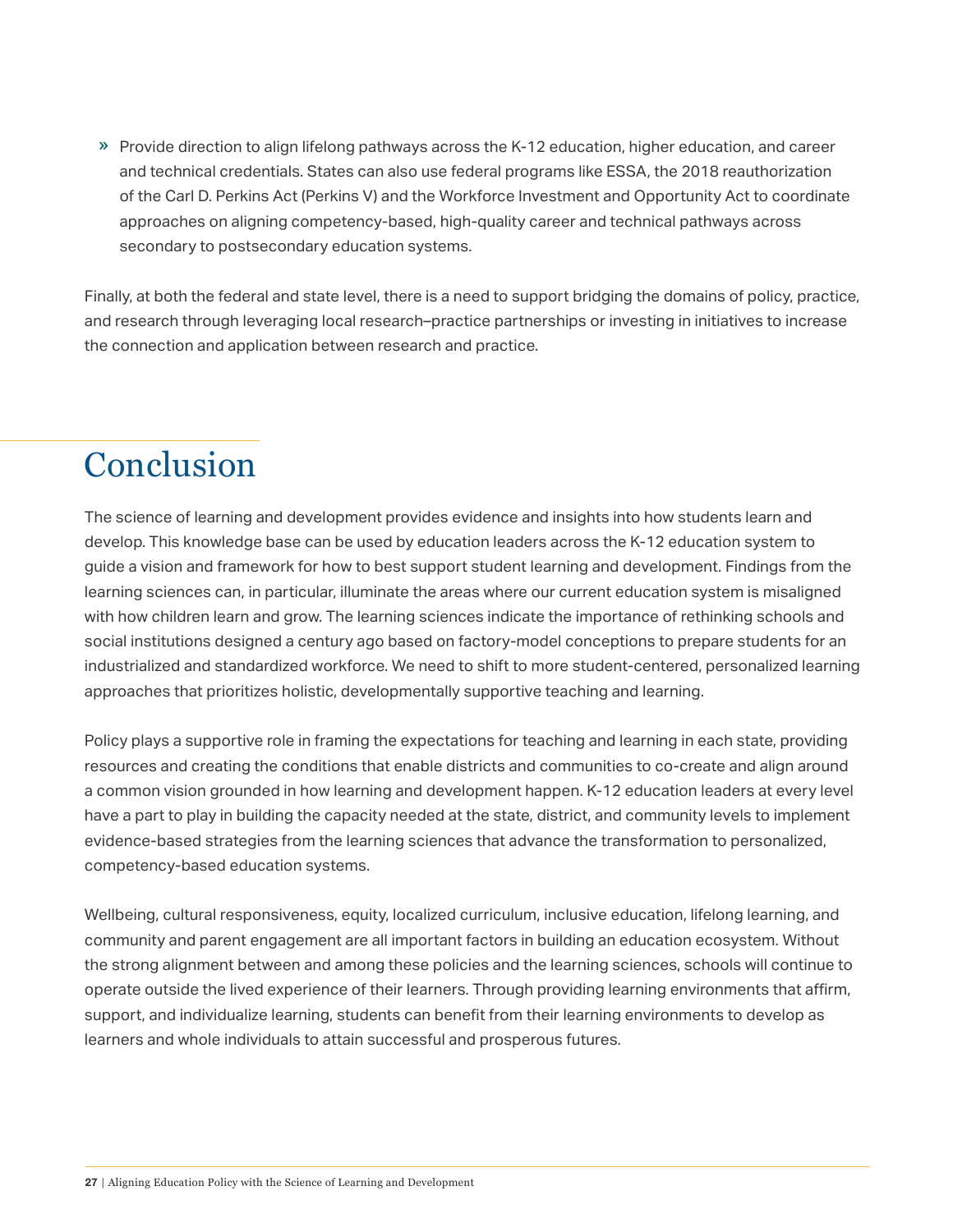## Resources

- 1. Cantor, P., Osher, D., Berg, J., Steyer, L., & Rose, T. (2018). Malleability, plasticity, and individuality: How [children learn and develop in context](https://www.tandfonline.com/doi/full/10.1080/10888691.2017.1398649)*. Applied Developmental Science.*
- 2. Casey, K. (2018). *[Moving toward mastery: Growing, developing and sustaining educators for competency](https://www.inacol.org/resource/moving-toward-mastery-growing-developing-and-sustaining-educators-for-competency-based-education/)[based education.](https://www.inacol.org/resource/moving-toward-mastery-growing-developing-and-sustaining-educators-for-competency-based-education/)* iNACOL.
- 3. CORE Education, "[Ten Trends 2014.](http://core-ed.org/research-and-innovation/ten-trends/2014/learner-agency/)" New Zealand.
- 4. CORE Education, *[Learner agency: Final research report](http://www.core-ed.org/assets/Uploads/Learner-Agency-CORE-Research.pdf)*. New Zealand.
- 5. Darling-Hammond, L., Flook, L., Cook-Harvey, C., Barron, B., & Osher, D. (2019). *[Implications for](https://www.tandfonline.com/doi/full/10.1080/10888691.2018.1537791)  [educational practice of the science of learning and development.](https://www.tandfonline.com/doi/full/10.1080/10888691.2018.1537791)* Applied Developmental Science.
- 6. Deans for Impact (2015). *[The Science of learning.](http://www.deansforimpact.org/wp-content/uploads/2016/12/The_Science_of_Learning.pdf)*
- 7. Dumont, H., Instance, D., & Benavides, F. (2010). *[The Nature of learning: Using research toinspire practice](http://www.oecd.org/education/ceri/thenatureoflearningusingresearchtoinspirepractice.htm)*. OECD Publishing.
- 8. Farrington, C., Roderick, M., Allensworth, E., Nagaoka, J., Seneca Keyes, T., Johnson, D., & Beechum, N. (2012). *[Teaching adolescents to become learners: The role of noncognitive factors in shaping school](https://www.greatschoolspartnership.org/wp-content/uploads/2016/11/Teaching-Adolescents-to-Become-Learners.pdf)  [performance.](https://www.greatschoolspartnership.org/wp-content/uploads/2016/11/Teaching-Adolescents-to-Become-Learners.pdf)* The University of Chicago Consortium on Chicago School Research. The University of Chicago Urban Education Institute.
- 9. The Forum on Youth Investment. [Ready by 21: The Readiness Project](https://sparkaction.org/readiness/key-ideas) and Evidence- Based Research: [Evidence Principles.](https://forumfyi.org/evidence-based-policy/evidence-principles/)
- 10. Gilbert, J. (2005) *[Catching the knowledge wave: The knowledge society and the future of education](https://www.tonybates.ca/2009/02/22/review-of-gilbert-j-2005-catching-the-knowledge-wave-the-knowledge-society-and-the-future-of-education/)  [e-learning & distance education resources,](https://www.tonybates.ca/2009/02/22/review-of-gilbert-j-2005-catching-the-knowledge-wave-the-knowledge-society-and-the-future-of-education/)* Tony Bates Associates Ltd.
- 11. Hammond, Z. (2019). Looking at SoLD through an equity lens: Will the science of learning and [development be used to advance critical pedagogy or will it be used to maintain inequity by design?](https://www.tandfonline.com/doi/full/10.1080/10888691.2019.1609733) *Applied Developmental Science*.
- 12. Hamre, B.K., & Pianta, R.C. (2010). Classroom environments and developmental processes. In J.L. Meece, & J.S. Eccles (Eds.), *Handbook of research on schools, schooling, and human development* (pp. 25-41). London, UK: Routledge.
- 13. Jones, Stephanie and Kahn, Jennifer (2017). *[The evidence base for how we learn: Supporting students'](https://assets.aspeninstitute.org/content/uploads/2018/03/FINAL_CDS-Evidence-Base.pdf)  [social, emotional and academic development.](https://assets.aspeninstitute.org/content/uploads/2018/03/FINAL_CDS-Evidence-Base.pdf)* National Commission on Social-Emotional Learning. The Aspen Institute.
- 14. Knight, J. (2011). *Unmistakable impact: A partnership approach for dramatically improving instruction*. Corwin.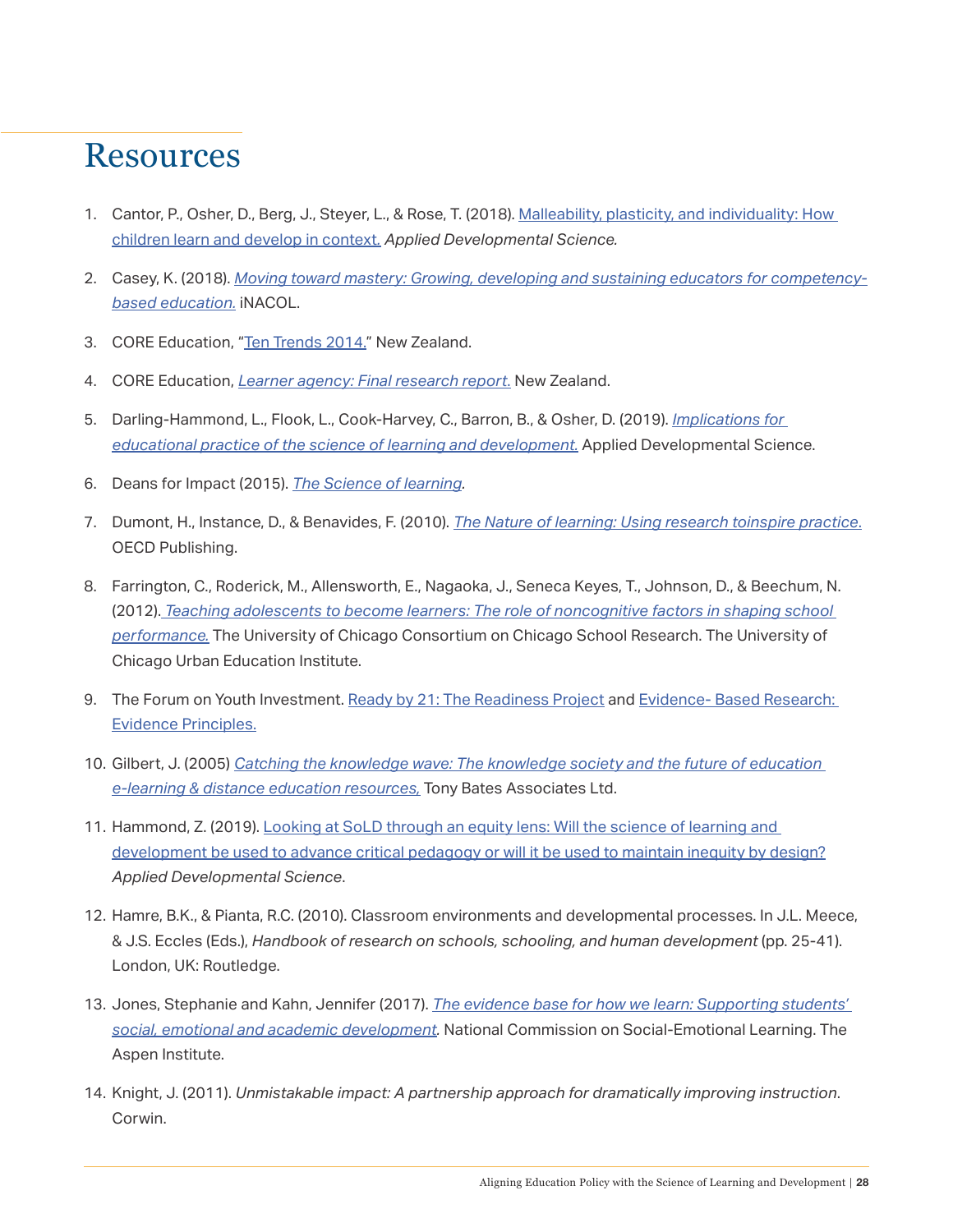- 15. Learning Heroes (2018). *[Developing life skills in children: A roadmap for communicating with parents](https://schd.ws/hosted_files/2018readyby21/98/Developing%20Life%20Skills%20in%20Children.pdf)*. Edge Research.
- 16. Mosher, Fritz. (2011). *[The Role of learning progressions in standards-based education reform.](https://repository.upenn.edu/cpre_policybriefs/40/) CPRE Policy Briefs.*
- 17. National Commission on Social Emotional Learning and Academic Development. *[From a nation at risk](https://www.aspeninstitute.org/programs/national-commission-on-social-emotional-and-academic-development/)  [to a nation at hope: Recommendations from the National Commission on Social Emotional Learning and](https://www.aspeninstitute.org/programs/national-commission-on-social-emotional-and-academic-development/)  [Academic Development.](https://www.aspeninstitute.org/programs/national-commission-on-social-emotional-and-academic-development/)* Aspen Institute.
- 18. Nellie Mae Education Foundation. (2019). [Student-Centered Learning Continuum.](https://www.nmefoundation.org/resources/student-centered-learning/student-centered-learning-continuum)
- 19. Osher, D., Cantor, P., Berg, J., Steyer, L., & Rose, T. (2018) *[Drivers of human development: How](https://www.tandfonline.com/doi/full/10.1080/10888691.2017.1398650)  [relationships and context shape learning and development,](https://www.tandfonline.com/doi/full/10.1080/10888691.2017.1398650)* Applied Developmental Science.
- 20. Patrick, S., Worthen, M., Frost, D., & Truong, N.. (2018). *[Current to future state: Issues and action steps for](https://www.inacol.org/resource/current-future-state-issues-action-steps-state-policy-support-personalized-competency-based-learning/)  [state policy to support personalized, competency-based learning.](https://www.inacol.org/resource/current-future-state-issues-action-steps-state-policy-support-personalized-competency-based-learning/)* iNACOL.
- 21. Patrick, S., Worthen, M., Frost, D., & Truong, N. (2017). *[Fit for purpose: Taking the long view on systems](https://www.inacol.org/resource/fit-purpose-taking-long-view-systems-change/)  [change and policy to support competency education.](https://www.inacol.org/resource/fit-purpose-taking-long-view-systems-change/)* iNACOL.
- 22. Patrick, S., Worthen, M., & Truong, N. (2019). *[2019 State and federal policy priorities,](https://www.inacol.org/resource/2019-state-and-federal-policy-priorities/)* iNACOL.
- 23. Patrick, S., Worthen, M., & Truong, N. (2017). *[Rethinking state accountability to support personalized,](https://www.inacol.org/resource/rethinking-state-accountability-support-personalized-competency-based-learning-k-12-education/)  [competency-based learning in k-12 education.](https://www.inacol.org/resource/rethinking-state-accountability-support-personalized-competency-based-learning-k-12-education/)* iNACOL.
- 24. Rudenstine, A., Schaef, S, Bacallao, D., & Hakani, S. (2018). *[Meeting students where they are.](https://www.inacol.org/resource/meeting-students-where-they-are-2/)* reDesign and iNACOL.
- 25. Stafford-Brizard, 2016. *[Building Blocks for Learning: A framework for comprehensive student](https://www.turnaroundusa.org/wp-content/uploads/2016/03/Turnaround-for-Children-Building-Blocks-for-Learningx-2.pdf)  [development](https://www.turnaroundusa.org/wp-content/uploads/2016/03/Turnaround-for-Children-Building-Blocks-for-Learningx-2.pdf)*. Turnaround for Children.
- 26. [The Science.](https://www.turnaroundusa.org/what-we-do/the-science/) Turnaround for Children.
- 27. Toshalis, E. and Nakkula, M. (2012). *[Motivation, engagement, and student voice](https://studentsatthecenterhub.org/wp-content/uploads/2012/04/Exec-Toshalis-Nakkula-032312.pdf).* Students at the Center.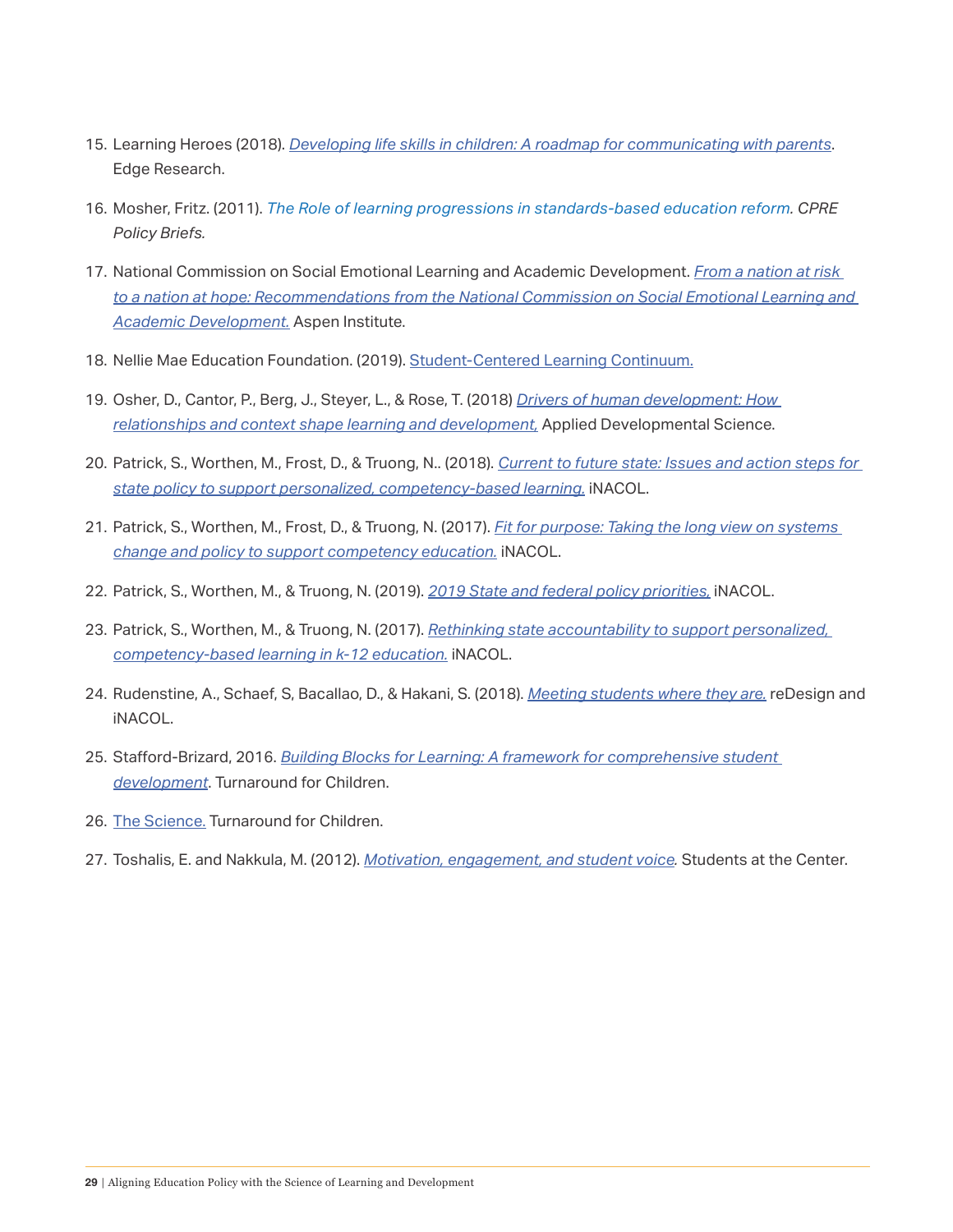# **Glossary**

#### **Assessment Literacy**

Assessment literacy is the collection of knowledge and skills associated with appropriate assessment design, implementation, interpretation, and, most importantly, use. A critical aspect of assessment literacy is that educators and leaders know to create and/or select a variety of assessments to serve different purposes such as improving learning and teaching, grading, program evaluation, and accountability. However, the most important component of assessment literacy is the degree to which educators and others are able to appropriately interpret the data coming from assessments and then take defensible instructional or other actions.

#### **Bloom's Taxonomy**

Bloom's Taxonomy is a framework categorizing the hierarchy of student learning and demonstration of learning, from simple to complex. It was named after Benjamin Bloom and is used widely in educator practice to set objectives and measure student demonstration of the learning tasks.

#### **Competency-Based Education**

Competency education, also known as mastery-based, proficiency-based, or performance-based, is a school- or district-wide structure that replaces the traditional structure to create a system that is designed for students to be successful (as compared to sorted) and leads to continuous improvement.

### **Culturally Responsive Teaching**

First coined by Gloria Ladson-Billings in 1994, culturally responsive teaching is the pedagogical practice of recognizing, exploring, and responding to students' cultural contexts, references, and experiences. Cultural responsiveness builds upon eight principles:

- » Communication of High Expectations
- » Active Teaching Methods
- » Practitioner as Facilitator
- » Inclusion of Culturally and Linguistically Diverse Students
- « Cultural Sensitivity
- » Reshaping the Curriculum or Delivery of Services
- » Student-Controlled Discourse
- » Small-Group Instruction

The New York City Mastery Collaborative highlights that a competency-based approach can promote cultural responsiveness in the following ways:

« Transparency: path to success is clear and learning outcomes are relevant to students' lives and interests. Shared criteria reduce opportunity for implicit bias.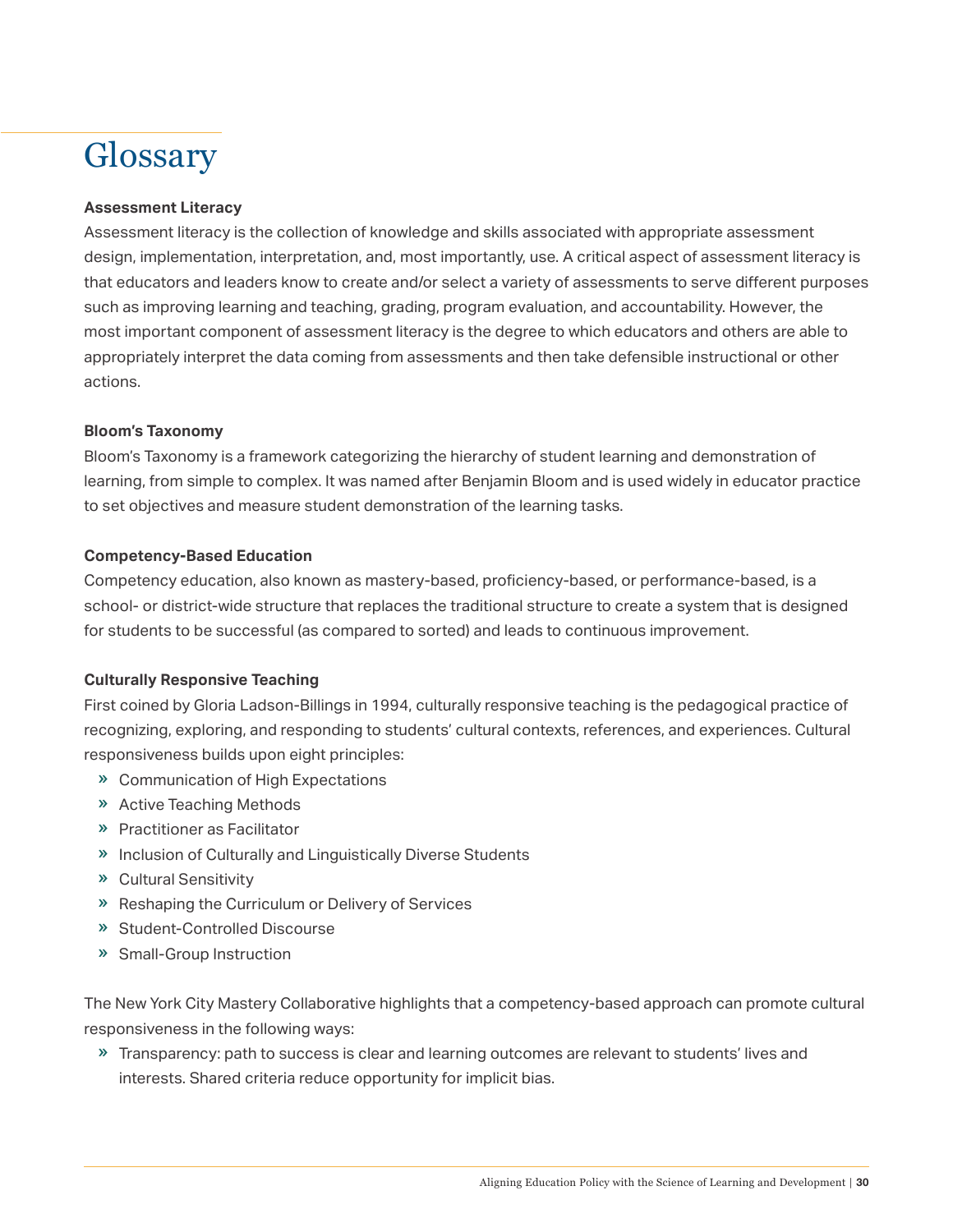- « Facilitation shifts: refocus the roles of students and teachers to include flexible pacing, inquiry-based, collaborative approach to learning. Students drive their own learning, and teachers coach them.
- « Positive learning identity: growth mindset and active learning build agency and affirm students' identities as learners (academics, race, ethnicity, gender, sexual orientation, etc.).

#### **Educational Equity**

There are many definitions of equity in education. iNACOL will use the definition from the National Equity Project: Education equity means that each child receives what he or she needs to develop to his or her full academic and social potential. Working towards equity involves:

- 1. Ensuring equally high outcomes for all participants in our educational system; removing the predictability for success or failures that currently correlates with any social or cultural factor;
- 2. Interrupting inequitable practices, examining biases, and creating inclusive multicultural school environments for adults and children; and
- 3. Discovering and cultivating the unique gifts, talents, and interests that every human possesses.

#### **Fixed Mindset (See Growth Mindset)**

Carol Dweck's research suggests that students who have adopted a fixed mindset — the belief that they are either "smart" or "dumb" and there is no way to change this — may learn less than they could or learn at a slower rate, while also shying away from challenges (since poor performance might either confirm they can't learn, if they believe they are "dumb," or indicate that they are less intelligent than they think, if they believe they are "smart"). Dweck's findings also suggest that when students with fixed mindsets fail at something, as they inevitably will, they tend to tell themselves they can't or won't be able to do it ("I just can't learn Algebra"), or they make excuses to rationalize the failure ("I would have passed the test if I had had more time to study"). The traditional system of education was developed based upon a fixed mindset and resulted in a belief that part of the K-12 system's function was to sort students. (Adapted from the Glossary of Education Reform edglossary.org.)

#### **Growth Mindset (See Fixed Mindset)**

The concept of a growth mindset was developed by psychologist Carol Dweck and popularized in her book, Mindset: The New Psychology of Success. Students who embrace growth mindsets — the belief that they can learn more or become smarter if they work hard and persevere — may learn more, learn it more quickly, and view challenges and failures as opportunities to improve their learning and skills. Dweck's work has also shown that a "growth mindset" can be intentionally taught to students. (Adapted from the Glossary of Education Reform edglossary.org.) Competency education is grounded in the idea that all students can succeed with the right supports, including learning how to have a growth mindset.

#### **Habits of Success**

Habits of Success (also called habits of work and habits of mind) are directly related to the ability of students to take ownership of their learning and become self-directed learners. There are a variety of Habits of Work (specific practices or behaviors) and Habits of Mind (skills, perspectives, and orientation) that help students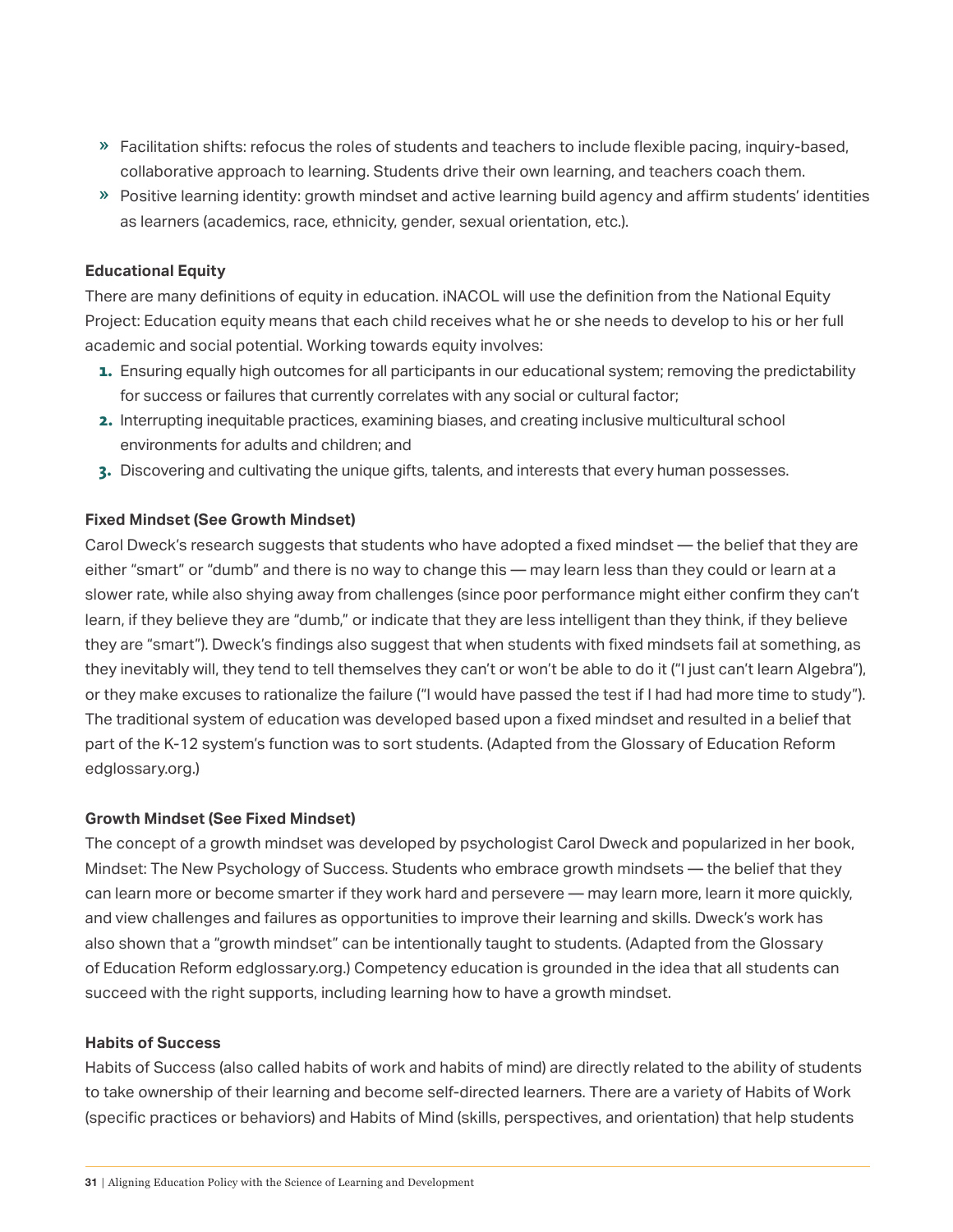succeed in school or the workplace. Schools tend to focus on a few of the habits of work and mind to help students learn the skills they need to take ownership of their learning. See Learning and Leading with Habits of Mind.

#### **Learning Progression**

Learning progressions are research-based approaches and maps how students learn key concepts and skills as described in Achieve's briefing The Role of Learning Progressions in Competency-Based Pathways.

#### **Learning Sciences**

An interdisciplinary field that works to further scientific, humanistic and critical theoretical understanding of learning as well as to engage in the design and implementation of learning innovations, and the improvement of instructional methodologies. Research in the learning sciences traditionally focuses on brain science, cognitive-psychological, social-psychological, cultural-psychological and critical theoretical foundations of human learning, as well as on the design of learning environments.

We also referenced the definition from the Chan-Zuckerberg Initiative:

The learning sciences can be defined as the study of how people learn, and how different kinds of environments, circumstances, mindsets, and approaches impact learning experiences.

Lastly, we wanted to share the definition that was provided in previous *CompetencyWorks* publication *Levers and Logic Models* and iNACOL's *Moving Toward Mastery:*

The learning sciences are concerned with "the interdisciplinary empirical investigation of learning as it exists in real-world settings." Core components of learning sciences research include:

- » Research on thinking: including how the mind works to process, store, retrieve, and perceive information;
- » Research on learning processes: including how people use "constellations of memories, skills, perceptions, and ideas" to think and solve problems, and the role that different types of literacies play in learning; and
- » Research on learning environments: including how people learn in different contexts other than a direct instruction environment with a core principle of creating learner-centered learning environments.

#### **Personalized Learning**

[Personalized learning](https://www.inacol.org/news/what-is-personalized-learning/) is tailoring learning for each student's strengths, needs and interests–including enabling student voice and choice in what, how, when and where they learn–to provide flexibility and supports to ensure mastery of the highest standards possible (iNACOL). Personalized learning informs the pedagogical principles embraced by districts, schools and teachers. Again, this term is used to describe an approach to teaching and learning, not the use of technology. Online learning or adaptive software may be used within a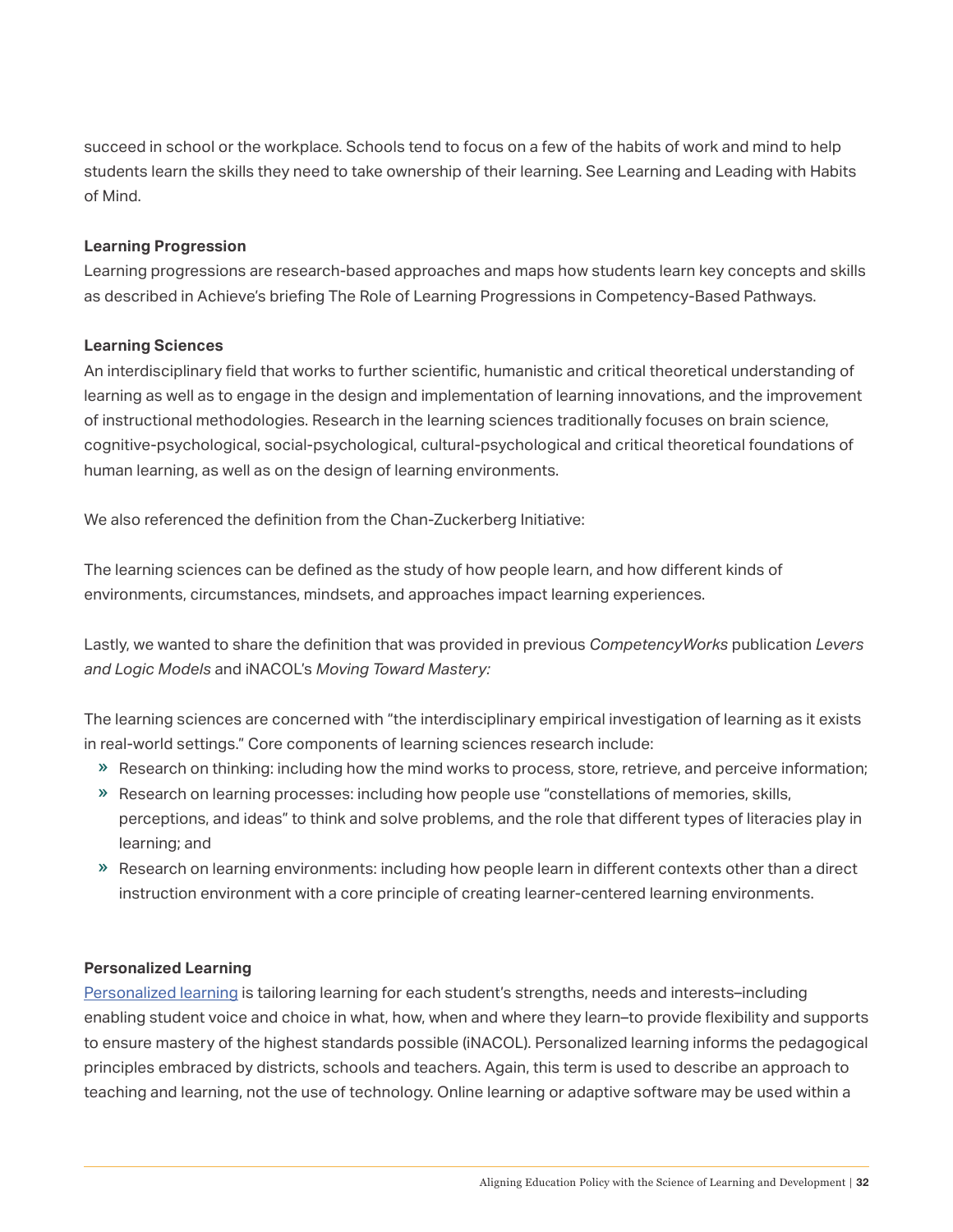personalized learning approach. In those cases, the term online learning would be used.

#### **Social and Emotional Learning**

According to CASEL, "social and emotional learning (SEL) is the process through which children and adults understand and manage emotions, set and achieve positive goals, feel and show empathy for others, establish and maintain positive relationships, and make responsible decisions."

#### **Student Agency**

Student agency or student ownership of their education refers to the skills and the level of autonomy that a student has to shape their learning experiences. Schools that want to develop student agency will need strategies to coach students in the lifelong learning skills (growth mindset, meta-cognition, social and emotional learning, and habits of work and learning) and to establish practices that allow students to have choice, voice, opportunity for co-design and the ability to shape their learning trajectories.

#### **Student Learning Trajectories**

CompetencyWorks refers to trajectories as the unique personalized path each student travels to achieve learning goals on the way to graduation. Educators apply what is known about learning progressions toward helping students make progress on their trajectory.

#### **Universal Design for Learning (UDL)**

CAST defines Universal Design for Learning as "a framework to improve and optimize teaching and learning for all people based on scientific insights into how humans learn." UDL guides the design of instructional goals, assessments, methods, and materials that can be customized and adjusted to meet individual needs.

#### **Whole Child / Whole Child Learning**

Educational psychologists have proposed that holistic education is aimed at helping students be the most that they can be, or what Abraham Maslow referred to as "self-actualization."69 Public education with a holistic perspective is concerned with the development of every person's intellectual, emotional, social, critical, multicultural, ethical, and creative potentials. It seeks to engage students in the teaching/learning process and encourages personal and collective responsibility on the part of professionals charged with students' development.

#### **Zone of Proximal Development (ZPD)**

A term developed by psychologist Lev Vygotsky to refer to the moment(s) during the learning process that lives between what one can do on one's own and what one cannot do at all. It is the zone in which guidance and support is needed in order to become independently competent. A personalized approach to learning provides students with access to learning experiences attuned to students' individual ZPD — which sometimes overlaps with others', but frequently may not.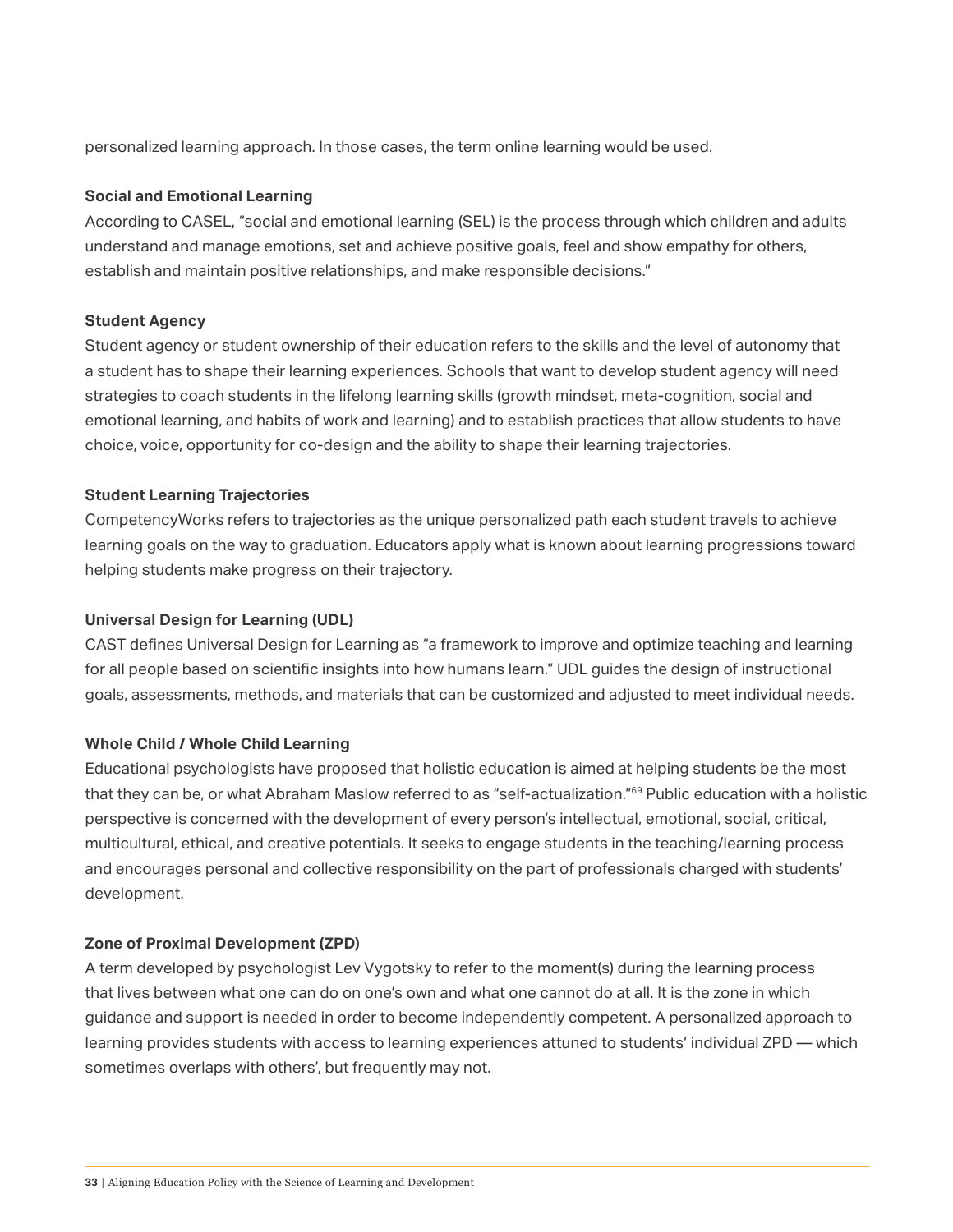## Endnotes

- **1** Casey, K. & Sturgis, C. (2018*). Levers and logic models: A framework to guide research and design of high-quality competency-based education systems.* Vienna, VA: iNACOL. Retrieved fro[m https://www.](https://www.inacol.org/wp-content/uploads/2018/05/CompetencyWorks-Levers-and-Logic-Models.pdf) [inacol.org/wp-content/uploads/2018/05/CompetencyWorks-Levers-and-Logic-Models.pdf](https://www.inacol.org/wp-content/uploads/2018/05/CompetencyWorks-Levers-and-Logic-Models.pdf)
- **2** *Competency*Works. *What is competency-based education?* Retrieved from [https://www.](https://www.competencyworks.org/about/competency-education/) [competencyworks.org/about/competency-education/.](https://www.competencyworks.org/about/competency-education/)
- **3** Applied Learning Sciences Team. (2017), February 28). *What is learning science?* McGraw Hill. Retrieved from <https://medium.com/inspired-ideas-prek-12/what-is-learning-science-a1dc07ec4ce>
- **4** Chan Zuckerberg Initiative. *Learning science*. Retrieved from [https://chanzuckerberg.com/education/](https://chanzuckerberg.com/education/learning-science/) [learning-science/](https://chanzuckerberg.com/education/learning-science/)
- **5** Maslow, A. H. (1954). *Motivation and personality.* Oxford, England: Harper & Row Publishers. Retrieved from [http://s-f-walker.org.uk/pubsebooks/pdfs/Motivation\\_and\\_Personality-Maslow.pdf](http://s-f-walker.org.uk/pubsebooks/pdfs/Motivation_and_Personality-Maslow.pdf)
- **6** The Learning Policy Institute's resource, *Educating the Whole Child: Improving School Climate to Support Student Success,* connects the science of learning to supports and settings in which students grow into whole individuals.<https://learningpolicyinstitute.org/product/educating-whole-child-report>
- **7** *Quality Principles for Competency-Based Education* is a book with 16 design principles [https://www.](https://www.inacol.org/resource/quality-principles-for-competency-based-education/) [inacol.org/resource/quality-principles-for-competency-based-education/](https://www.inacol.org/resource/quality-principles-for-competency-based-education/); this report shares lessons from leaders leading change to CBE: [https://www.inacol.org/resource/implementing-competency](https://www.inacol.org/resource/implementing-competency-education-in-k-12-systems-insights-from-local-leaders/)[education-in-k-12-systems-insights-from-local-leaders/](https://www.inacol.org/resource/implementing-competency-education-in-k-12-systems-insights-from-local-leaders/)
- **8** See Dynamic Systems Literature. For an example of constructive webs and dynamic systems, check out: Koopmans, M. (2019). Education is a complex dynamical system: Challenges for research. T*he Journal of Experimental Education, 1*(17). DOI: [10.1080/00220973.2019.1566199](https://www.tandfonline.com/doi/full/10.1080/00220973.2019.1566199)
- **9** Please see the Glossary section for some of the emerging definitions on the learning sciences.
- **10** National Research Council. (2011). *Assessing 21st century skills: Summary of a workshop.* Washington, DC: The National Academies Press. [https://doi.org/10.17226/13215](https://www.nap.edu/catalog/13215/assessing-21st-century-skills-summary-of-a-workshop)
- **11** It's important for learners to gain these skills through explicit instruction. For more information, see *Importance of critical thinking* from the New Zealand Ministry of education: [https://health.tki.org.nz/Key](https://health.tki.org.nz/Key-collections/Curriculum-in-action/Making-Meaning/Teaching-and-learning-approaches/Importance-of-critical-thinking)[collections/Curriculum-in-action/Making-Meaning/Teaching-and-learning-approaches/Importance-of](https://health.tki.org.nz/Key-collections/Curriculum-in-action/Making-Meaning/Teaching-and-learning-approaches/Importance-of-critical-thinking)[critical-thinking.](https://health.tki.org.nz/Key-collections/Curriculum-in-action/Making-Meaning/Teaching-and-learning-approaches/Importance-of-critical-thinking)
- **12** Hammond, Z. (2019). Looking at SoLD through an equity lens: Will the science of learning and development be used to advance critical pedagogy or will it be used to maintain inequity by design? *Applied Developmental Science.* [https://doi.org/10.1080/10888691.2019.1609733](https://www.tandfonline.com/doi/full/10.1080/10888691.2019.1609733)
- **13** Hammond (2019).
- **14** Hammond raises "productive instructional strategies" as a counter to how instructional practices have been used to under-develop students' cognitive capacity, especially for students of color. She suggests that productive instructional strategies are a way to provide teachers with instructional strategies that do not build their capacity to be cognitive mediators in order to help students learn how to learn and become aware of their own "internal information processing algorithm."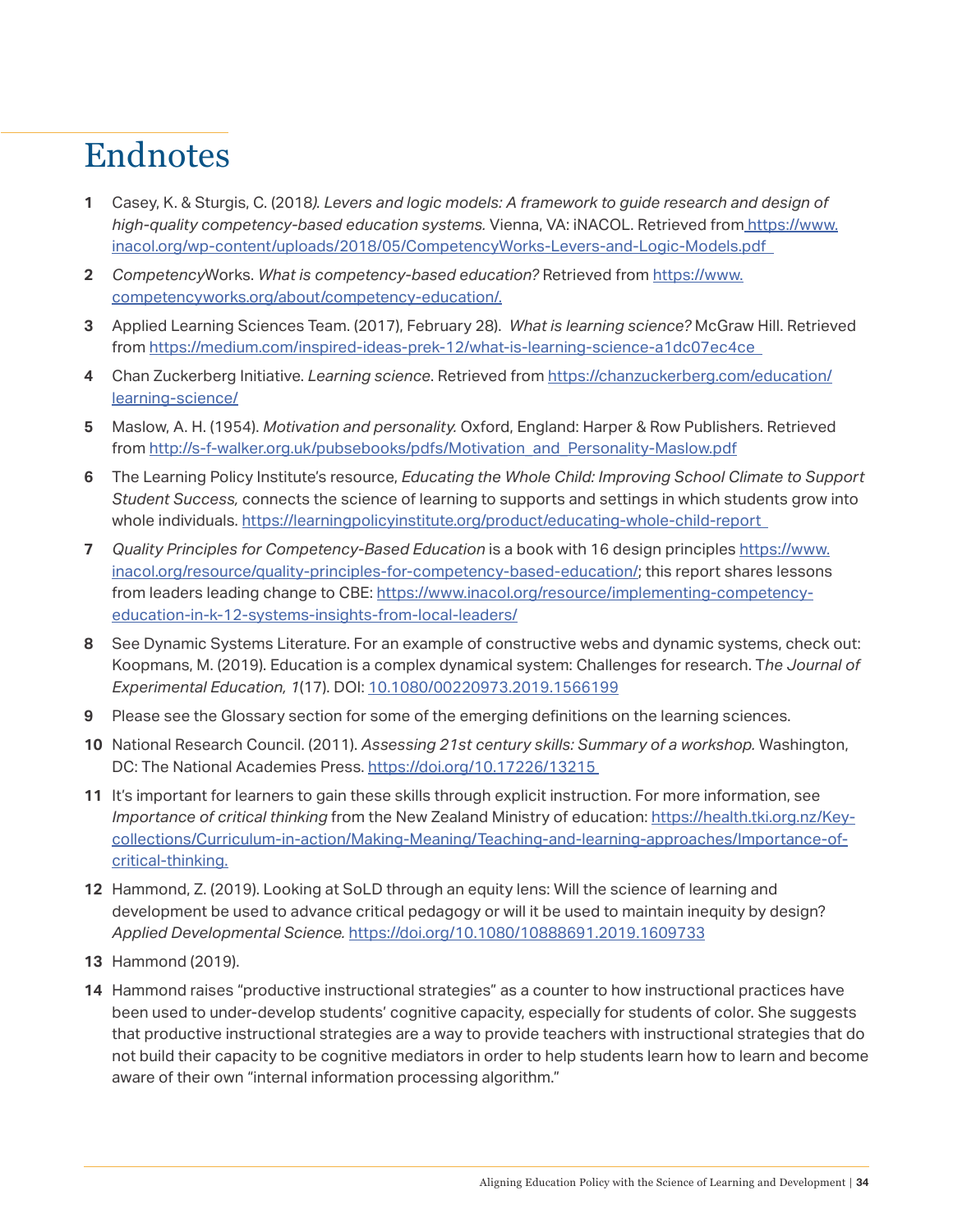- **15** Schneider, M. & Stern, E. (2010). The cognitive perspective on learning: Ten cornerstone findings. In H. Dumont, D. Istance, & F. Benavides (Eds.), *The nature of learning.* Paris: OECD. Retrieved from [https://read.](https://read.oecd-ilibrary.org/education/the-nature-of-learning_9789264086487-en#page85) [oecd-ilibrary.org/education/the-nature-of-learning\\_9789264086487-en#page85.](https://read.oecd-ilibrary.org/education/the-nature-of-learning_9789264086487-en#page85)
- **16** Gilbert, J. (2005). *Catching the knowledge wave? The knowledge society and the future of education.*  Wellington, New Zealand: NZCER Press. [https://www.nzcer.org.nz/nzcerpress/catching-knowledge-wave](https://www.nzcer.org.nz/nzcerpress/catching-knowledge-wave-knowledge-society-and-future-education)[knowledge-society-and-future-education](https://www.nzcer.org.nz/nzcerpress/catching-knowledge-wave-knowledge-society-and-future-education)
- **17** Schneider & Stern (2010).
- **18** For more information on trauma and working memory, see: Weber, D.L., Clark, C.R., McFarlane, A.C., Moores, K.A., & Egan, G.F. (2005). Abnormal frontal and parietal activity during working memory updating in post-traumatic stress disorder. *Psychiatry Research: Neuroimaging, 140*, 27–44.
- **19** Darling-Hammond, L., Flook ,L., & Cook-Harvey, C., Barron, B., & Osher, D. (2019). Implications for educational practice of the science of learning and development. *Applied Developmental Science,* DOI: [10.1080/10888691.2018.1537791](https://www.tandfonline.com/doi/full/10.1080/10888691.2018.1537791)
- **20** Darling-Hammond et al. (2019).
- **21** The Zone of Proximal Development (ZPD) is part of the Social Development Theory created by Russian psychologist Lev Vygotsky. ZPD refers to the distance between a student's ability to perform a task under adult guidance or with peer collaboration and the student's ability to solve the problem independently. According to Vygotsky, learning occurred in this zone. (Vygotsky, L.S. (1978). The interaction between learning and development. In M. Cole, V. John-Steiner, S. Scribner, & E. Souberman (Eds.), *Mind and society: The development of higher psychological processes* (pp. 79-91). Cambridge, MA: Harvard University Press.
- **22** Bransford, J. D., Brown, A. L., & Cocking, R. R. (2000). How people learn: *Brain, mind, experience, and school.* Washington, DC: National Academies Press.
- **23** For additional resource on how to meet the needs of individual learners, the Universal Design for Learning framework is a good guide, and it is also recognized in the Every Student Succeeds Act. See [http://www.cast.org/our-work/about-udl.html#.XaCJiEZKiUk](http://www.cast.org/our-work/about-udl.html#.XaYn0edKgW9)
- **24** Deans for Impact. (2015). *The science of learning.* Austin, TX: Author. [http://www.deansforimpact.org/wp](http://www.deansforimpact.org/wp-content/uploads/2016/12/The_Science_of_Learning.pdf)content/uploads/2016/12/The\_Science\_of\_Learning.pdf.
- **25** Richard Lerner, Ph.D., Bergstrom Chair in Applied Developmental Science and Director, Institute for Applied Research in Youth Development, Tufts University; Member, Science of Learning and Development Alliance National Advisory Committee. Personal communication, September 2019.
- **26** Richard Lerner, personal communication, September 2019.
- **27** "Growth mindset" is a term coined by psychologist and researcher Carol Dweck (*[Mindset: The New](https://www.indiebound.org/book/9780345472328)  [Psychology of Success](https://www.indiebound.org/book/9780345472328)*). According to Dweck, students with a "fixed mindset" believe that they either are good at something or they are not. In contrast, students with a "growth mindset" believe that their basic abilities can be developed through dedication and hard work. Students who embrace growth mindsets may learn more, learn more quickly, and view challenges as opportunities for improvement.
- **28** Toshalis, E., & Nakkula, M. (2012). *Motivation, engagement and student voice.* Retrieved from [https://](https://studentsatthecenterhub.org/wp-content/uploads/2012/04/Exec-Toshalis-Nakkula-032312.pdf) [studentsatthecenterhub.org/wp-content/uploads/2012/04/Exec-Toshalis-Nakkula-032312.pdf.](https://studentsatthecenterhub.org/wp-content/uploads/2012/04/Exec-Toshalis-Nakkula-032312.pdf)
- **29** The [Collaborative for Academic, Social, and Emotional Learning](https://casel.org/what-is-sel/) defines social and emotional learning (SEL) as: "The process through which children and adults understand and manage emotions, set and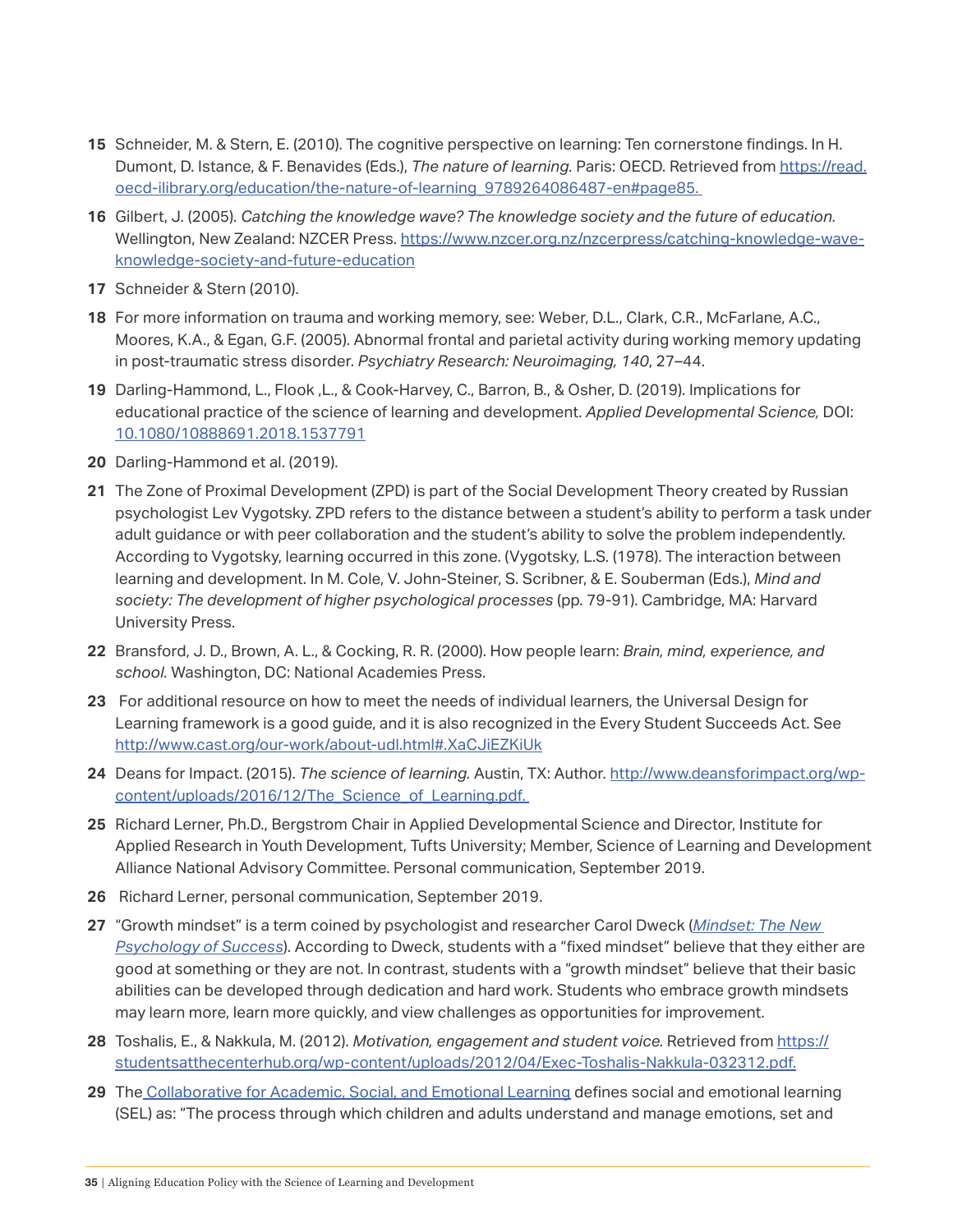achieve positive goals, feel and show empathy for others, establish and maintain positive relationships, and make responsible decisions."

- **30** Jones, S. M., & Kahn, J. (2017). *The evidence base for how we learn: Supporting students' social, emotional, and academic development.* National Commission on Social-Emotional Learning. Washington, DC: The Aspen Institute. [https://assets.aspeninstitute.org/content/uploads/2018/03/FINAL\\_CDS-](https://assets.aspeninstitute.org/content/uploads/2018/03/FINAL_CDS-Evidence-Base.pdf)[Evidence-Base.pdf.](https://assets.aspeninstitute.org/content/uploads/2018/03/FINAL_CDS-Evidence-Base.pdf)
- **31** Social-emotional competencies are central to teaching and learning for students and can include skills, such as the ability to collaborate or make responsible decisions. They can also include mindsets, such as thinking positively about how to handle challenges and habits.
- **32** Jones & Kahn (2017).
- **33** Jones & Kahn (2017).
- **34** National Commission on Social, Emotional, and Academic Development. *From a nation at risk to a nation at hope: Recommendations from the National Commission on Social Emotional Learning and Academic Development.* Washington, DC: The Aspen Institute. Retrieved from [http://nationathope.org/wp-content/](http://nationathope.org/wp-content/uploads/aspen_final-report_execsumm_final_forweb.pdf) [uploads/aspen\\_final-report\\_execsumm\\_final\\_forweb.pdf](http://nationathope.org/wp-content/uploads/aspen_final-report_execsumm_final_forweb.pdf)
- **35** Cantor, P., Osher, D., Berg, J., Steyer, L., & Rose, T. (2018). Malleability, plasticity, and individuality: How children learn and develop in context. *Applied Developmental Science, 23*(4), 307-337. DOI: https://doi.or g/10.1080/10888691.2017.1398649
- **36** Coined by Todd Rose in "The Science of the Individual." This research refers to the claim that individuals "behave, learn, and develop in distinctive ways" by Rose at Harvard's School of Education. [https://lsi.gse.](https://lsi.gse.harvard.edu/files/gse-individuality/files/roserouhanifischer2013.pdf) [harvard.edu/files/gse-individuality/files/roserouhanifischer2013.pdf.](https://lsi.gse.harvard.edu/files/gse-individuality/files/roserouhanifischer2013.pdf)
- **37** Turnaround for Children. *Key findings and implications of the science of learning and development.* Retrieved from [https://www.turnaroundusa.org/wp-content/uploads/2018/02/Key-Findings-and-](https://www.turnaroundusa.org/wp-content/uploads/2018/02/Key-Findings-and-Implications-of-the-Science-of-Learning-Development.pdf)[Implications-of-the-Science-of-Learning-Development.pdf](https://www.turnaroundusa.org/wp-content/uploads/2018/02/Key-Findings-and-Implications-of-the-Science-of-Learning-Development.pdf)
- **38** For more information, see: Spencer, M. B. (2006). Phenomenology and Ecological Systems Theory: Development of diverse groups. In R. M. Lerner & W. Damon (Eds.), *Handbook of child psychology: Theoretical models of human development* (pp. 829–893). Hoboken, NJ: John Wiley & Sons.
- **39** National Academies of Sciences, Engineering & Medicine. (2016). *Parenting matters: Supporting parents of children ages 0-8.* Washington, DC: National Academies Press.
- **40** Hamre, B. K., & Pianta, R. C. (2010). Classroom environments and developmental processes: Conceptualization, measurement, & improvement. In J. L. Meece, & J. S. Eccles (Eds.), *Handbook of research on schools, schooling, and human development* (pp. 25-41). London, UK: Routledge.
- **41** Farrington, C., Roderick, M., Allensworth, E., Nagaoka, J., Seneca Keyes, T., Johnson, D. W., & Beechum, N. O. (2012). *Teaching adolescents to become learners: The role of noncognitive factors in shaping school performance.* The University of Chicago Consortium on Chicago School Research. The University of Chicago Urban Education Institute. Retrieved from [https://www.greatschoolspartnership.org/wp-content/](https://www.greatschoolspartnership.org/wp-content/uploads/2016/11/Teaching-Adolescents-to-Become-Learners.pdf  ) [uploads/2016/11/Teaching-Adolescents-to-Become-Learners.pdf](https://www.greatschoolspartnership.org/wp-content/uploads/2016/11/Teaching-Adolescents-to-Become-Learners.pdf  )
- **42** A note on the terminology: we want to recognize a concern that the use of "noncognitive factors" could be implied by some that these skills are less cognitively rigorous. We want to use language that represents the research of the literature while also acknowledging that since the publication of this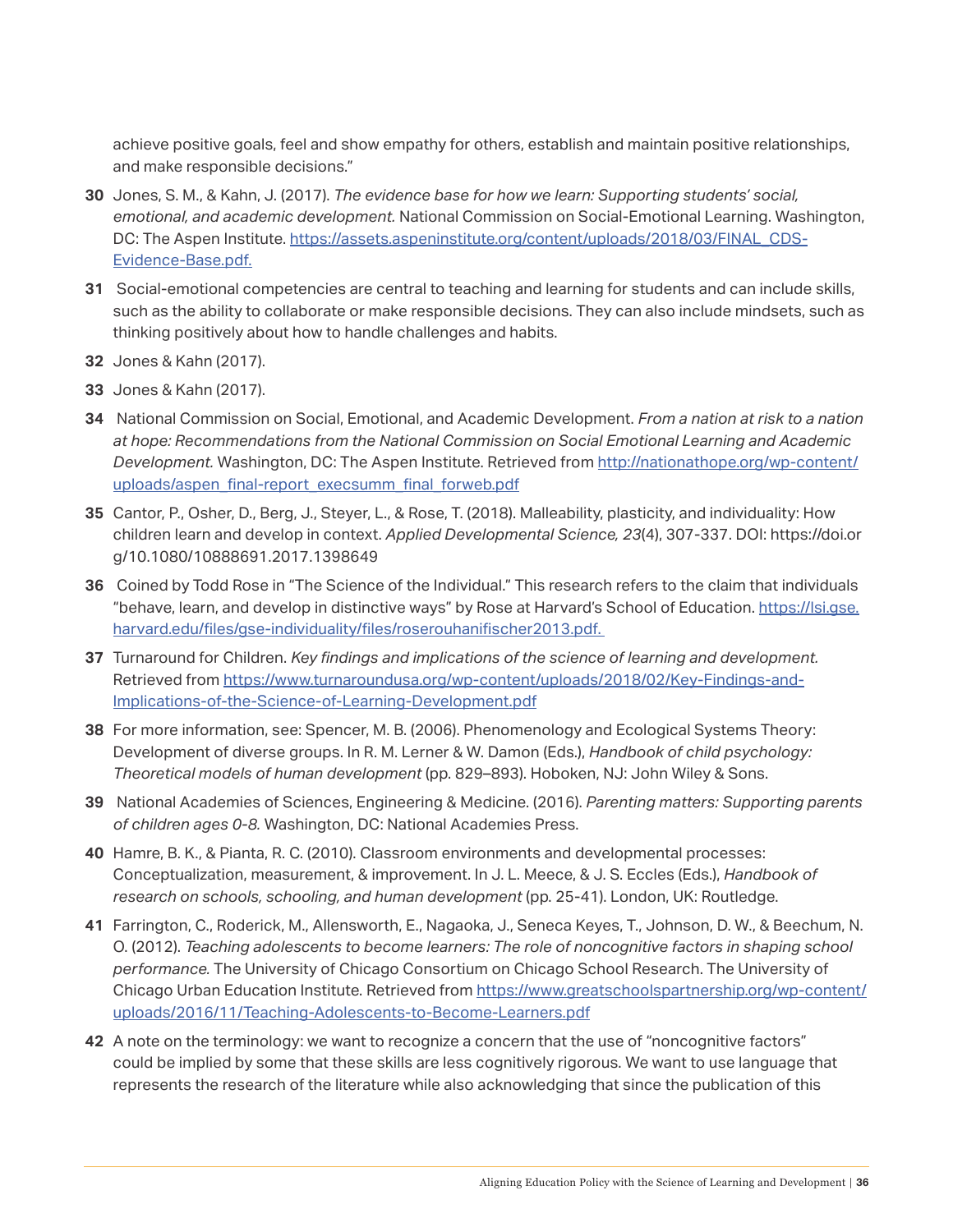report, some in the field prefer to refer to skills, mindset, and habits for successful learning and growth over "noncognitive."

- **43** Academically successful may be considered performance on assessments for the purposes of this research and report.
- **44** The Science. Turnaround for Children. Retrieved from [https://www.turnaroundusa.org/what-we-do/the](https://www.turnaroundusa.org/what-we-do/the-science/)  [science/.](https://www.turnaroundusa.org/what-we-do/the-science/)
- **45** Cantor et al. (2018).
- **46** Additionally, we can determine if students' prior knowledge was incorrect and that a new formulation for knowledge is needed. For example, the "Grand Synthesis" proposed by Ernst Mayr in the 1930s/1940s involved the integration of Darwinian conceptions of evolution with Mendel's genetic work. It framed "knowledge" about human evolution for more than 70 years. However, it was wrong. The work of Noble, Jablonka, Lamb, Gissis, and others, though, has resulted in a revised conception of evolution, one that constituted a paradigm shift. (R. Lerner, personal communication, September 2019.)
- **47** Building Blocks for Learning could offer more precise explanation of these points and definitions. See Stafford-Brizard, K. B. (2016). *Building Blocks for Learning: A framework for comprehensive student development.* New York: Turnaround for Children. Retrieved from [https://www.turnaroundusa.org/wp](https://www.turnaroundusa.org/wp-content/uploads/2016/03/Turnaround-for-Children-Building-Blocks-for-Learningx-2.pdf)[content/uploads/2016/03/Turnaround-for-Children-Building-Blocks-for-Learningx-2.pdf](https://www.turnaroundusa.org/wp-content/uploads/2016/03/Turnaround-for-Children-Building-Blocks-for-Learningx-2.pdf)
- **48** Jones & Kahn (2017).
- **49** Learning Heroes (2018). *Developing life skills in children: A road map for communicating with parents.*  Retrieved from [https://schd.ws/hosted\\_files/2018readyby21/98/Developing%20Life%20Skills%20in%20](https://schd.ws/hosted_files/2018readyby21/98/Developing%20Life%20Skills%20in%20Children.pdf) [Children.pdf.](https://schd.ws/hosted_files/2018readyby21/98/Developing%20Life%20Skills%20in%20Children.pdf)
- **50** ZPD can be used as a way to focus on students' strengths and understanding more deeply their unique learning trajectories.
- **52** ESEA Sec. 1111(g)(1)(c)
- **53** Additionally, the use of multiple measures would reveal the jaggedness of schools, districts, and larger ecological aggregations (e.g., counties, urban, rural systems, or states) as well as within person measurement and measurement of context. (Source: Dr. Rich Lerner)
- **54** See: Nellie Mae Education Foundation. *Student-centered learning continuum.* Retrieved from [https://](https://www.nmefoundation.org/resources/student-centered-learning/student-centered-learning-continuum) [www.nmefoundation.org/resources/student-centered-learning/student-centered-learning-continuum.](https://www.nmefoundation.org/resources/student-centered-learning/student-centered-learning-continuum)
- **55** Bloom's Taxonomy is a framework categorizing the hierarchy of student learning and demonstration of learning, from simple to complex. It was named after Benjamin Bloom and is used widely in educator practice to set objectives and measure student demonstration of learning tasks. [https://cft.vanderbilt.](https://cft.vanderbilt.edu/guides-sub-pages/blooms-taxonomy/) [edu/guides-sub-pages/blooms-taxonomy/.](https://cft.vanderbilt.edu/guides-sub-pages/blooms-taxonomy/)
- **56** Integrated learning is the process of making connections among concepts and experiences so that information and skills can be applied to novel and complex issues or challenges. For more information, see: Taylor Huber, M., Hutchings, P., & Gale, R. (2005). Integrative learning for liberal education. *peerReview, 7*(3/4).
- **57** Deficit perspectives place blame on those lowest in power and focus the discourse toward solving problems that reproduce established social structures. In education accountability, this could look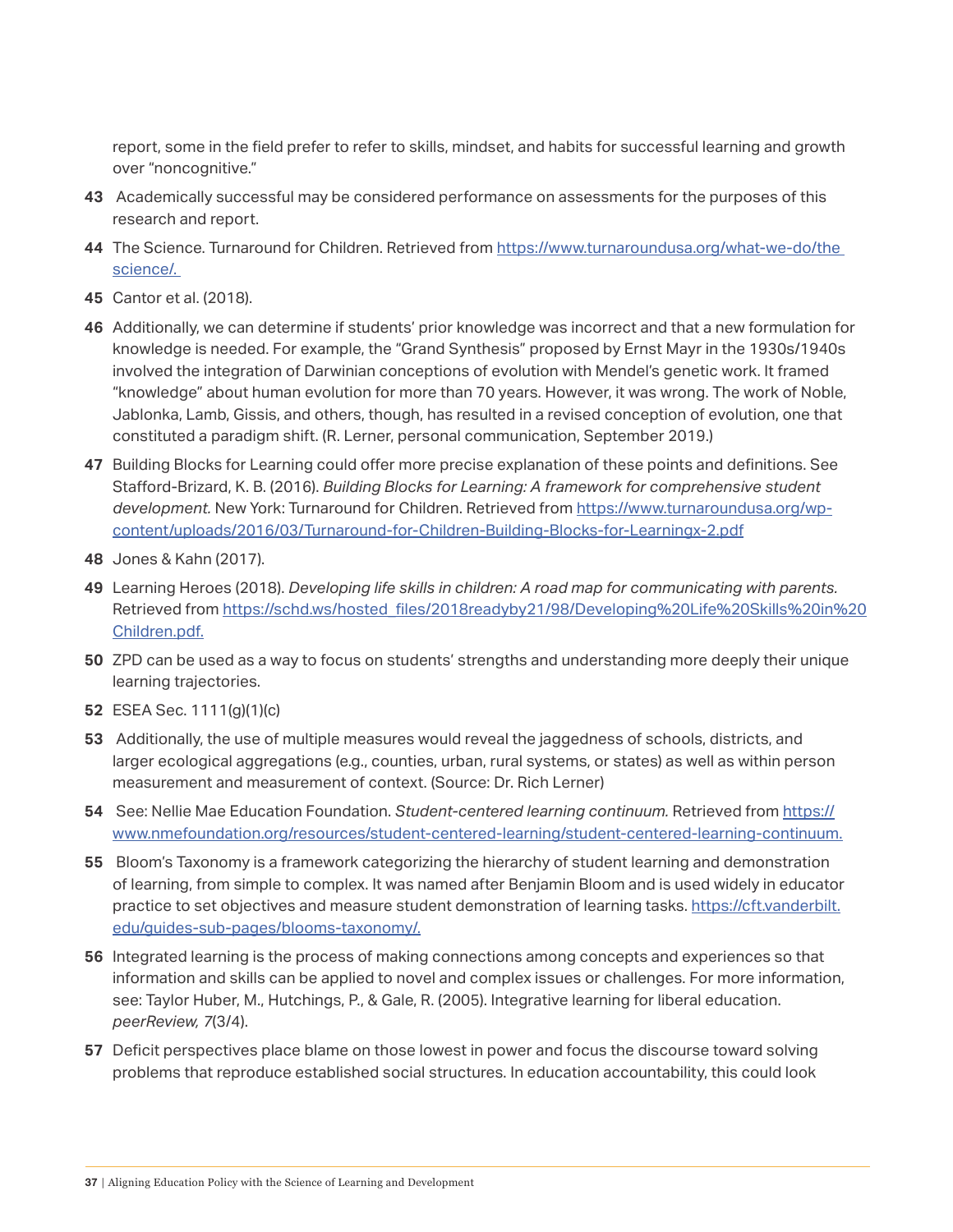like giving a summative "F" rating to a school based on academic proficiency of students, instead of addressing the root causes and school conditions.

- **58** Turnaround for Children. *The science.* Retrieved from [https://www.turnaroundusa.org/what-we-do/the](https://www.turnaroundusa.org/what-we-do/the-science/)[science/.](https://www.turnaroundusa.org/what-we-do/the-science/)
- **59** Jones & Kahn (2017).
- **60** For more information on learning and development that occurs in settings outside of formal schooling, see: [Ready by 21: The Readiness Project](https://sparkaction.org/readiness/key-ideas) and The Forum for Youth Investment Evidence-Based Research: [Evidence Principles.](https://forumfyi.org/evidence-based-policy/evidence-principles/)
- **61** Patrick, S., Worthen, M., & Truong, N. (2017). *Redefining student success: Profile of a graduate.* Vienna, VA: iNACOL. [https://www.inacol.org/resource/redefining-student-success-profile-graduate/.](https://www.inacol.org/resource/redefining-student-success-profile-graduate/)
- **62** Rudenstine, A., Schaef, S, Bacallao, D., & Hakani, S.. (2018). *Meeting students where they are.* Vienna, VA: iNACOL. <https://www.inacol.org/resource/meeting-students-where-they-are-2/>
- **63** Casey, K. (2018). *Moving toward mastery: Growing, developing, and sustaining educators for competency-based education*. Vienna, VA: iNACOL. Retrieved from [https://www.inacol.org/wp-content/](https://www.inacol.org/wp-content/uploads/2018/11/Moving-Toward-Mastery.pdf ) [uploads/2018/11/Moving-Toward-Mastery.pdf](https://www.inacol.org/wp-content/uploads/2018/11/Moving-Toward-Mastery.pdf )
- **64** Patrick, S., Worthen, M., & Frost, D. (2018). State strategies to develop teacher capacity for personalized, competency-based learning. Vienna, VA: iNACOL. Retrieved from [https://www.inacol.org/resource/state](https://www.inacol.org/resource/state-strategies-develop-teacher-capacity-personalized-competency-based-learning/)[strategies-develop-teacher-capacity-personalized-competency-based-learning/](https://www.inacol.org/resource/state-strategies-develop-teacher-capacity-personalized-competency-based-learning/)
- **65** Margaret Heritage describes that co-regulation refers to the joint influence of student self-regulation, and of regulation from other sources, including teachers, on student learning. See Heritage, M. (2016). Assessment for learning: Co-Regulation in and as student-teacher interaction. In D. Laveault & L. Allal (Eds.), *Assessment for learning: Meeting the challenge of implementation.* Switzerland: Springer. [https://](https://link.springer.com/chapter/10.1007%2F978-3-319-39211-0_19) [link.springer.com/chapter/10.1007%2F978-3-319-39211-0\\_19.](https://link.springer.com/chapter/10.1007%2F978-3-319-39211-0_19)
- **66** Patrick, S., Worthen, M. & Truong, N. (2017). *Rethinking state accountability to support personalized, competency-based learning in K-12 education.* Vienna, VA: iNACOL. Retrieved from [https://www.inacol.](https://www.inacol.org/resource/rethinking-state-accountability-support-personalized-competency-based-learning-k-12-education/) [org/resource/rethinking-state-accountability-support-personalized-competency-based-learning-k-12](https://www.inacol.org/resource/rethinking-state-accountability-support-personalized-competency-based-learning-k-12-education/) [education/](https://www.inacol.org/resource/rethinking-state-accountability-support-personalized-competency-based-learning-k-12-education/)
- **67** New Zealand developed key competencies based on the OECD's Competency and Capabilities from 2000. [https://nzcurriculum.tki.org.nz/Key-competencies.](https://nzcurriculum.tki.org.nz/Key-competencies)
- **68** Patrick, S., Worthen, M. & Truong, N. (2018). 2019 *State and federal policy priorities.* Vienna, VA: iNACOL. <https://www.inacol.org/resource/2019-state-and-federal-policy-priorities/>
- **69** Maslow (1954).